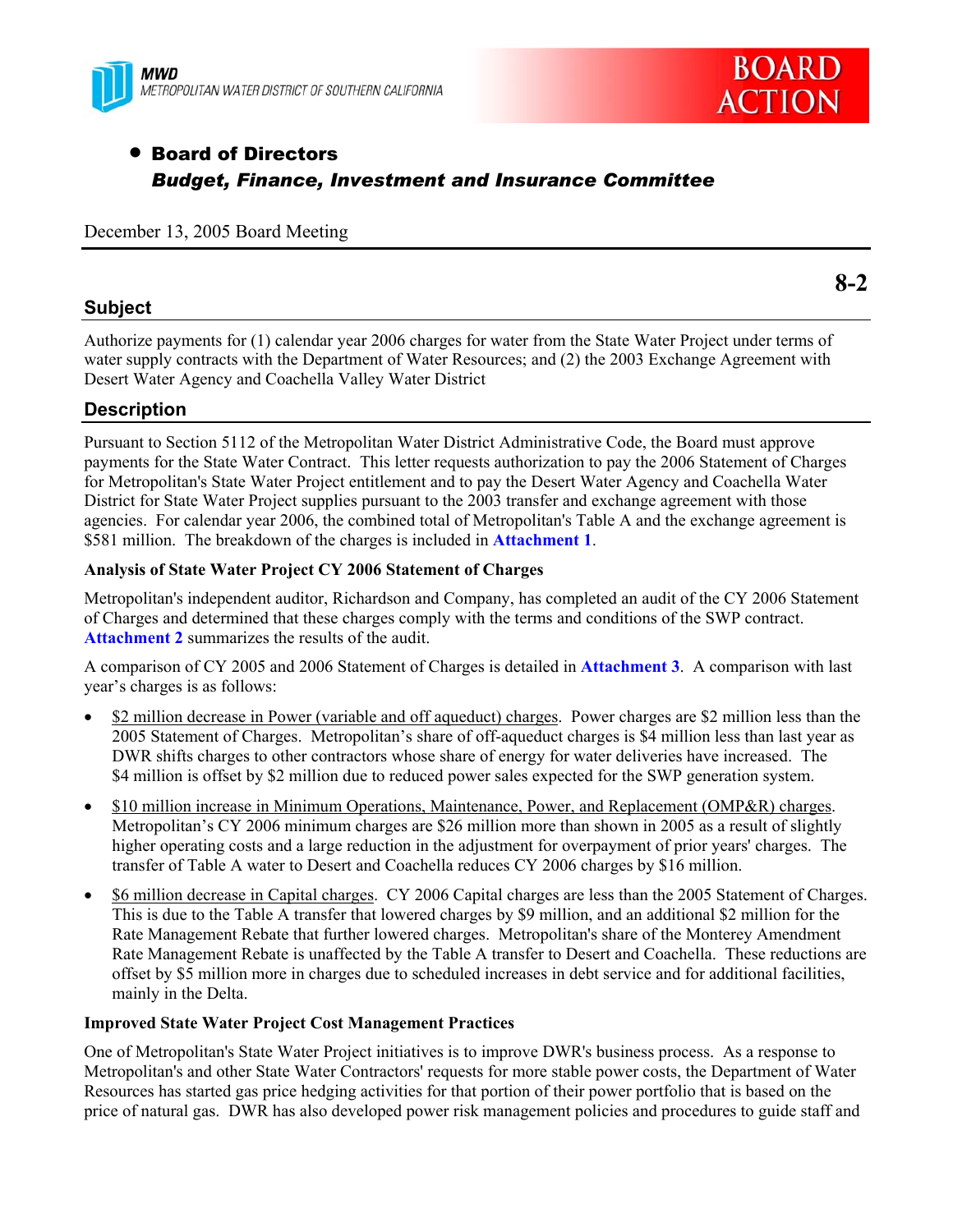are working with the Contractors to oversee the hedging activities. Approximately 20 percent of the SWP energy portfolio is based on the price of gas.

#### **Analysis of CY 2005 and 2006 Recalled Table A Water from Desert and Coachella**

As a result of the QSA negotiations, Metropolitan transferred 100,000 AF of Metropolitan's State Water Project Table A water to Desert and Coachella. Under the terms of the agreement, Metropolitan retains annual options to recall the water and pay all associated costs. The payment for water recalled in CY 2005 is up to \$35 million, as set out in **Attachment 4**. In April 2005, Metropolitan exercised the option to recall the water for CY 2005. CY 2005 was a transition year for implementing this agreement by the Department of Water Resources. Recalling the water in CY 2005 left Metropolitan's charges unchanged as DWR included the costs in Metropolitan's 2005 Statement of Charges.

In order to ensure consistency in the SWP cost allocation system, DWR credited Metropolitan with costs associated with the CY 2005 recalled water and increased the charges to Desert and Coachella by an equal amount. In CY 2006, Desert and Coachella will invoice Metropolitan \$35 million, \$26 million for the CY 2005 fixed cost of recalled water along with the actual power costs of approximately \$9 million for the delivered water.

Approval is also sought to pay Desert and Coachella up to \$40 million for CY 2006 recalled Table A water. In the event Metropolitan elects to exercise its option in CY 2006 to recall up to 100,000 acre-feet of SWP water, Desert and Coachella will invoice Metropolitan for fixed costs of \$31 million and variable power costs of up to \$9 million.

In the future, each year's request to authorize payment of the Statement of Charges will also include authorization to pay Desert and Coachella. While authorization is requested to pay for these supplies, Metropolitan would not elect to recall the water and would not incur payment if water conditions are favorable. In that case, Desert and Coachella would pay DWR for all costs associated with 100,000 acre-feet of Table A water.

#### **FY 2005/06 Budget**

The 2005/06 budget for State Water Project costs was based on the 2005 Statement of Charges, estimates of the cost of power and the assumption that Metropolitan would recall the transfer from Desert and Coachella. The budget totals \$380 million. Through the first five months of the year, it is anticipated that actual costs will be \$49 million higher due to power. Actual expenditures in 2005/06 will be dependent on water received (if Metropolitan takes less water than projected, power charges will be lower) and a determination regarding recalling Desert and Coachella water in 2006. Typically, Metropolitan receives refunds and credits that range between \$30 million and \$40 million annually that reduce each year's charges. Estimates of these refunds and credits are incorporated into the budget, and actual credits may be higher or lower then estimated.

# **Policy**

Metropolitan Water District Administrative Code Section 5112: State Water Contract Payments

# **California Environmental Quality Act (CEQA)**

CEQA determination for Staff Recommendation:

The proposed action is not defined as a project under CEQA because it involves continuing administrative activities, such as general policy and procedure making (Section 15378(b)(2) of the State CEQA Guidelines). In addition, the proposed action is not subject to CEQA because it involves other government fiscal activities, which do not involve any commitment to any specific project, which may result in a potentially significant physical impact on the environment (Section 15378(b)(4) of the State CEQA Guidelines).

The CEQA determination is: Determine that the proposed action is not subject to CEQA pursuant to Sections 15378(b)(2) and 15378(b)(4) of the State CEOA Guidelines.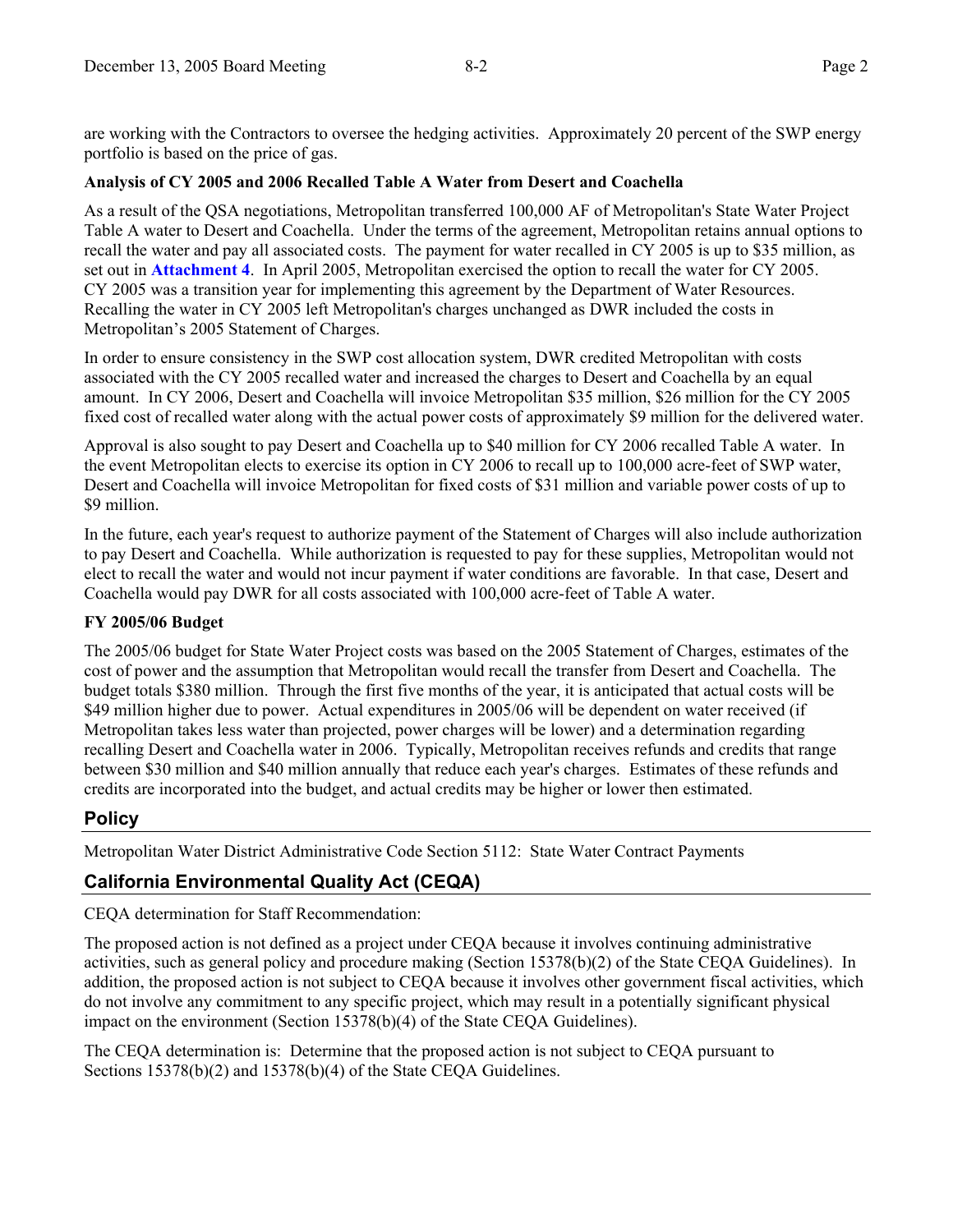#### **Staff Recommendation**

Adopt the CEQA determination and authorize payments up to a total of \$581 million, with up to a total of \$506 million to the Department of Water Resources and up to \$75 million to Desert Water Agency and Coachella Valley Water District for 2005 and 2006 recall water.

**Fiscal Impact:** Maximum payments in CY 2006 of up to a total of \$581 million. Net calendar year payments should be lower because of credits, refunds, and adjustments that are not included in the annual Statement of Charges. Fiscal year costs will vary with actual energy costs.

erher M 12/1/2005  $\Lambda$ *Stephen N. Arakawa Date* 

*Manager, Water Resource Management* 

C. Man 12/1/2005 *Debra C. Man Date* 

*Interim CEO/General Manager* 

**Attachment 1 – Requested Authorization for CY 2006 State Water Project Deliveries** 

**Attachment 2 – Summary Report on the Audit of the 2005 Statement of Charges** 

**Attachment 3 – Comparison of Metropolitan's Statement of Charges for CY 2005 and CY 2006** 

**Attachment 4 – Additional Charges for CY 2005 Desert and Coachella's 100,000 AF of Table A Water** 

BLA #3819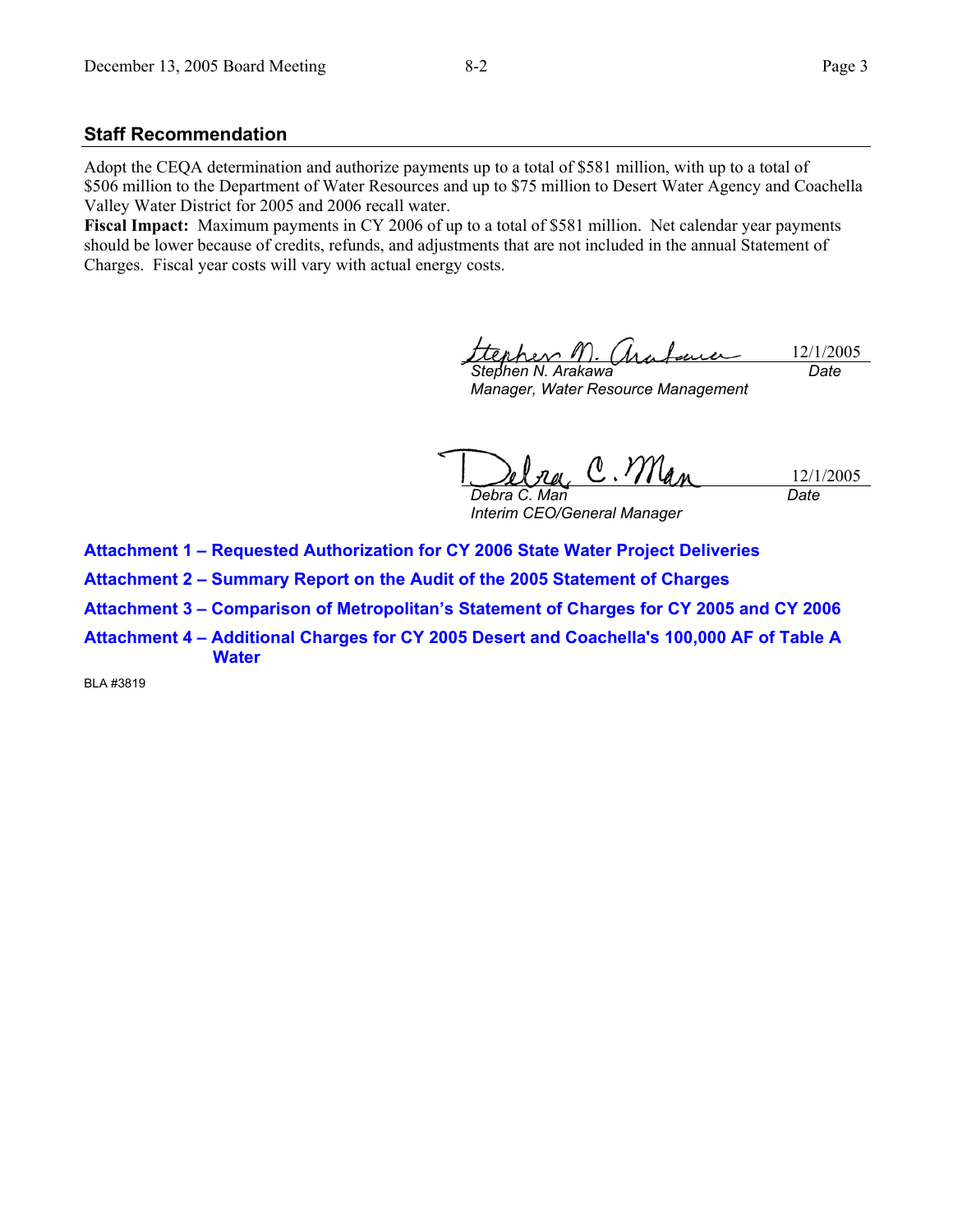### **Requested Authorization for CY 2006 State Water Project Deliveries** (\$ millions)

| <b>Total Charges</b>        | 581 |
|-----------------------------|-----|
| 2006 DWCV Option            | 40  |
| 2005 DWCV Recall            | 35  |
| <b>Statement of Charges</b> | 506 |
|                             |     |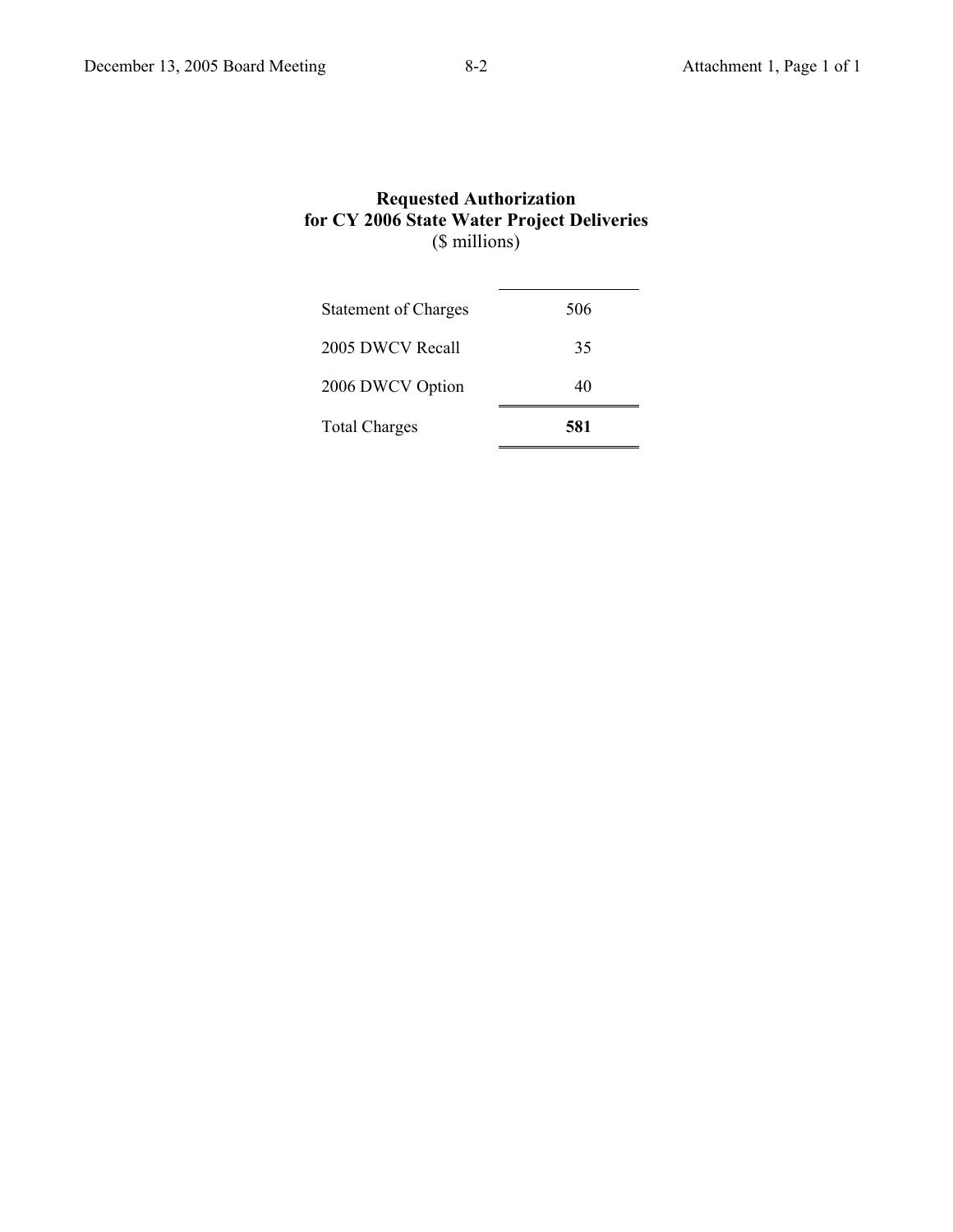# **THE METROPOLITAN WATER DISTRICT OF SOUTHERN CALIFORNIA**

## **SUMMARY REPORT ON THE AUDIT OF THE 2006 STATEMENT OF CHARGES**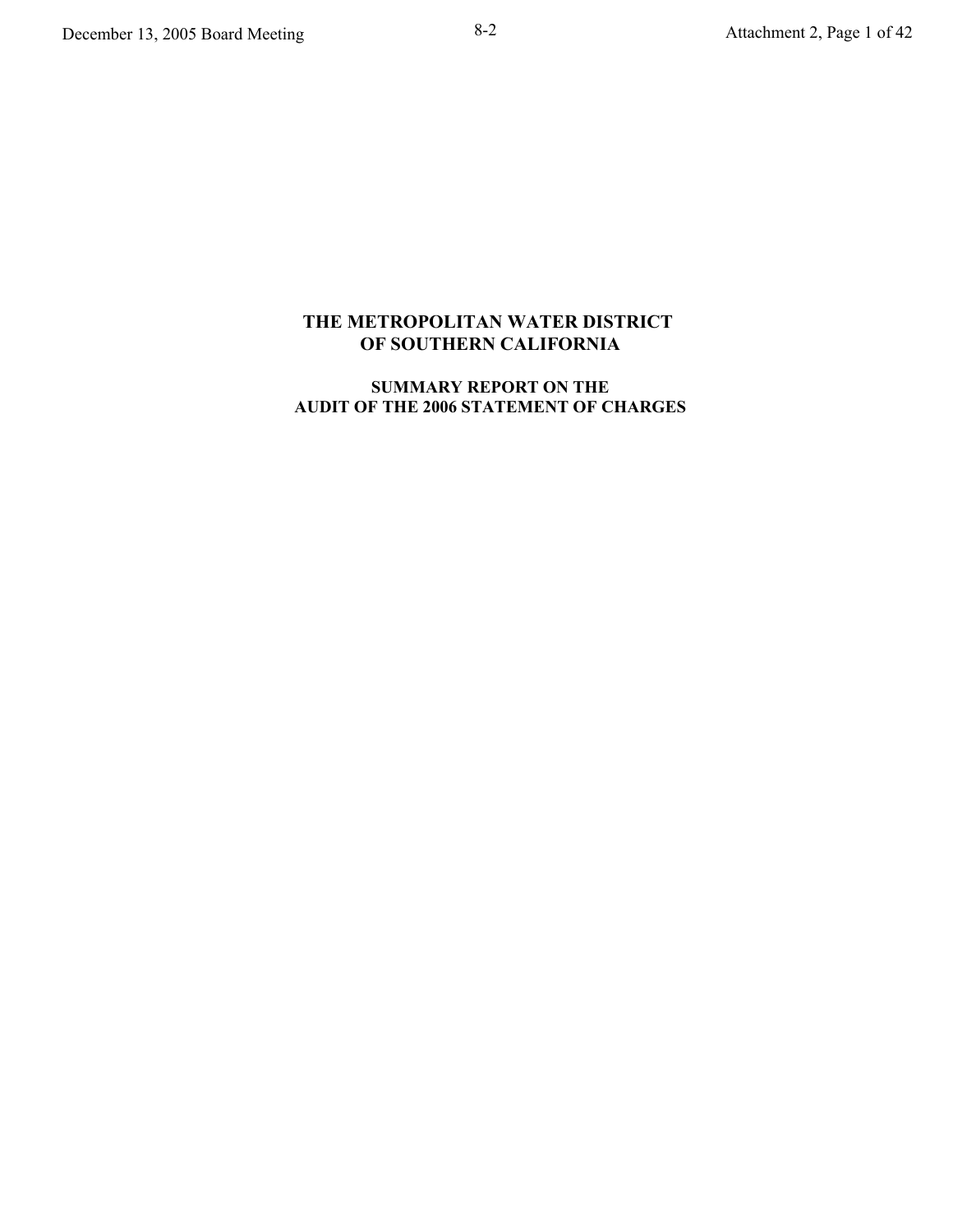### THE METROPOLITAN WATER DISTRICT OF SOUTHERN CALIFORNIA

## SUMMARY REPORT ON THE AUDIT OF THE 2006 STATEMENT OF CHARGES

| STATEMENT OF CHARGES TRENDS                                              |    |
|--------------------------------------------------------------------------|----|
| Comparison of the Previously Estimated 2006 Statement of Charges         | 11 |
|                                                                          |    |
| UNRESOLVED ISSUES RELATED TO THE 2006                                    |    |
|                                                                          |    |
| TABLE A--Summary of Settled Audit Findings Resulting in Changes to the   |    |
| TABLE B--Summary of Audit Findings Projected to Result in Changes to the |    |
| TABLE C--Summary of Audit Findings Resulting in Credits, Refunds and     |    |
| DISCUSSION OF OUR SERVICES, AUDIT FINDINGS,                              |    |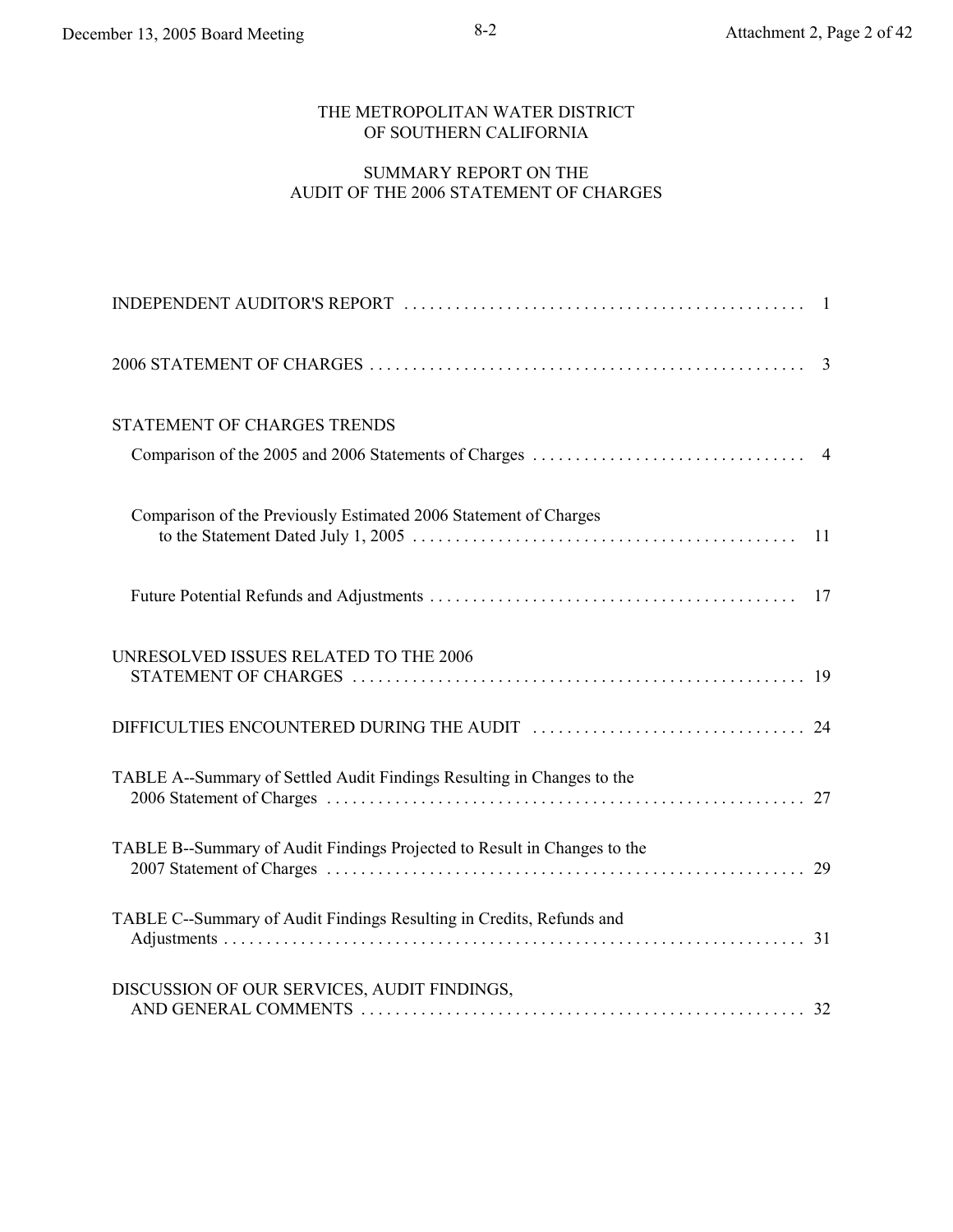Sacramento, California 95825

Telephone: (916) 564-8727 FAX: (916) 564-8728

#### INDEPENDENT AUDITOR'S REPORT

The Metropolitan Water District of Southern California Los Angeles, California

We have audited the accompanying 2006 Statement of Charges submitted to the Metropolitan Water District of Southern California (Metropolitan) by the State of California Department of Water Resources (Department). This Statement of Charges is the responsibility of the Department's management. Our responsibility is to express an opinion on this Statement of Charges based on our audit.

Except as described in the following paragraph, we conducted our audit in accordance with generally accepted auditing standards. Those standards require that we plan and perform the audit to obtain reasonable assurance about whether the Statement of Charges is free of material misstatement. An audit includes examining, on a test basis, evidence supporting the amounts in the Statement of Charges. An audit also includes assessing the accounting practices used and significant estimates made by the Department's management for conformity with our understanding of Metropolitan's Water Supply Contract. The audit also includes evaluating the overall Statement of Charges presentation. We believe that our audit provides a reasonable basis for our opinion.

In conformity with the requirements of Metropolitan's Water Supply Contract with the Department, a significant portion of the Statement of Charges is based on current estimates of future costs which are not susceptible to audit verification. The Statement is also based on interpretations made by the Department's management relating to various provisions of the Water Supply Contract. As described in this and our other reports to Metropolitan, many of these interpretations are the subject of ongoing negotiations. In addition, Metropolitan's contract provides that any overpayment or underpayment, by reason of error in computation or other causes, shall be adjusted in the next succeeding year. Accordingly, the Statement of Charges issued to Metropolitan is a tentative billing which is subject to adjustment when final costs are known and when resolution of unsettled issues as described in our reports are agreed upon.

In our opinion, except for the effects of such adjustments, if any, as might have been determined to be necessary if the matters described in the preceding paragraph were susceptible to audit verification, the 2006 Statement of Charges referred to in the first paragraph is fairly presented, in all material respects, in conformity with the provisions of Metropolitan's Water Supply Contract as we understand them.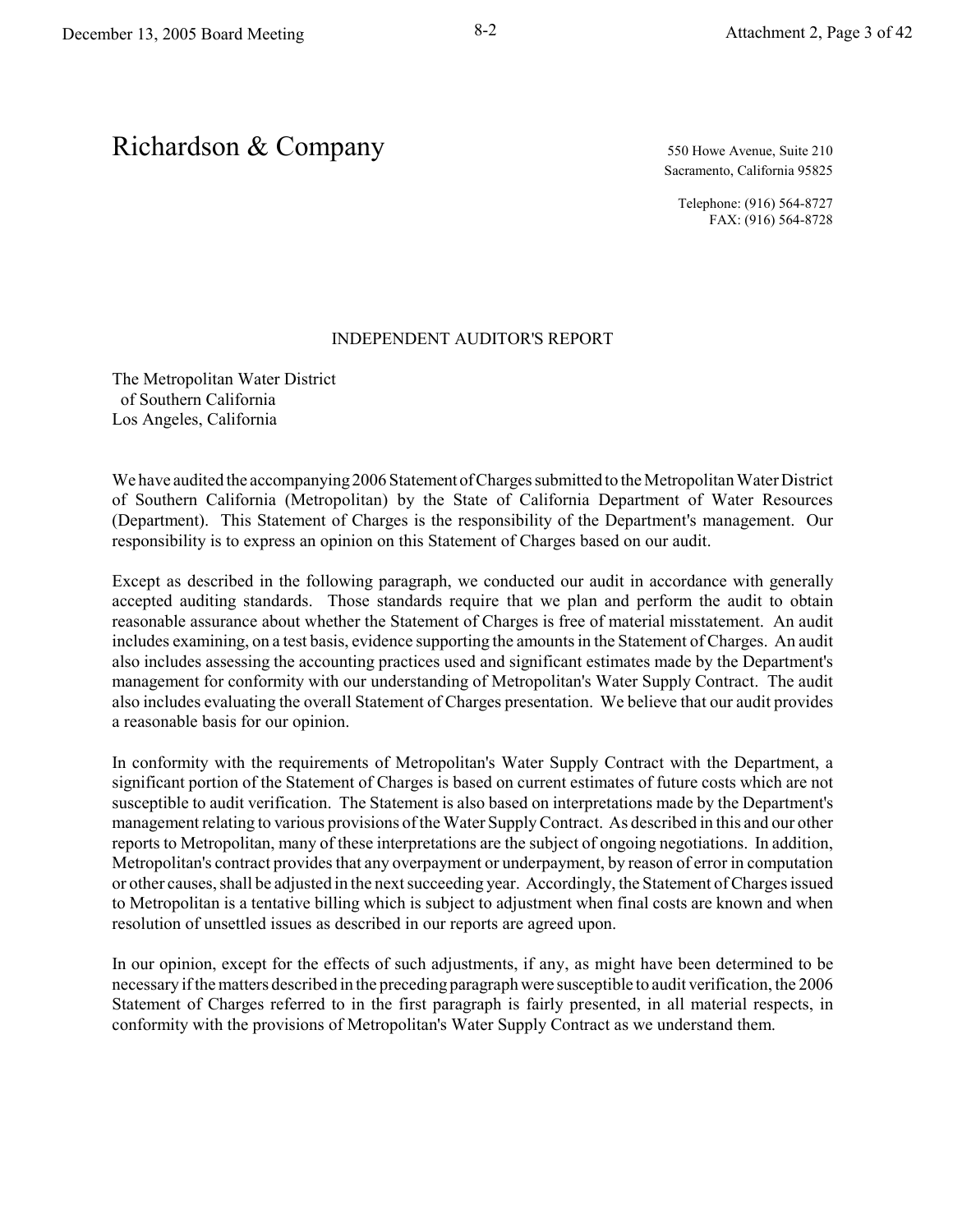The Metropolitan Water District of Southern California

This report is intended solely for the information and use of Metropolitan and the Department and is not intended to be and should not be used by anyone other than these specified parties.

Richardson & Company

October 31, 2005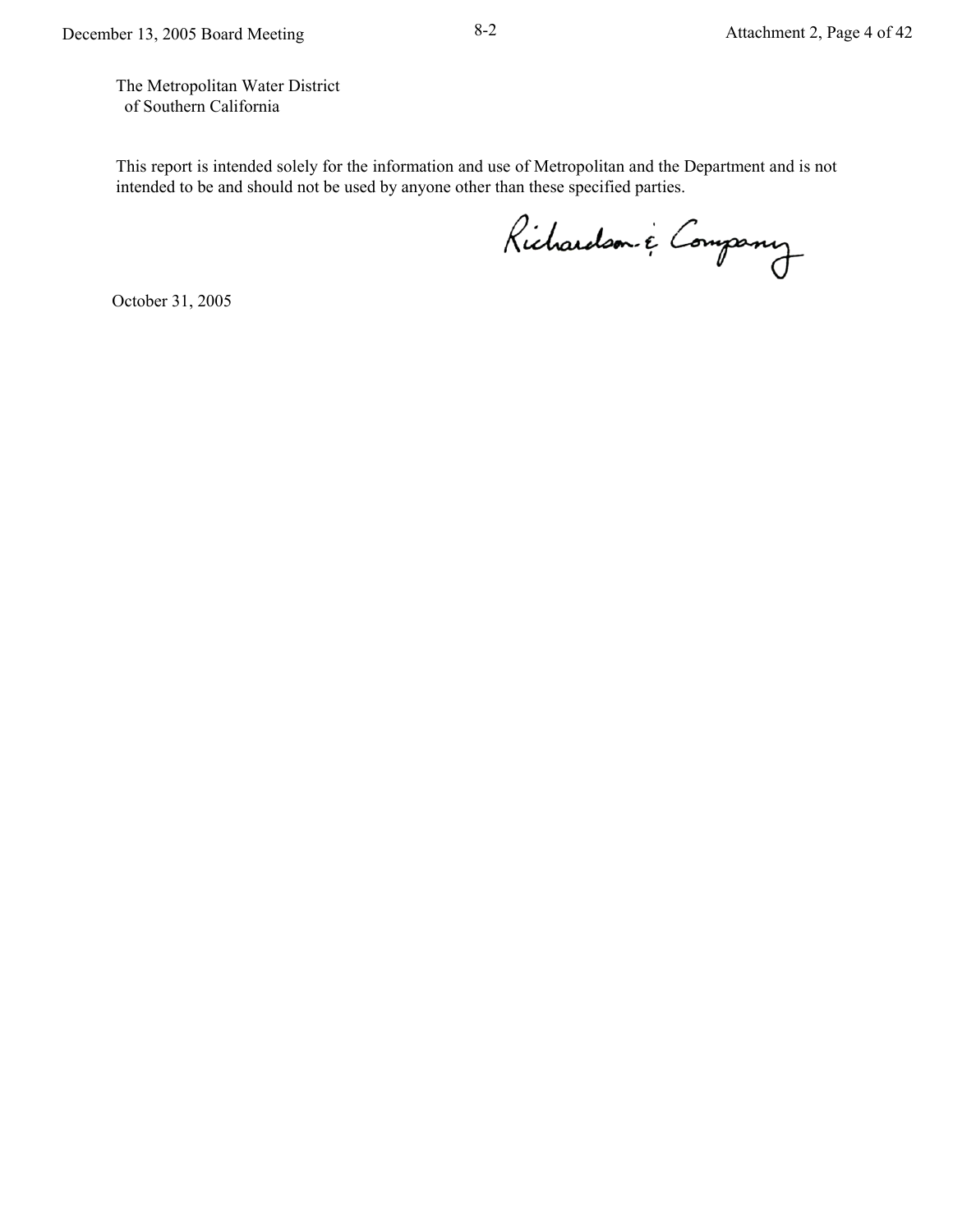#### THE METROPOLITAN WATER DISTRICT OF SOUTHERN CALIFORNIA

#### 2006 STATEMENT OF CHARGES

|                                            | <b>Cost Components</b> |                  |               |               |
|--------------------------------------------|------------------------|------------------|---------------|---------------|
|                                            | Variable 1/            | Minimum          | Capital       | Total         |
| WATER SUPPLY CONTRACT                      |                        |                  |               |               |
| <b>Transportation Charge</b>               | \$187,915,785          | 71,281,057<br>S. | \$48,969,8412 | \$308,166,683 |
| Off-Aqueduct Power<br>Facilities Charge 1/ |                        | 71,442,683       |               | 71,442,683    |
| Delta Water Charge                         |                        | 28,166,493       | 19,438,586 2/ |               |
| East Branch Enlargement                    |                        | 4,317,052        | 27,822,578    | 32,139,630    |
| Water System Revenue Bond<br>Surcharge     |                        |                  | 34,565,228    | 34, 565, 228  |
| Tehachapi Second Afterbay Facilities       |                        |                  | 206,995       | 206,995       |
| DEVIL CANYON - CASTAIC CONTRACT            |                        |                  |               |               |
| Operations and maintenance - Article 17(b) |                        | 4,656,931        |               | 4,656,931     |
| Debt service on bonds - Article 17(a)      |                        |                  | 7,466,502     | 7,466,502     |
|                                            |                        |                  | TOTAL 3/      | \$506,249,731 |

The accompanying report is an integral part of our presentation of the Statement of Charges.

- 1/ Based on a water delivery schedule of 1,911,500 acre-feet.
- 2/ Amounts include Urban Rate Reduction credits of \$7,888,060 in the Transportation Charge and \$3,792,860 in the Delta Water Charge as stated under Article 51 of the Monterey Amendment.
- 3/ Metropolitan pays the capital cost component in semiannual payments and the minimum and variable cost components in monthly payments.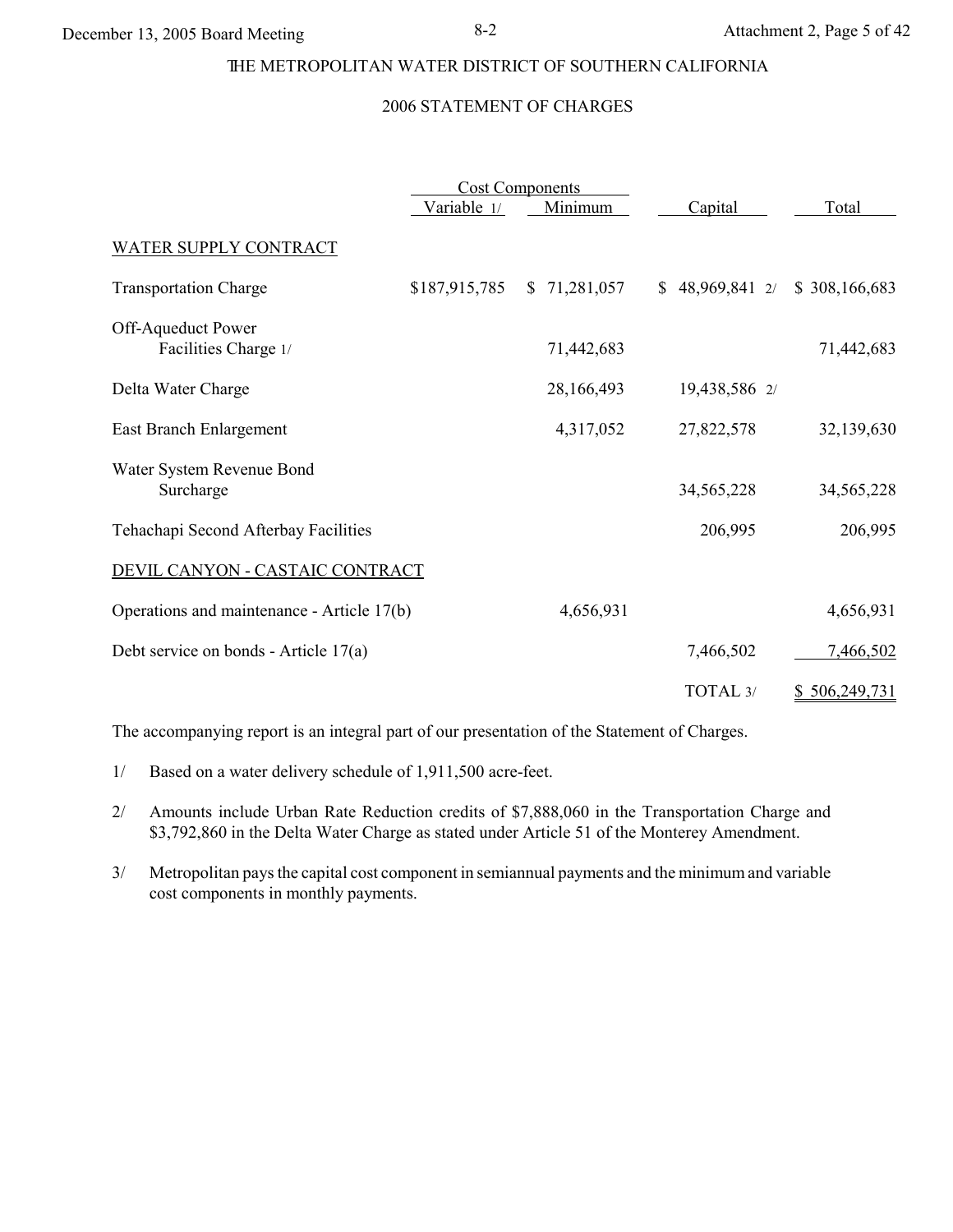# THE METR OPOLITAN WATER DISTRICT OF SOUTHERN CALIFORNIA

## COMPARISON OF THE 2005 AND 2006 STATEMENTS OF CHARGES

|                                              |                    |                   | <b>Transportation Charge</b> |           |                           | Delta Water Charge |          | East Branch Enlargement |                               |                    |
|----------------------------------------------|--------------------|-------------------|------------------------------|-----------|---------------------------|--------------------|----------|-------------------------|-------------------------------|--------------------|
|                                              | Capital            | Minimum           | Off-Aqueduct<br>Minimum      | Variable  | Capital<br>(in thousands) | Minimum            | Capital  | Minimum                 | Water System<br>Revenue Bonds | Total              |
| 2005 Statement of Charges                    | \$66,608           | \$67,218          | \$75,033                     | \$185,932 | \$20,127                  | \$28,518           | \$24,266 | \$2,605                 | $\mathbb{S}$<br>33,839        | \$504,146          |
| Increase (decrease) due to<br>changes in:    |                    |                   |                              |           |                           |                    |          |                         |                               |                    |
| <b>Estimated costs</b>                       | (27)               | 4,390             | 3,996                        | (14, 934) | 971                       | 2,671              |          | 393                     |                               | (2, 540)           |
| Past cost adjustments                        | (2,008)            | 19,588            |                              | 5,345     | 17                        | 20                 | (4,392)  | 1,319                   |                               | 19,889             |
| Change in debt service                       |                    |                   | 16                           |           |                           |                    | 7,949    |                         | 2,449                         | 10,414             |
| Power sales                                  |                    |                   |                              | 16,121    |                           |                    |          |                         |                               | 16,121             |
| Recovery generation credit                   |                    |                   |                              | (4, 548)  |                           | (1,625)            |          |                         |                               | (6,173)            |
| Allocations among contractors                |                    |                   | (7,602)                      |           |                           |                    |          |                         |                               | (7,602)            |
| Rebates under Monterey Amendment             | (1,322)            |                   |                              |           | (512)                     |                    |          |                         |                               | (1, 834)           |
| Entitlement transfer<br><b>NET CHANGE</b>    | (6,608)<br>(9,965) | (15,258)<br>8,720 | (3,590)                      | 1,984     | (1,164)<br>(688)          | (1, 418)<br>(352)  | 3,557    | 1,712                   | (1, 723)<br>726               | (26, 171)<br>2,104 |
| 2006 Statement of Charges dated July 1, 2005 | \$56,643           | \$75,938          | \$71,443                     | \$187,916 | \$19,439                  | \$28,166           | \$27,823 | 4,317<br>S              | 34,565<br>S                   | \$506,250          |

Note: The Transportation Capital and Minimum Charges include charges relating to the Devil Canyon-Castaic Contract.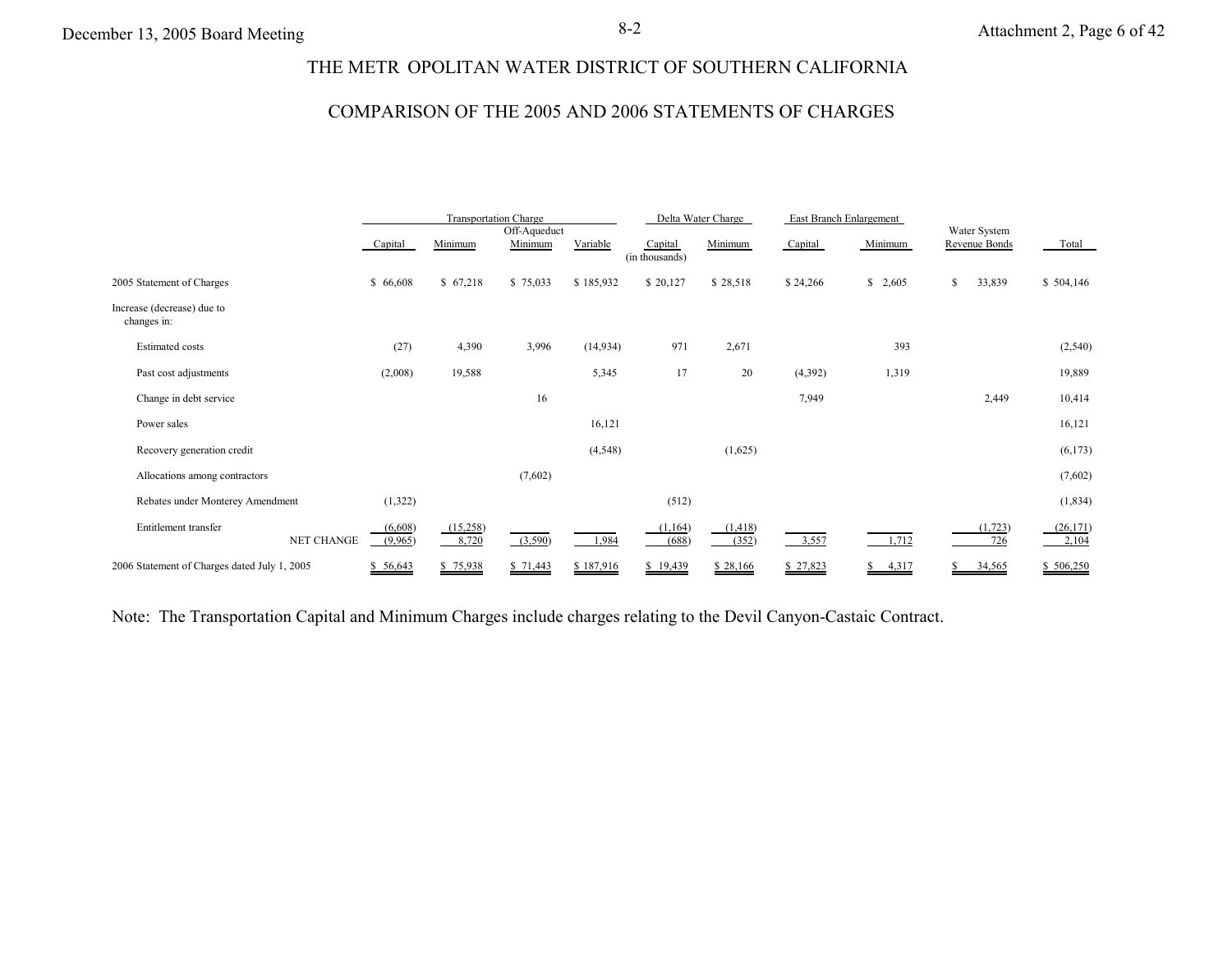December 13, 2005 Board Meeting 8-2 Attachment 2, Page 7 of 42

East Branch Capital: The East Branch Enlargement capital component increased by \$3.6 million as a result of increased debt service costs of \$8 million, which is offset by \$4.4 million in past cost adjustments. The increase in debt service costs of \$8 million is due to a scheduled principal payment on Series Y of \$7.4 million in 2006, whereas there was no principal payment required in 2005. In addition, the Department issued Series AC Water System Revenue Bonds after the 2005 Statement of Charges was issued, for which a \$1.4 million interest payment is scheduled to be made in 2006. The \$4.4 million decrease as a result of past adjustments are due to revisions to the debt service schedules. These schedules reflected decreased debt service costs for 2002 and 2003 by \$1.1 million as a result of the bond refunding during 2005 and the reallocation of 2004 and 2005 debt service amounts to Devil Canyon Second Afterbay, which is recovered under the variable component, causing debt service costs allocated to Metropolitan's East Branch Enlargement Capital component to decrease by \$3 million.

Our audit of the East Branch Enlargement capital component disclosed that the amount of debt service costs for 2005 used in the Statement of Charges was \$6,003,000 higher than the debt service schedule because the 25% debt cover was not properly removed in the determination of the Statement of Charges. As a result, Metropolitan's East Branch Enlargement capital component is overstated by \$4,822,000. The Department will make the appropriate corrections in the 2007 Statement of Charges.

East Branch Enlargement Minimum: The East Branch Enlargement minimum component increased by \$1.7 million primarily due to a \$1.3 million increase in the past cost adjustment and \$.4 million due to increased O&M costs from 2005 to 2006. The 2006 Statement of Charges included a \$.9 million under payment due to changes in cost estimates for 2003 through 2005, whereas the 2005 Statement of Charges had included an overpayment of \$.4 million.

Water System Revenue Bond Surcharge: The \$.7 million increase in the Water System Revenue Bond Surcharge consists of an increase of \$2.4 million due to increased debt service costs, which is offset by a decrease of \$1.7 million due to Metropolitan's transfer of 100,000 acre-feet of entitlement to Desert and Coachella Water Agencies. The increased debt service costs are the result of higher scheduled debt service payments in 2006 for Series S, U and Y, compared to the scheduled payments for 2005.

These decreases are partially offset by an increase due to the following:

Transportation Capital: The decrease of \$10.0 million in the transportation capital component is primarily due to a \$6.6 million decrease in the 2006 calculated component resulting from the transfer of 100,000 acre-feet of entitlement water. In addition, there was an increase in the past cost adjustment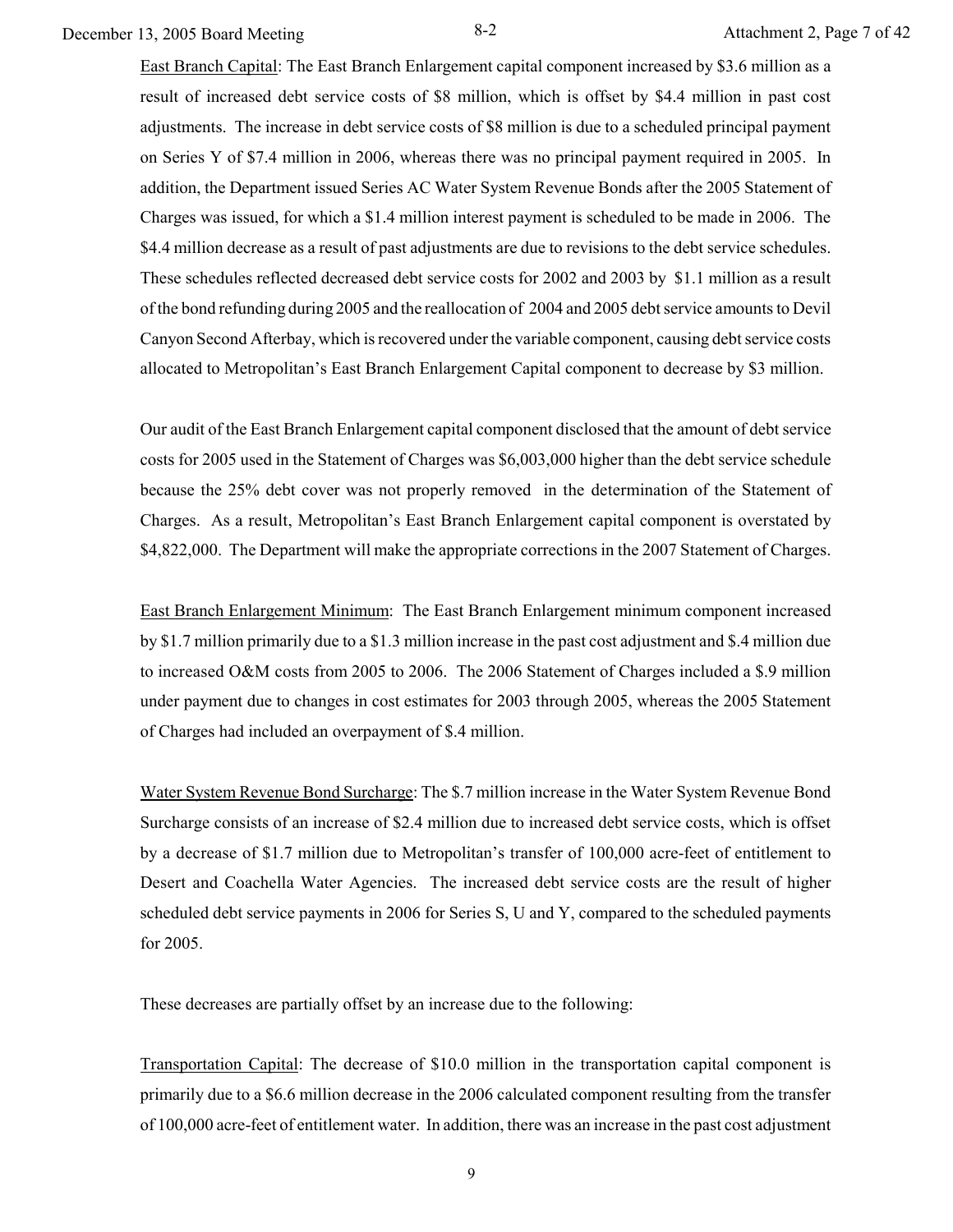We also noted a discrepancy of \$23.3 million in the amounts used in the projection for the cost of recovery generation included as a power source compared to the recovery generation credits included as a power use. Typically these amounts are the same. The amount shown as costs were less than amounts shown as credits, which could understate Metropolitan's variable component by \$14.4 million, assuming the amounts shown as credits are correct and no other estimates are affected by this discrepancy, such as power purchases.

The past cost adjustment increased by \$5.3 million primarily due to the following:

- ! Metropolitan's calculated components for 2000 through 2002 increased \$1.7 million due to the correction of the recording of power costs and sales transactions and payment amounts.
- ! Metropolitan's 2004 variable charges increased by \$.8 million primarily as a result of replacing estimated cost and payment amounts with actual cost and payments amounts. Metropolitan's 2004 payment amount was adjusted to actual, which results in an increase of \$60.8 million in the variable charges. The calculated component decreased \$60 million, thereby reducing the variable charges. This decrease in the calculated component is due primarily to a decrease of \$36.2 million due to the actual power costs being lower than the amount estimated in the prior year and a lower amount of energy required by the pumping plants than previously estimated. Metropolitan's calculated component was further reduced by \$23.8 million as a result of Metropolitan's actual water deliveries for 2004 being 681,418 acre-feet less than the amount estimated in the prior year.
- ! The 2005 payments were less than the calculated component as a result of prior cost adjustments, which increased the past cost adjustment by \$2.7 million.

Transportation Minimum: The increase of \$8.7 million in the transportation minimum component is due to a \$4.4 million increase in cost estimates and a \$19.6 million increase in past cost adjustments, which were partially offset by a \$15.3 million decrease due to Metropolitan's entitlement transfer. The total increase of \$8.7 million is due primarily to the following increases and decreases:

- The 2005 Statement of Charges included a \$24.2 million underpayment due to revisions to 2004 and prior year costs, which causes an increase of this amount when compared to the 2006 Statement of Charges.
- Changes in cost estimates for 2005 and 2006 resulted in a \$4.4 million increase in Metropolitan's transportation minimum component. As a result of the Department updating its O&M cost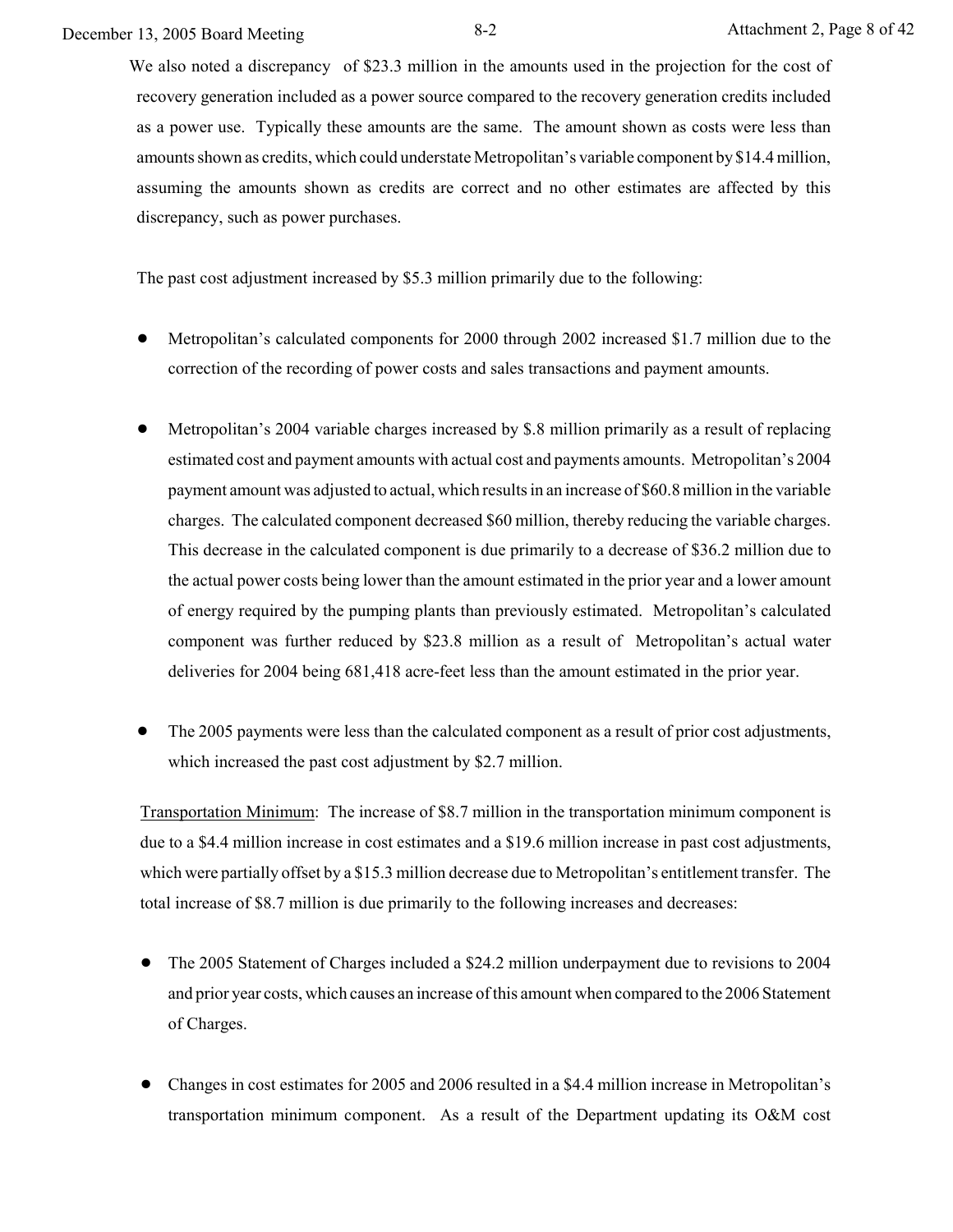estimates using the previous three years of historical cost information, escalated by 3%, Metropolitan's share of the transportation minimum costs for 2005 and 2006 increased by \$3 million. In addition, the Department reduced its estimate of extraordinary O&M activities for 2005, which reduced Metropolitan's 2006 Statement of Charges by \$.5 million. The Department also increased its extraordinary O&M cost estimates for 2006, which increased Metropolitan's 2006 Statement of Charges by \$1.8 million. These changes are due to eliminating the planned extraordinary O&M activities at Pearblossom and Edmonston Pumping Plants totaling \$2.9 million for 2005 and adding costs totaling \$2.5 million in 2005 and \$5 million in 2006 to recoat discharge lines at Teerink Pumping Plant and costs totaling \$2.7 million for 2005 and \$3 million for 2006 to overhaul Units at Chrisman and Edmonston Pumping Plants.

- ! The Department increased its estimate of power planning costs by \$14 million in the 2006 Statement of Charges. Included in this increase is \$12 million for the SAP migration project, which is to upgrade the current SAP system. The total cost of this project, including DWR staff costs, is estimated at \$22 million. The 2006 estimates also include increases for the aqueduct control system centralized operations migration project, expected to cost \$14.7 million through fiscal year 2008, and the business process evaluation project, expected to cost \$7 million through fiscal year 2008. As a result, of these items Metropolitan's transportation minimum component increased by \$3.9 million in the 2006 Statement of Charges.
- The actual transportation minimum costs incurred for 2004 were approximately \$6 million less than the amounts estimated in the 2005 Statement of Charges, which resulted in an decrease in Metropolitan's charge of approximately \$2.7 million.
- For the 2004 and 2005 Statement of Charges, the Department had incorrectly posted retention payments totaling \$2.8 million, which resulted in the contractors being billed twice for these costs. The Department removed these retention payments from the 2006 Statement of Charges, which resulted in a \$1.7 million decrease to Metropolitan's transportation minimum component.
- ! The impact of an additional year of interest on the prior over and underpayments results in a \$1.1 million decrease in Metropolitan's transportation minimum component.
- The Department included \$1 million in settlement costs as a result of litigation related to the Monterey Amendment for 2006 in the 2006 Statement of Charges, whereas the 2005 settlement amount was \$2.8 million. Metropolitan's share of the 2006 settlement costs was \$.5 million, which was \$.8 million lower than the amount included in the 2005 Statement of Charges.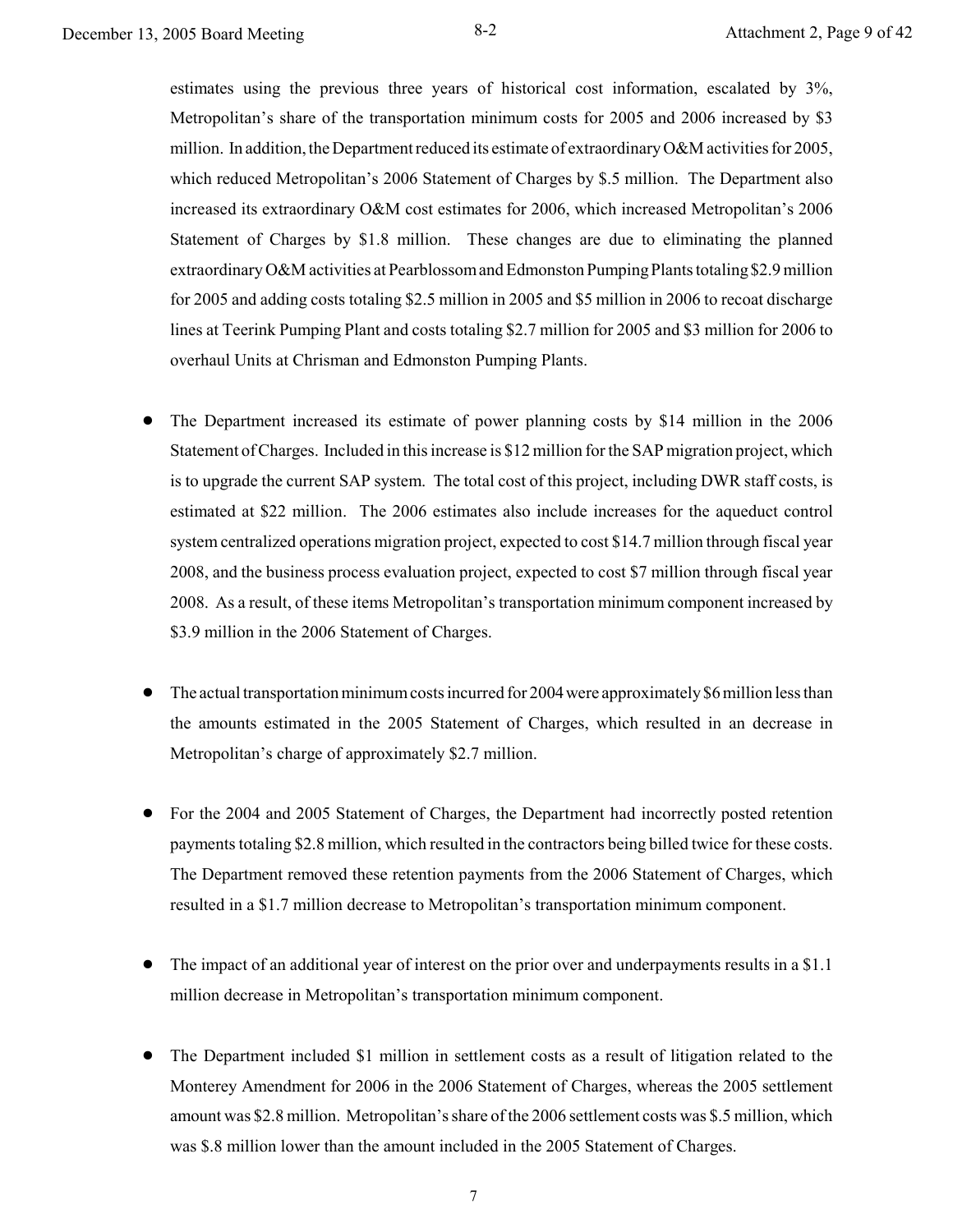- ! Metropolitan's transportation minimum component decreased by \$.4 million as a result of corrections and adjustments the Department made for the Municipal Water Quality Investigation program.
- $\bullet$  During the past year, the Department received payments totaling \$.8 million related to the wheeling of non-entitlement water and the lease of State Water Project land. The Department posted entries in the accounting system to record credits for these amounts during 2005, which resulted in a \$.3 million decrease in Metropolitan's transportation minimum component.
- ! Metropolitan's transportation minimum component increased by \$.5 million as a result of water loss redistribution entries made for 2000 to 2003 as a result of the Department updating its power cost allocations for these years. The Department's estimate of water losses for 2004, 2005 and 2006 were \$.8 million lower in the 2006 Statement of Charges due to changes in power and water cost estimates related to the downstream distribution of costs and updating 2004 from estimates to actual power and water costs. These changes resulted in a net \$.3 million decrease in Metropolitan's transportation minimum component.
- ! Although estimated transmission costs for 2005 and 2006 increased by a total of \$1.8 million for both years, this increase appears to be due to the addition of transmission charges for the East Branch Extension, which are not allocated to Metropolitan. Metropolitan's share of transmission costs decreased by \$.2 million in the 2006 Statement of Charges primarily due to transmission costs being assigned to slightly different reaches this year, resulting in the reallocation of costs from Metropolitan to the other contractors.

As a result of Metropolitan's transfer of 100,000 acre-feet of water to Desert and Coachella Valley Water Agencies, the Department revised the proportionate use of facilities factors beginning in the 2006 Statement of Charges. However, the Department made the transfer effective as of January 1, 2005. As a result, the past cost adjustment decreased by \$7.6 million as a result of the factor changes for 2005 and the 2006 calculated component decreased by \$7.6 million in the 2006 Statement of Charges. Metropolitan staff have had discussions the Department regarding the expectation that the transfer would be effective as of January 1, 2006 instead of 2005. The Department has indicated that they do not plan to revise the Statement of Charges and that Metropolitan would need to pay Desert and Coachella for the additional costs billed to Desert and Coachella for 2005 related to the water transfer. Metropolitan has requested from the Department the information needed to determine the amounts owed to Desert and Coachella.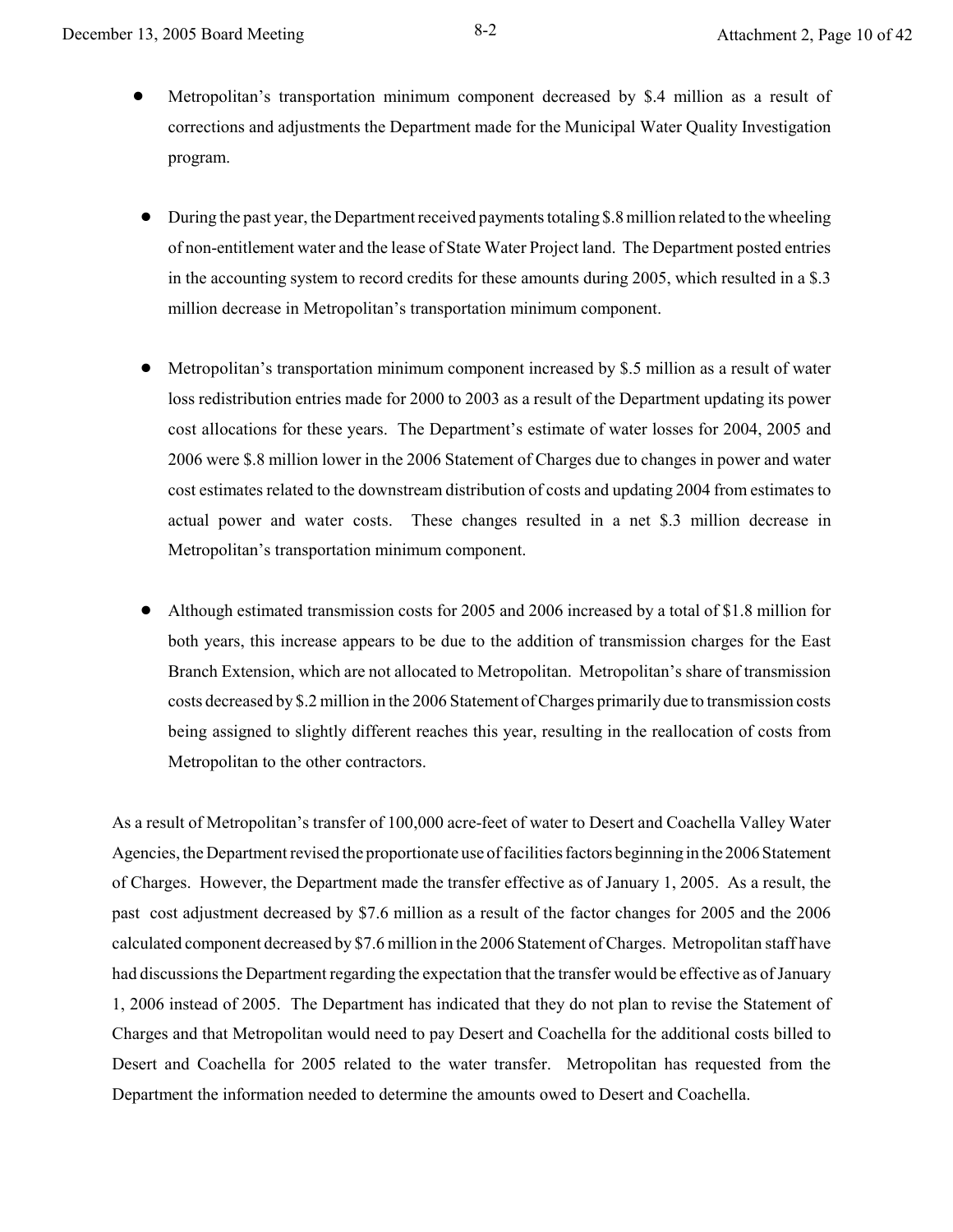December 13, 2005 Board Meeting 8-2 Attachment 2, Page 11 of 42

East Branch Capital: The East Branch Enlargement capital component increased by \$3.6 million as a result of increased debt service costs of \$8 million, which is offset by \$4.4 million in past cost adjustments. The increase in debt service costs of \$8 million is due to a scheduled principal payment on Series Y of \$7.4 million in 2006, whereas there was no principal payment required in 2005. In addition, the Department issued Series AC Water System Revenue Bonds after the 2005 Statement of Charges was issued, for which a \$1.4 million interest payment is scheduled to be made in 2006. The \$4.4 million decrease as a result of past adjustments are due to revisions to the debt service schedules. These schedules reflected decreased debt service costs for 2002 and 2003 by \$1.1 million as a result of the bond refunding during 2005 and the reallocation of 2004 and 2005 debt service amounts to Devil Canyon Second Afterbay, which is recovered under the variable component, causing debt service costs allocated to Metropolitan's East Branch Enlargement Capital component to decrease by \$3 million.

Our audit of the East Branch Enlargement capital component disclosed that the amount of debt service costs for 2005 used in the Statement of Charges was \$6,003,000 higher than the debt service schedule because the 25% debt cover was not properly removed in the determination of the Statement of Charges. As a result, Metropolitan's East Branch Enlargement capital component is overstated by \$4,822,000. The Department will make the appropriate corrections in the 2007 Statement of Charges.

East Branch Enlargement Minimum: The East Branch Enlargement minimum component increased by \$1.7 million primarily due to a \$1.3 million increase in the past cost adjustment and \$.4 million due to increased O&M costs from 2005 to 2006. The 2006 Statement of Charges included a \$.9 million under payment due to changes in cost estimates for 2003 through 2005, whereas the 2005 Statement of Charges had included an overpayment of \$.4 million.

Water System Revenue Bond Surcharge: The \$.7 million increase in the Water System Revenue Bond Surcharge consists of an increase of \$2.4 million due to increased debt service costs, which is offset by a decrease of \$1.7 million due to Metropolitan's transfer of 100,000 acre-feet of entitlement to Desert and Coachella Water Agencies. The increased debt service costs are the result of higher scheduled debt service payments in 2006 for Series S, U and Y, compared to the scheduled payments for 2005.

These decreases are partially offset by an increase due to the following:

Transportation Capital: The decrease of \$10.0 million in the transportation capital component is primarily due to a \$6.6 million decrease in the 2006 calculated component resulting from the transfer of 100,000 acre-feet of entitlement water. In addition, there was an increase in the past cost adjustment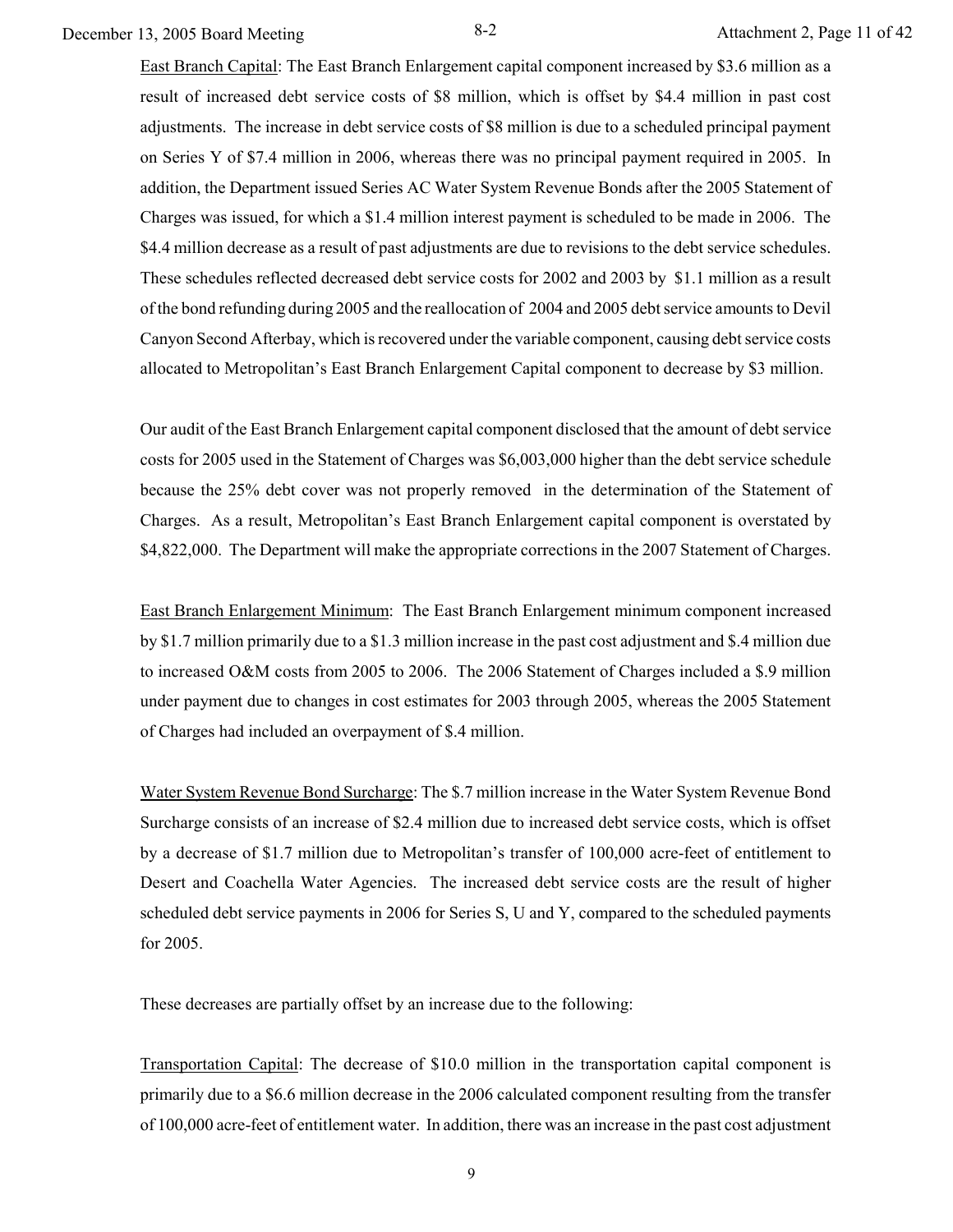December 13, 2005 Board Meeting 8-2 Attachment 2, Page 12 of 42

credit of \$2.0 million and an increase in the rate reduction credits under the Monterey Amendment of \$1.3 million. Approximately \$.4 million of the increase in the past cost adjustment is due to the amortization of the change in the 2005 calculated component of \$7.2 million due to the transfer of 100,000 acre-feet of entitlement water. The past cost adjustment also increased by \$1.6 million resulting from an adjustment the Department made to certain historical capital costs totaling \$10.6 million for Metropolitan that had been recorded incorrectly at the time of conversion to SAP.

Off-Aqueduct Minimum: The \$3.6 million decrease in Metropolitan's off-aqueduct minimum component is due primarily to a \$7.6 million decrease in Metropolitan's share of costs due to the decrease in Metropolitan's share of water deliveries in relation to the total water deliveries. Metropolitan increased their deliveries by 100,000 acre-feet, but all other contractors increased their deliveries by 286,287 acre-feet, causing a shift in costs to other contractors. This decrease was partially offset by an increase of \$4.0 million in Metropolitan's share of the Reid Gardner O&M and coal costs, which are based on actual 2005 costs, escalated at 2.5%, and assumes an increase in coal costs from \$34 per ton to \$40 per ton and that the plant will operate at a 70% capacity factor. The increased O&M costs are the result of a major maintenance program at the Reid Gardner Plant.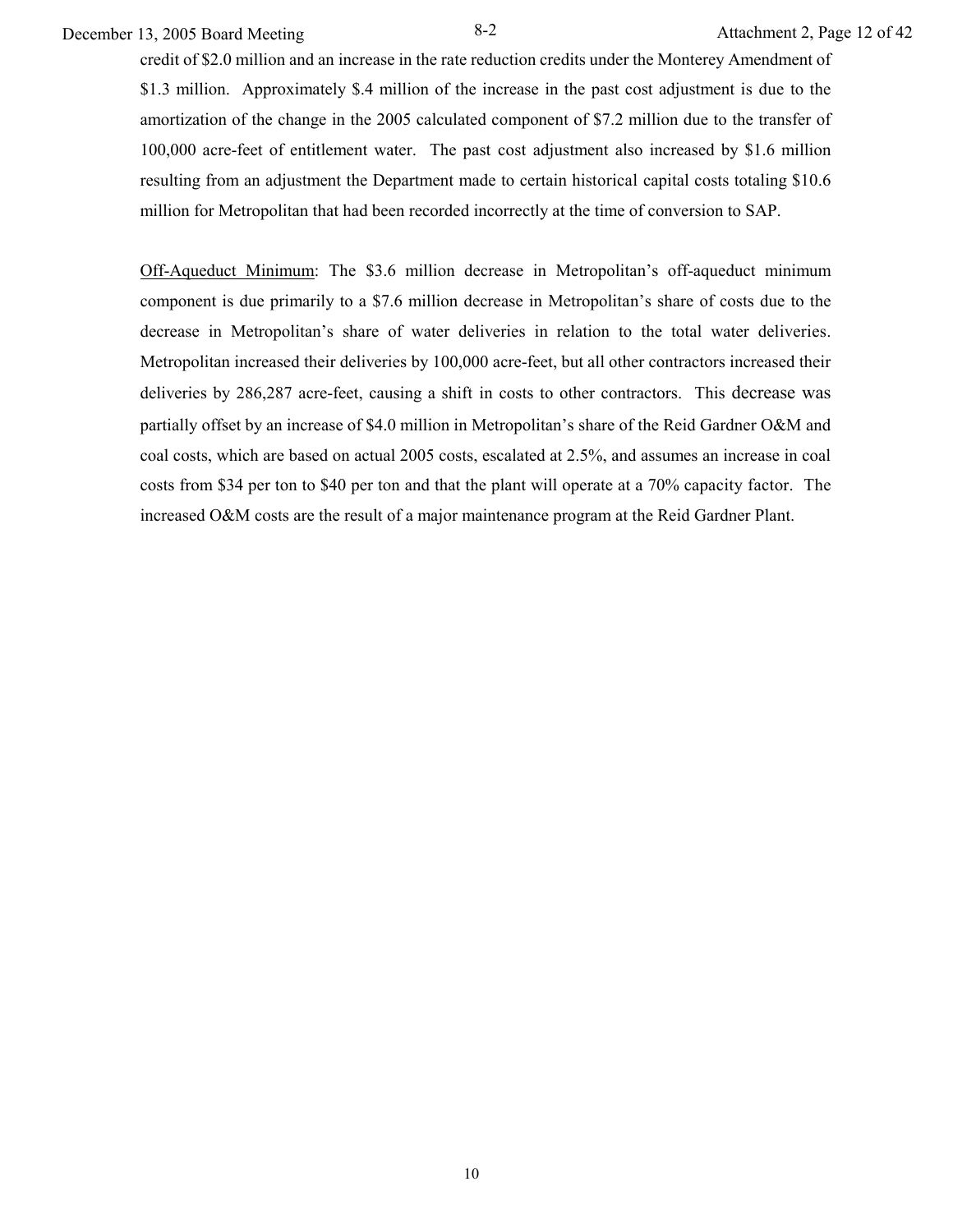# THE METROPOLITAN WATER DISTRICT OF SOUTHERN CALIFORNIA

# COMPARISON OF THE PREVIOUSLY ESTIMATED 2006 STATEMENT OF CHARGES TO THE STATEMENT DATED JULY 2005

|                                                                     |                     |                      | <b>Transportation Charge</b> |           |                           | Delta Water Charge |          | East Branch Enlargement |                               |                    |
|---------------------------------------------------------------------|---------------------|----------------------|------------------------------|-----------|---------------------------|--------------------|----------|-------------------------|-------------------------------|--------------------|
|                                                                     | Capital             | Minimum              | Off-Aqueduct<br>Minimum      | Variable  | Capital<br>(in thousands) | Minimum            | Capital  | Minimum                 | Water System<br>Revenue Bonds | Total              |
| Prior year Department estimates<br>of the 2006 Statement of Charges | \$73,720            | \$ 88,953            | \$76,646                     | \$139,418 | \$23,408                  | \$28,518           | \$32,042 | \$<br>3,084             | \$<br>35,937                  | \$501,726          |
| Increase (decrease) due to<br>changes in:                           |                     |                      |                              |           |                           |                    |          |                         |                               |                    |
| <b>Estimated costs</b>                                              | 1,701               | 6,872                | 2,216                        | 20,206    | 971                       | 2,675              |          | 327                     |                               | 34,968             |
| Past cost adjustments                                               | (4,282)             | (4,629)              |                              | 2,696     | 17                        | 20                 | (4,241)  | 906                     |                               | (9,513)            |
| Change in debt service                                              |                     |                      |                              |           |                           |                    | 22       |                         | 458                           | 480                |
| Power sales                                                         |                     |                      |                              | 26,826    |                           |                    |          |                         |                               | 26,826             |
| Recovery generation credit                                          |                     |                      |                              | (1,230)   |                           | (1,625)            |          |                         |                               | (2,855)            |
| Allocations among contractors                                       |                     |                      | (7, 419)                     |           |                           |                    |          |                         |                               | (7, 419)           |
| Rebates Under Monterey Amendment                                    | (7,888)             |                      |                              |           | (3,793)                   |                    |          |                         |                               | (11,681)           |
| <b>Entitlement Transfer</b><br><b>NET CHANGE</b>                    | (6,608)<br>(17,077) | (15,258)<br>(13,015) | (5,203)                      | 48,498    | (1, 164)<br>(3,969)       | (1, 422)<br>(352)  | (4,219)  | 1,233                   | (1, 830)<br>(1,372)           | (26, 282)<br>4,524 |
| 2006 Statement of Charges dated July, 2005                          | 56,643              | \$75,938             | \$71,443                     | \$187,916 | \$19,439                  | 28,166<br>S        | \$27,823 | 4,317                   | 34,565                        | \$506,250          |

Note: The Transportation Capital and Minimum Charges include charges relating to the Devil Canyon-Castaic Contract.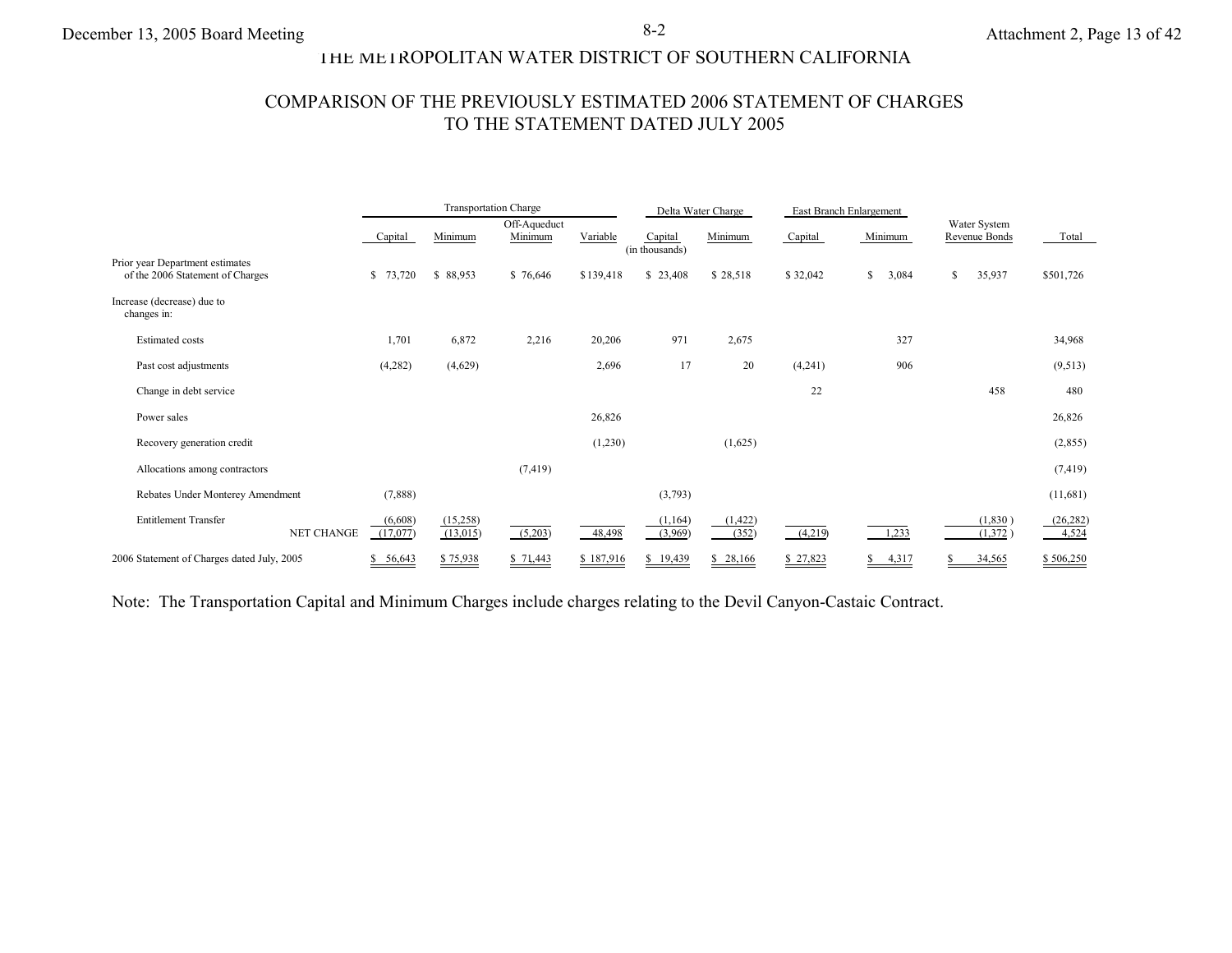December 13, 2005 Board Meeting 8-2 Attachment 2, Page 14 of 42

#### **Comparison of the Previously Estimated 2006 Statement of Charges**

#### **to the Statement Dated July 2005**

As shown on the previous page, Metropolitan's 2006 Charges increased by \$4.5 million compared to last year's estimate of the 2006 Charges. The more significant of these changes are the result of the following items:

Transportation Variable: The variable component increased by \$48.5 million between last year's estimate of the 2006 charges and the 2006 Statement of Charges. The increase results from \$20.2 million in higher energy and other variable costs, a \$26.8 million decrease in power sales, and a \$2.7 million increase in the past cost adjustment, which are offset by a \$1.2 million increase in recovery generation credits. The increase in estimated costs is due mainly to a higher mill rate resulting from an increase in wholesale energy prices. The Department has assumed that the mill rate for non-firm energy purchases will increase from 41 mills per kilowatt-hour, which was used in last year's estimates, to 51 mills per kilowatt-hour, and that more non-firm purchases will be needed due to decreased energy capacity from the Hyatt-Thermalito Power Plant and the recovery generation plants. The Department is estimating a \$4 million increase in grid management charges, an increase in Hyatt-Thermalito Power Plant costs of \$5.4 million as a result of an expected increase in O&M and FERC relicensing costs, and an increase in rates for Duke energy purchases from 37 to 57 mills per kilowatt-hour. These increases are offset by a decrease in Metropolitan's energy usage from 78% of the total project energy usage to 62%, as described on page 5. In addition, the Department included \$3.0 million for transportation replacement expenditures in 2005, including \$1.3 million for prior years' undercharges. The decrease in power sales is primarily due less energy being available for sale as a result of reduced generation at Hyatt-Thermalito and due to a decrease in non-firm energy sale prices from 58 to 45 mills per kilowatthour. The recovery generation credits increased primarily due to increased water flow through the powerplants. The 2006 past cost adjustment overpayment of \$2.7 million is primarily the result of the \$5.3 million underpayment discussed on page 6, which is offset by the prior year overpayment of \$2.6 million due to decreased 2005 energy costs.

East Branch Enlargement Minimum: The East Branch Enlargement minimum component increased by \$1.2 million primarily due to the increase in O&M costs for 2003 through 2006.

These increases are partially offset by decreases due to the following:

Transportation Capital: The decrease of \$17.1 million in the transportation capital component is partially due to the inclusion of rate reduction credits under the Monterey Amendment of \$7.9 million in the 2006 Statement of Charges. In addition, Metropolitan's transfer of 100,000 acre-feet of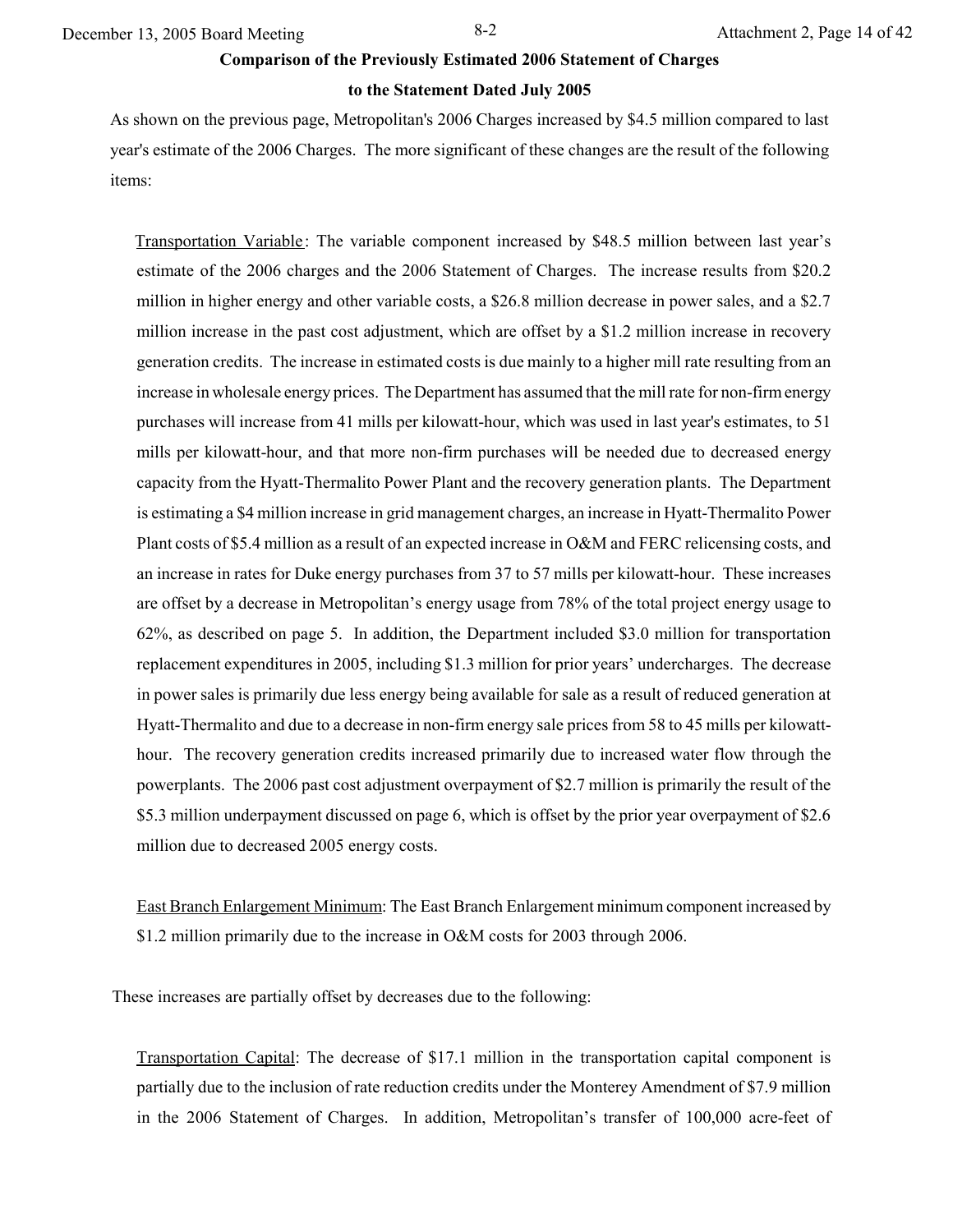December 13, 2005 Board Meeting 8-2 Attachment 2, Page 15 of 42

entitlem ent water reduced the 2006 calculated component by approximately \$6.6 million. The past cost adjustment of \$4.3 million is the result of the prior years' past cost adjustment credit of \$2.3 million, which was increased by \$.4 million as a result of the amortization of the change in the 2005 calculated component of \$7.2 million due to the transfer of 100,000 acre-feet of entitlement water and due to an increase of \$1.6 million resulting from an adjustment the Department made to remove certain historical capital costs totaling \$10.6 million for Metropolitan that had been recorded incorrectly at the time of conversion to SAP. These decreases were offset by an increase in estimated costs for 2006 of \$1.7 million.

Transportation Minimum: The decrease of \$13.0 million in the transportation minimum component is due to a \$4.6 million decrease in the past cost adjustment and a \$15.3 million decrease due to Metropolitan's entitlement transfer, which are offset by a \$6.9 million increase in estimated costs. The increase in 2006 estimated costs of \$6.9 million is primarily due to the following:

- ! The Department increased its estimate for project power planning costs for 2006 from \$6 million in the prior estimates to \$15 million in the 2006 Statement of Charges, due to the Department including \$6 million of estimated costs for the SAP migration project, as well as increasing cost estimates for the business process evaluation project and the aqueduct control system centralized operations migration project, which results in a \$3.2 million increase in Metropolitan's transportation minimum component.
- ! The Department's estimate of extraordinary O&M projects increased by \$2.0 million compared to the estimates used in the prior Statement of Charges. These revised estimates resulted in a \$3.0 million increase in Metropolitan's minimum component because extraordinary O&M costs were increased at Teerink and Chrisman Pumping Plants for recoating discharge lines and overhauling units and cost estimates were eliminated at Pearblossom Pumping Plant, where Metropolitan pays a lower proportionate share of the costs. Costs were also added for 2006 to overhaul units at Edmonston Pumping Plant.
- ! Municipal Water Quality Investigation costs for 2006 totaling \$1.1 million for Metropolitan were not included in the prior year estimate of 2006 charges but were added to the 2006 Statement of Charges.
- ! The Department's estimate of water losses for 2006 was \$1.2 million lower than previously estimated, which results in a decrease in Metropolitan's transportation minimum component by \$.8 million.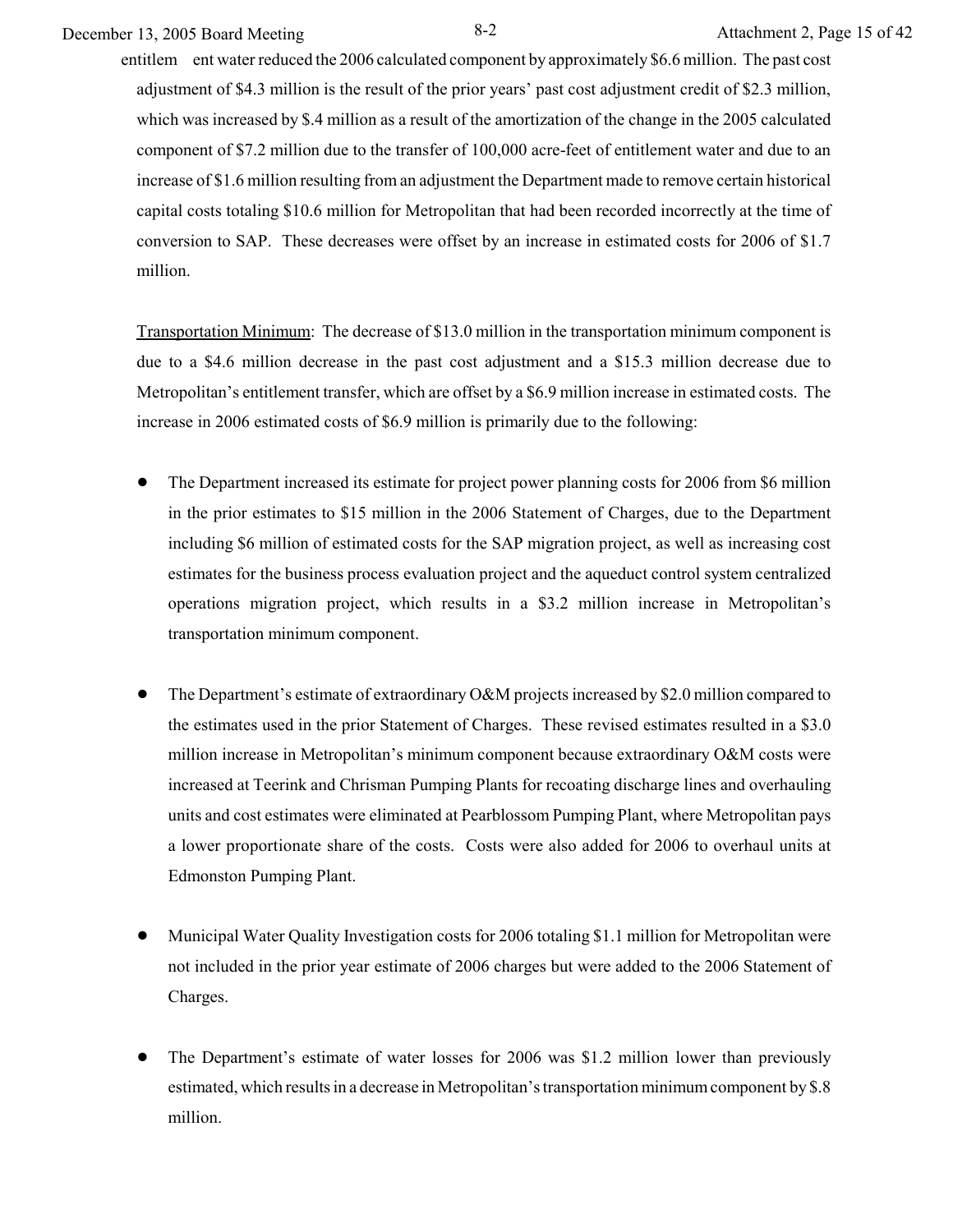- ! The estimated costs for transmission service for 2006 were \$.9 million more than the prior year estimate, resulting in a \$.1 million decrease in Metropolitan's transportation minimum component.
- ! The Monterey Amendment litigation charges of \$1 million were added to the 2006 Statement of Charges that were not included in the prior estimates of 2006 charges, of which Metropolitan's share was \$.5 million.

We noted that the \$4.6 million change in the past cost adjustment is due mainly to adjustments for 1999 to 2005 consisting of the following:

- The actual minimum costs incurred for 2004 were approximately \$6 million less than the amount estimated in the 2005 Statement of Charges, resulting in a decrease in Metropolitan's charge of approximately \$2.7 million.
- ! The Department removed retention payments that were erroneously included in the 2004 and 2005 Statements of Charges. As a result of this correction, Metropolitan's minimum component decreased by \$1.7 million.
- The impact of an additional year of interest on the prior year over and under payments resulted in a \$1.1 million decrease in Metropolitan's transportation minimum component.
- ! The Department posted credits totaling \$.8 million related to special water wheeling and lease payments in the 2006 Statement of Charges, which resulted in a \$.3 million decreased in Metropolitan's transportation minimum component.
- ! Due to revisions and adjustments to the Municipal Water Quality Investigation Charges for 2000 to 2005, Metropolitan's transportation minimum component decrease by \$.2 million.
- ! Estimates of transmission costs for 2005 decreased by \$.9 million, reducing Metropolitan's charge by \$.1 million.
- ! The estimate for 2005 power planning costs increased by \$3.5 million primarily because of including cost estimated for the SAP migration project, which resulted in a \$1.5 million increase in Metropolitan's transportation minimum component.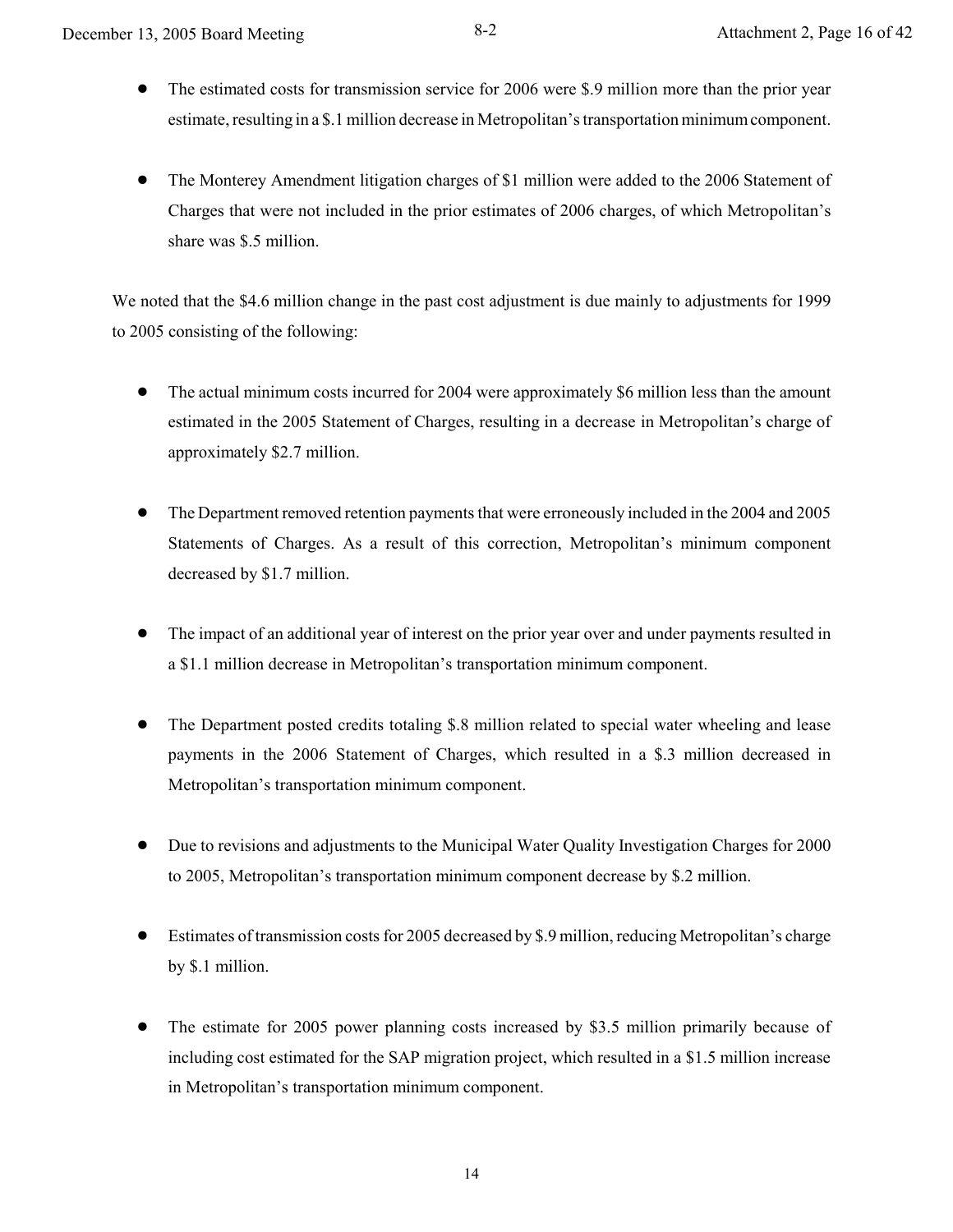December 13, 2005 Board Meeting 8-2 Attachment 2, Page 17 of 42

- ! The Department made revisions to downstream distribution entries for 2000 to 2003 in the 2006 Statement of Charges as a result of the Department updating its power cost allocations for these years. These changes resulted in Metropolitan's transportation minimum component increasing by \$.5 million.
- ! Changes in cost estimates for 2005 resulted in a \$.5 million increase in Metropolitan's transportation minimum component. As a result of the Department updating its O&M cost estimates using the previous three years of historical cost information, escalated by 3%, Metropolitan's share of the transportation minimum costs for 2005 increased by \$1 million. In addition, the Department reduced its estimate of extraordinary O&M activities for 2005, which reduced Metropolitan's 2006 Statement of Charges by \$.5 million.

As discussed on page 8, Metropolitan's transfer of 100,000 acre-fee of entitlement resulted in a \$15.3 million decrease in the 2006 Statement of Charges compared to the prior estimate of the 2006 Statement of Charges.

Off-Aqueduct Minimum: The \$5.2 million decrease in Metropolitan's off-aqueduct minimum component is due to a \$7.4 million decrease in Metropolitan's share of costs due to the decrease in Metropolitan's share of water deliveries in relation to the total water deliveries. Metropolitan increased their deliveries by 100,000 acre-feet, but all other contractors increased their deliveries by 286,287 acrefeet, causing a shift in costs to other contractors. This decrease was partially offset by an increase of \$2.2 million in Metropolitan's share of the Reid Gardner O&M and coal costs, which are based on revised estimates of 2005 costs and assumes an increase in coal costs from \$35 per ton to \$40 per ton. The increased O&M costs are the result of a major maintenance program at the Reid Gardner Plant. Had Metropolitan requested their full entitlement for 2006, including the 100,000 acre-feet of entitlement transferred to Desert and Coachella Water Agencies, Metropolitan's Off-Aqueduct charge would have been higher by \$3.9 million.

East Branch Capital: The East Branch Enlargement capital component decreased by \$4.2 million due primarily to a reduction of debt service costs for 2002 and 2003 of \$1.1 million as a result of the bond refunding and a reduction of debt service costs for 2004 and 2005 of \$3 million as a result of the Department reallocating additional debt service amounts to Devil Canyon Second Afterbay, which are recovered under the variable component, resulting in a decrease in the amount of debt service costs allocated to the East Branch Enlargement component.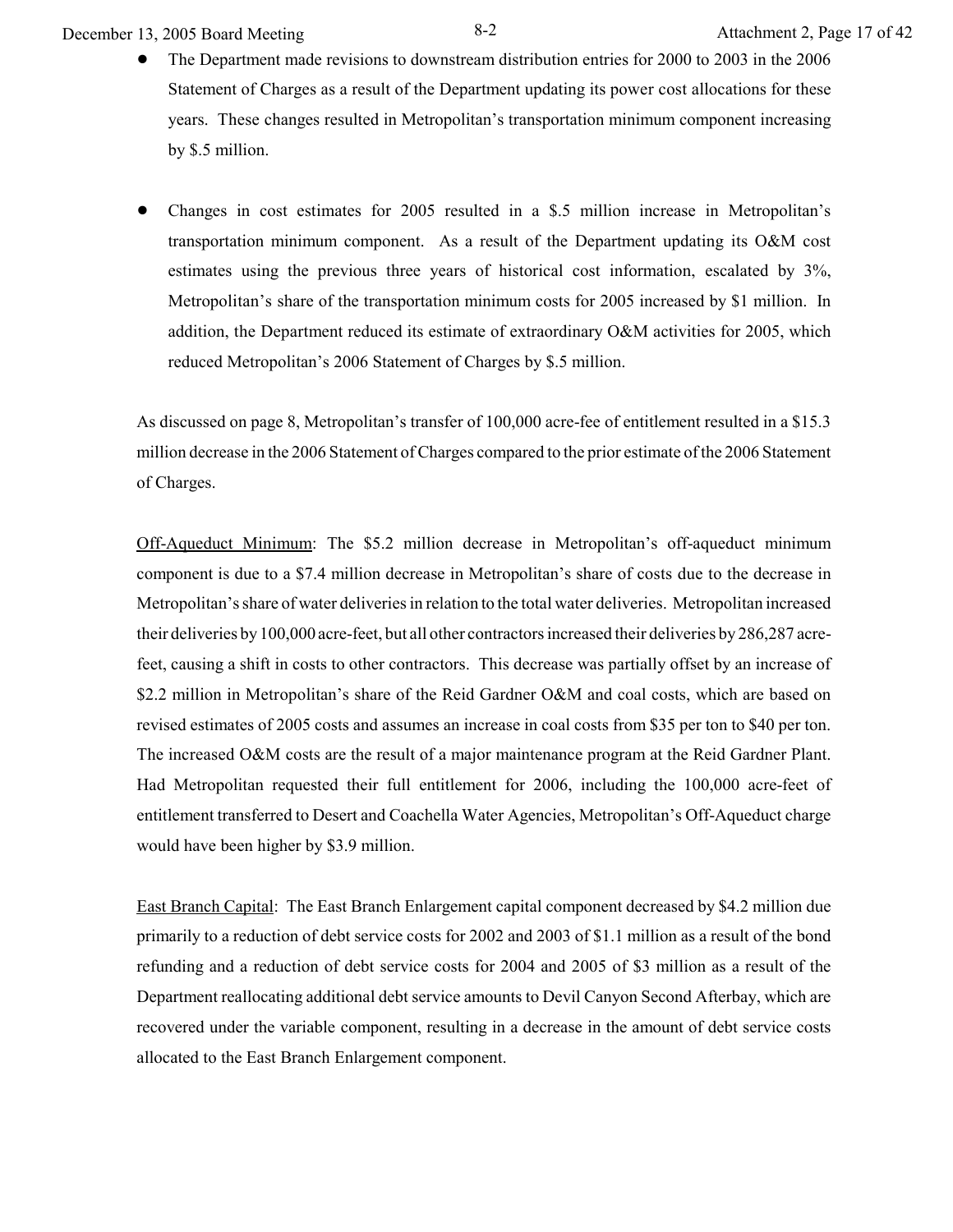December 13, 2005 Board Meeting 8-2 Attachment 2, Page 18 of 42

Delta Water Charge Capital: The decrease of \$4 million in the Delta Water charge capital component is due to the prior year estimate not including the Monterey Amendment rebate of \$3.8 million and a reduction in Metropolitan's charges by \$1.2 million as a result of the transfer of 100,000 acre-feet of entitlement. These decreases are offset by a \$1 million increase due to increased cost estimates related to Delta facilities planning, the temporary barriers program and the Franks Tract, Through-Delta facility and Delta Cross Channel projects.

Water System Revenue Bond Surcharge: The \$1.4 million decrease in the Water System Revenue Bond Surcharge is due to a decrease in Metropolitan's share of the Surcharge as a result of the transfer of 100,000 acre-foot of entitlement to Desert and Coachella Water Agencies, which decreased Metropolitan's Surcharge by \$1.8 million. This decrease is partially offset by an increase of \$458,000 due to increased debt service costs associated with the proceeds from the issuance of Series AC Water System Revenue Bonds utilized for new construction.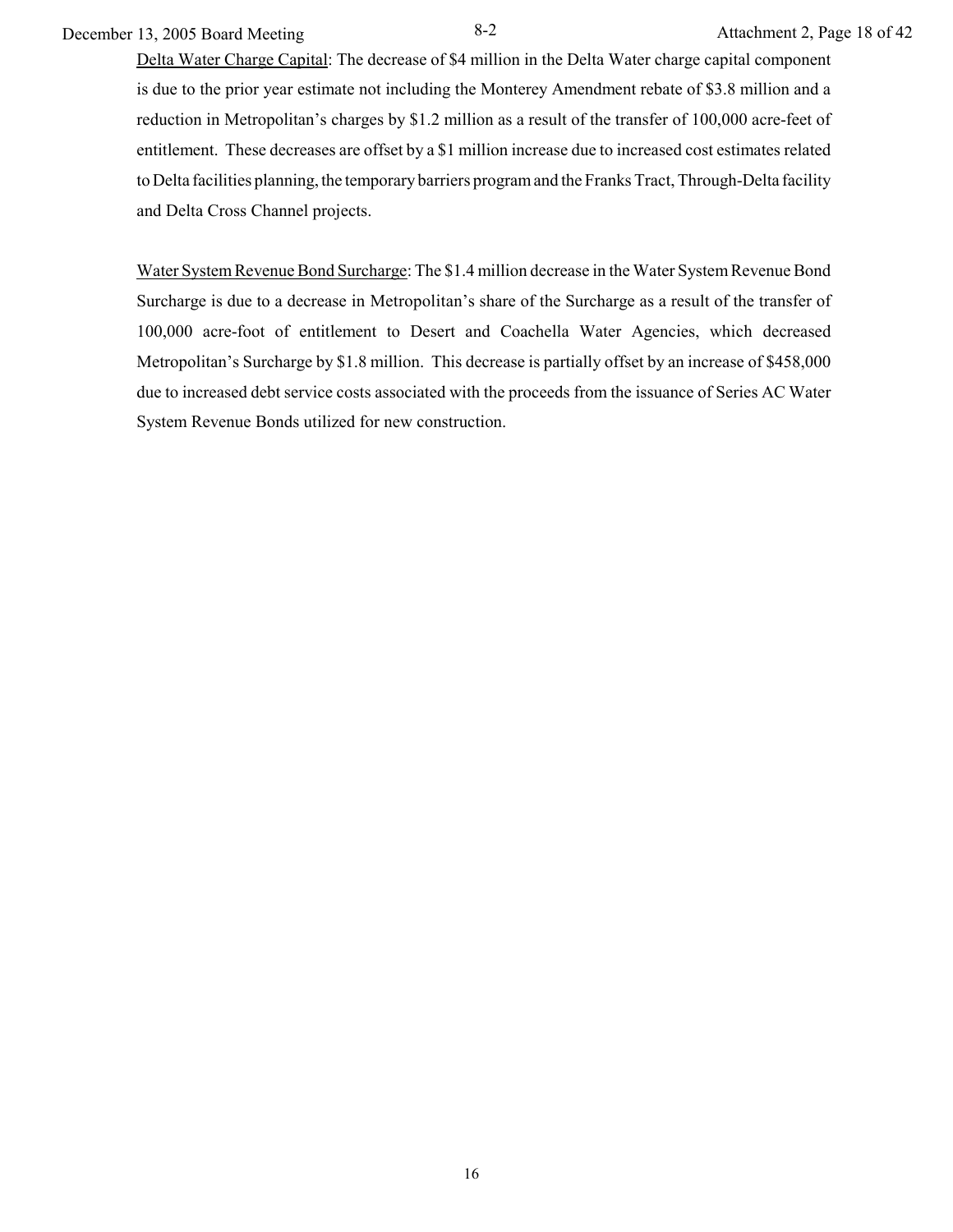# **Future Potential Refunds and Adjustments**

Metropolitan's estimated 2006 charges of \$506 million do not include certain credits, refunds and adjustments that are expected in 2006 as part of the Department's normal accounting and billing process. Refunds are expected to reduce Metropolitan's 2006 billings by approximately \$31.9 million for the following items:

|                                          | Estimated<br><b>Refund Date</b> |             |                 |
|------------------------------------------|---------------------------------|-------------|-----------------|
| Cover - Off-Aqueduct                     |                                 |             |                 |
| Return of January - June 2004            | October 2005                    | \$2,921,000 | 5,563,000<br>\$ |
| Return of July - December 2004           | April 2006                      | 3,030,000   |                 |
| Cover - Water System Revenue Bond (WSRB) |                                 |             |                 |
| Return of July 2004                      | October 2005                    | 7,378,000   |                 |
| Return of January 2005                   | April 2006                      | 7,034,000   | 14,412,000      |
| Cover - East Branch Enlargement (EBE)    |                                 |             |                 |
| Return of September 2004                 | October 2005                    | 3,118,000   |                 |
| Return of March 2005                     | April 2006                      | 2,411,000   | 5,529,000       |
| <b>WSRB Securities Earnings</b>          |                                 |             |                 |
| Earned January - June 2005               | September 2005                  | 500,000     |                 |
| Earned July - December 2005              | March 2006                      | 500,000     |                 |
|                                          |                                 |             | 1,000,000       |
| <b>SMIF Interest - Off-Aqueduct</b>      |                                 |             |                 |
| Earned January - June 2005               | September 2005                  | 200,000     |                 |
| Earned July - December 2005              | March 2006                      | 200,000     |                 |
|                                          |                                 |             | 400,000         |
| <b>SMIF Interest - WSRB</b>              |                                 |             |                 |
| Earned January - June 2005               | September 2005                  | 325,000     |                 |
| Earned July - December 2005              | March 2006                      | 325,000     |                 |
|                                          |                                 |             | 650,000         |
| <b>SMIF Interest-EBE</b>                 |                                 |             |                 |
| Earned January - June 2005               | September 2005                  | 110,000     |                 |
| Earned July - December 2005              | March 2006                      | 110,000     |                 |
|                                          |                                 |             | 220,000         |
| <b>SMIF Interest - Reserve Account</b>   |                                 |             |                 |
| Earned January - June 2005               | September 2005                  | 930,000     |                 |
| Earned July - December 2005              | March 2006                      | 930,000     |                 |
|                                          |                                 |             | 1,860,000       |
| Devil Canyon Second Afterbay             |                                 |             |                 |
| Return of 2005 EBE debt service credits  | May 2006                        | 2,239,000   | 2,239,000       |
|                                          | TOTAL ESTIMATED REFUND          |             | \$31,873,000    |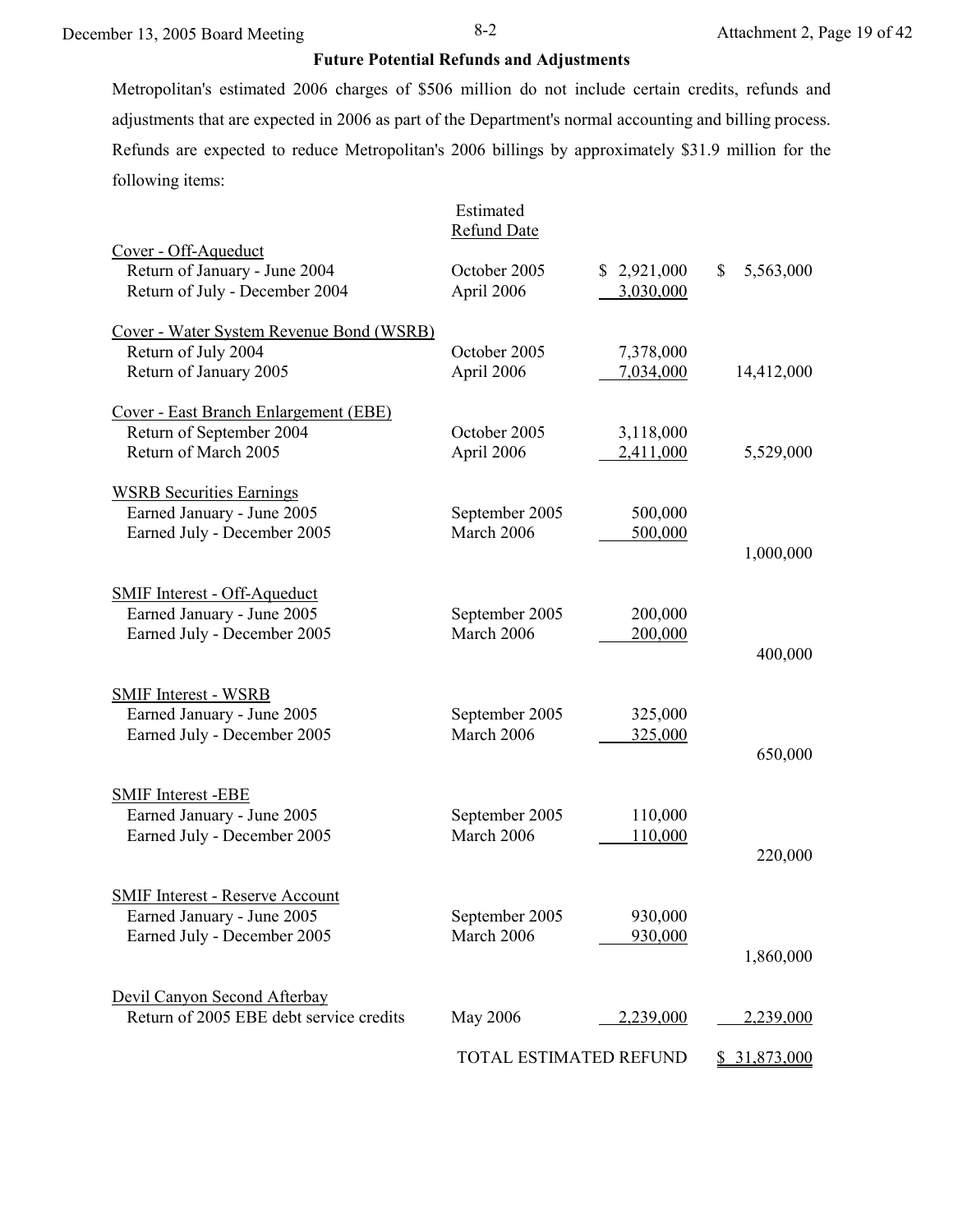The 2006 variable and off-aqueduct charges may be reduced further if 2006 costs are determined to be overstated during the year. Also, amounts described in this section are in addition to the other credits, refunds and adjustments related to audit findings that are summarized on page 31.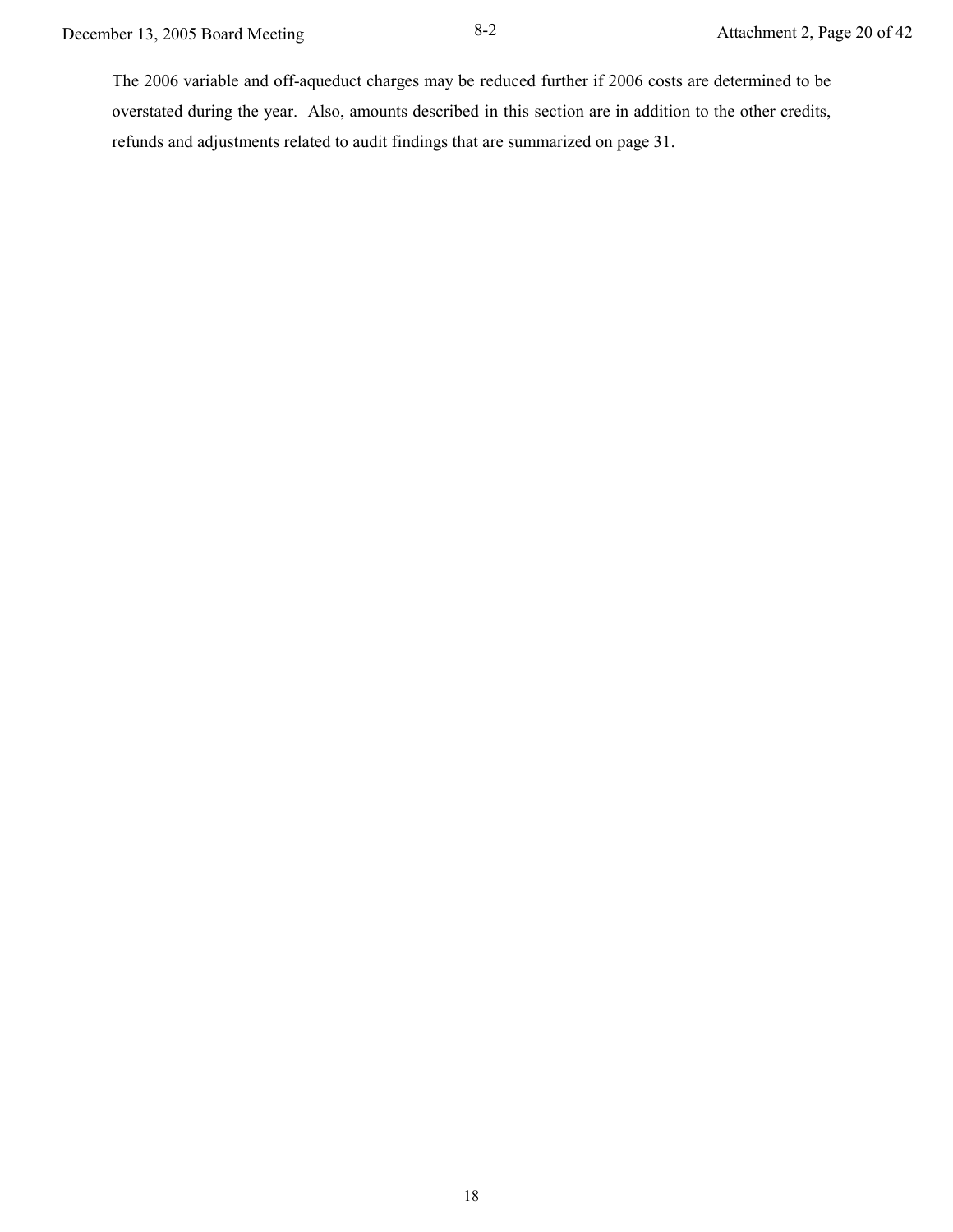UNRESOLVED ISSUES RELATED TO THE 2006 STATEMENT OF CHARGES

During our audit, we encountered a number of issues related to the calculation of various components of the 2006 Statement of Charges that need to be addressed by the Department. Some of these issues result in errors in the Statement of Charges. The following paragraphs describe the nature of the issues and the potential effect on Metropolitan's Statement of Charges.

Future Cost Estimates. Approximately 80% of the costs billed in Metropolitan's 2006 Statement of Charges represent estimated future costs and are based on assumptions made by the Department regarding future operation of the Project. It is essential these assumptions be identified and properly reflected in the Statement of Charges, as they have a significant impact on Metropolitan's cash flow. Since Metropolitan uses future cost estimates in its long-range financial planning, it is important that estimated costs be based on the best information available at the time the Statement of Charges is issued. In the 2003 Statement of Charges, the Department began using the budgeted amounts contained within SAP as the basis for the future cost estimates. The minimum future cost estimates were determined to be unusually high compared to previous Statements of Charges and were substantially higher than the prior year actual amounts. In response to this situation, the Department reduced the minimum estimates as part of the December revision to the 2003 Statement of Charges, using 2001 actual costs as a basis for determining 2003 estimates. Instead of changing the budgeting process so that projected minimum amounts in SAP could be utilized for subsequent Statements of Charges, the Department continues to develop its future minimum cost estimates outside of the SAP system, using an average of the actual costs for the past three years, adjusted for escalation at 3%, plus any known new projects. We will work with Metropolitan and the other contractors to monitor the Department's progress in developing procedures for preparing budgets.

Variable Component Billings. We encountered difficulties in our analysis of estimated energy costs that we have not encountered in the past. We were unable to reconcile the amounts in the 2006 Net Pumping Power Costs projection to the power costs included in Table B-3 of Bulletin 132-05 and in the Statement of Charges. It appears that the net power charges included in the contractor's billings are approximately \$24.5 million less that those included in the energy projection. We informed the Department of this discrepancy and they intend to make the correction when calculating the actual 2006 invoice rates in December. We estimate that Metropolitan's power charges decreased approximately \$15.3 million as a result of this discrepancy. We also noted a discrepancy of \$23.3 million in the amounts used in the projection for the cost of recovery generation included as a power source compared to the recovery generation credits included as a power use. Typically these amounts are the same. The amount shown as costs were less than amounts shown as credits, which could understate Metropolitan's variable component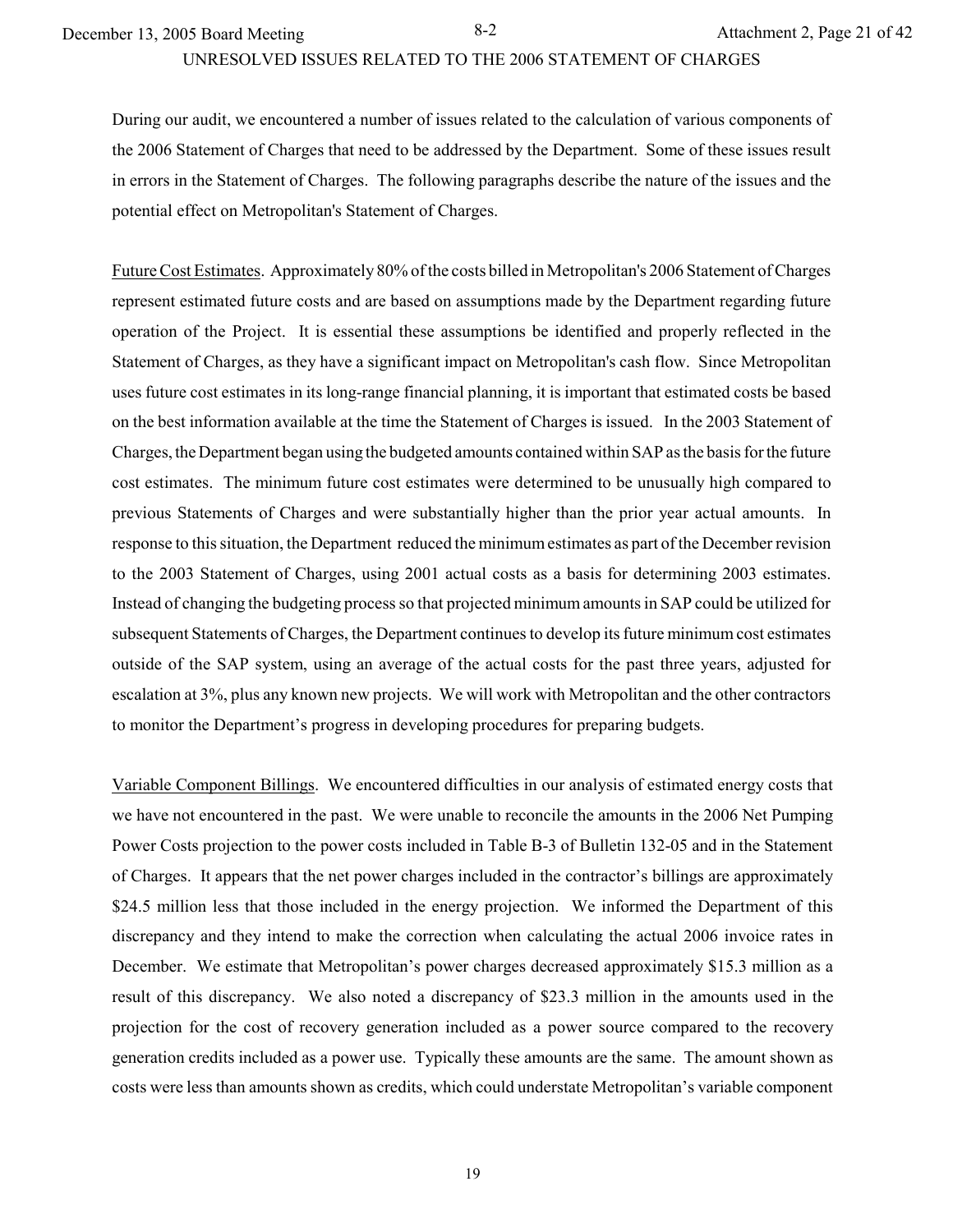December 13, 2005 Board Meeting 8-2 Attachment 2, Page 22 of 42

by \$14.4 million, assuming the amounts shown as credits are correct and no other estimates are affected by this discrepancy, such as power purchases.

Since the implementation of SAP, the Department has had difficulty calculating the water table redistribution entries that reallocate costs between the minimum, variable and Delta Water Charge components for water gains and losses and changes in reservoir storage within the SAP system. To properly reflect these water table redistribution entries for 2000 to 2002, the Department performed the calculation outside of the system and posted entries manually in SAP for the preparation of the 2003 and 2004 Statements of Charges. During 2004, the Department modified the SAP system to calculate the downstream entries; however, due to time constraints, the process was not completed in time for the preparation of the 2005 Statement of Charges. As a result, the entries calculated for the 2004 Statement of Charges for 2000 through 2002 were used in the 2005 Statement of Charges, although cost and water data had changed. In addition, the water table redistribution entries for 2003 were calculated using water data for 2002. The impact of using 2002 data to reallocate 2003 costs was a \$1,586,000 understatement of the variable component, a \$5,868,000 overstatement of the minimum component and a \$99,000 understatement of the Delta Water Charge in the 2005 Statement of Charges. For the 2006 Statement of Charges, the Department prepared the downstream allocation of costs for 2000 through 2004 outside of the system and manually posted the entries to SAP. These computations used the most current cost and water data available, correcting the errors noted in the 2005 Statement of Charges. We will continue to monitor the Department's progress in working with the SAP system to perform these allocations.

Water System Revenue Bond (WSRB) Surcharge. In conjunction with the development of the new SAP/CARA system in 2000, the Department developed a new calculation of the WSRB Surcharge using the SAP/CARA system. However, this new system produces a Surcharge that is significantly different from the estimated Surcharge amounts calculated as part of the 2000 Statement of Charges. As a result, since the implementation of SAP, the Department has billed the contractors the estimated WSRB Surcharge amounts that were included in the 2000 Statement of Charges, Attachment 3, which was calculated in 1999. The Department has not been able to determine why the SAP/CARA system produces a Surcharge that is inconsistent and unreasonable compared to previous computations. As a result, in the 2006 Statement of Charges, the Department calculated the 2006 WSRB Surcharge using the relative proportion of the Surcharge to total debt service from the 2002 Statement of Charges and applied that proportion to 2006 debt service costs that include WSR bonds through Series AC issued in January 2005. In addition to these debt service costs, in order to comply with the bond covenants, the Department continues to include \$1.6 million in recreation capital costs that have not been reimbursed by the State. Also, adjustments resulting from the reallocation of the Surcharge among contractors for water transfers have been incorporated into the computation and \$3.6 million for on-aqueduct bond cover costs have been included. We will continue to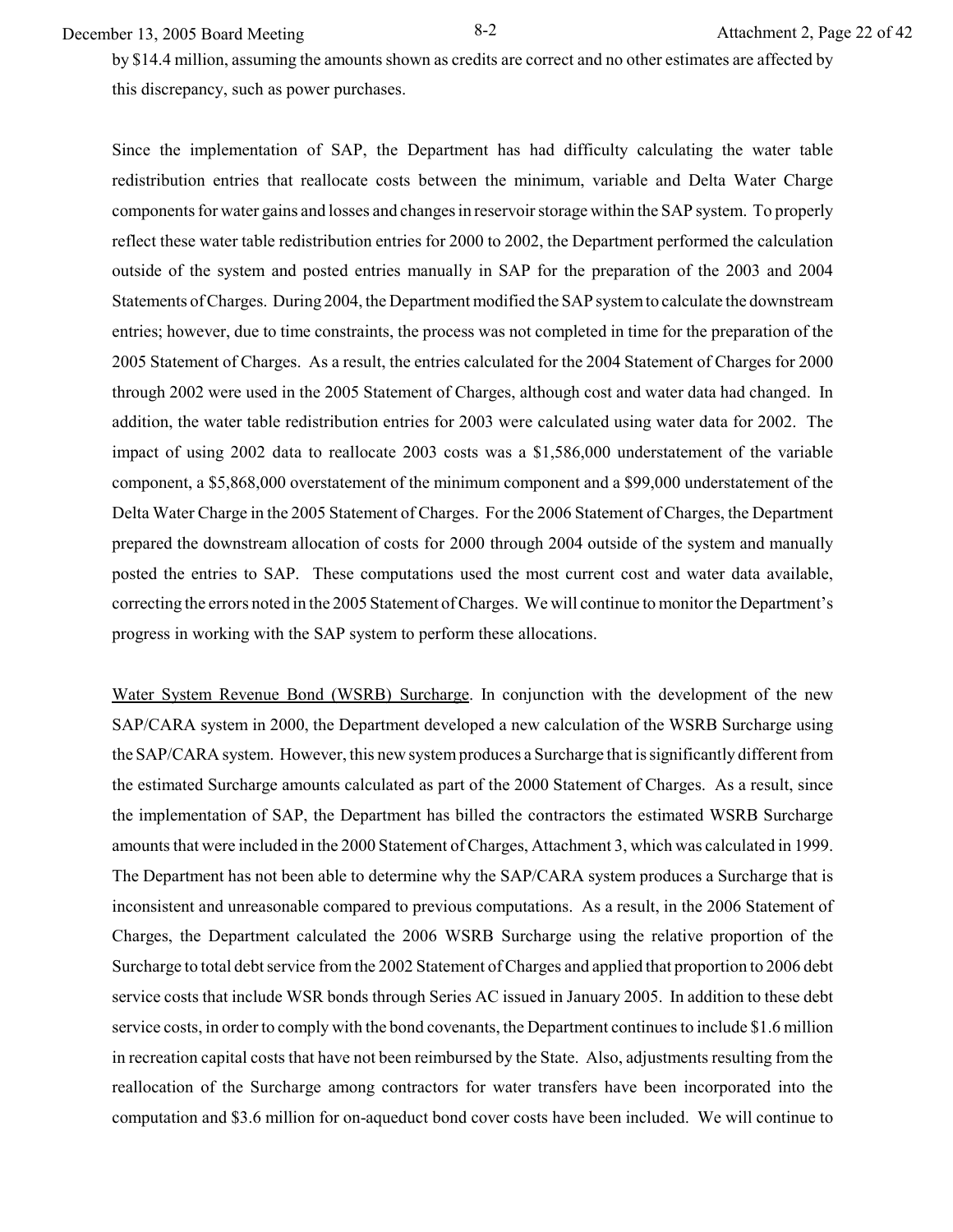December 13, 2005 Board Meeting 8-2 Attachment 2, Page 23 of 42

monitor the Department's progress in re-evaluating the calculation of the Surcharge in the SAP/CARA system and we will audit the revised calculation after it is completed by the Department.

Hyatt-Thermalito Refurbishment Costs. The Department prepared a conservation replacement calculation for the 2004 through 2006 Statements of Charges that included conservation replacement costs for 2002 through 2006 totaling \$24.3 million, which was billed as part of the Delta Water Charge. Recent estimates prepared by the O&M Program Control office indicate an additional \$850,000 in costs were budgeted for 2007, for a total of \$25.2 million. The costs are primarily estimates and relate to contracts for the refurbishment of the Hyatt-Thermalito Powerplant Turbines, which are identified as a replacement item. Because of the extensiveness of the work and issues raised by Metropolitan and other contractors that the work is more than a routine replacement, the Division of Engineering prepared an analysis of the costs of the refurbishment, that allocates the costs between betterments, O&M and replacements. Metropolitan and the other contractors have not yet concurred with this approach. Under the proposed allocation methodology, of the total estimated costs at that time of \$27,850,000, only \$5,079,000 were considered replacement costs and the remaining \$22,771,000 were considered O&M or betterments, which are typically billed as an energy costs through the transportation variable component. Based on the total actual and estimated costs of \$25.2 million and assuming the same proportion of replacements to total costs, as determined by the Division of Engineering, the effect on the 2004 through 2006 Statements of Charges of including the betterment (capital) and O&M costs in the conservation replacement rate, rather than treating them as capital and O&M costs, is an overstatement in Metropolitan's Delta Water Charge of \$10,318,000. Because Hyatt-Thermalito O&M and capital costs are collected through the variable component, Metropolitan's variable charge would increase by \$16,509,000 if these costs were reallocated. Because there is disagreement among the contractors regarding how Hyatt-Thermalito costs should be recovered, and some contractors have filed a claim against the Department related to Hyatt-Thermalito cost allocation issues, this issue will not be resolved in time to reflect changes in the 2007 Statement of Charges. We will continue to monitor this situation to ensure the proper allocation is used in future Statements of Charges.

In the calculation of the conservation replacement Delta Water Rate, the Department included only Oroville replacement cost estimates and not other conservation replacement costs. The Department believes that a billing mechanism for other conservation replacement charges was not discussed by the Work Group that met in 2003. The Department incurred actual costs of \$772,000 for 1999 through 2003 and estimates \$120,000 of replacement costs for 2005 associated with the Gianelli Pumping Plant, which were not included in the replacement Delta Water Rate. Metropolitan's 2006 Delta Water Charge is understated by \$444,000 as a result of the exclusion of these costs. In addition, the costs for the Banks Pumping Plant are being allocated entirely to the transportation component instead of being partially allocated to the conservation component. The effect of this error was not quantified, but it would result in an overstatement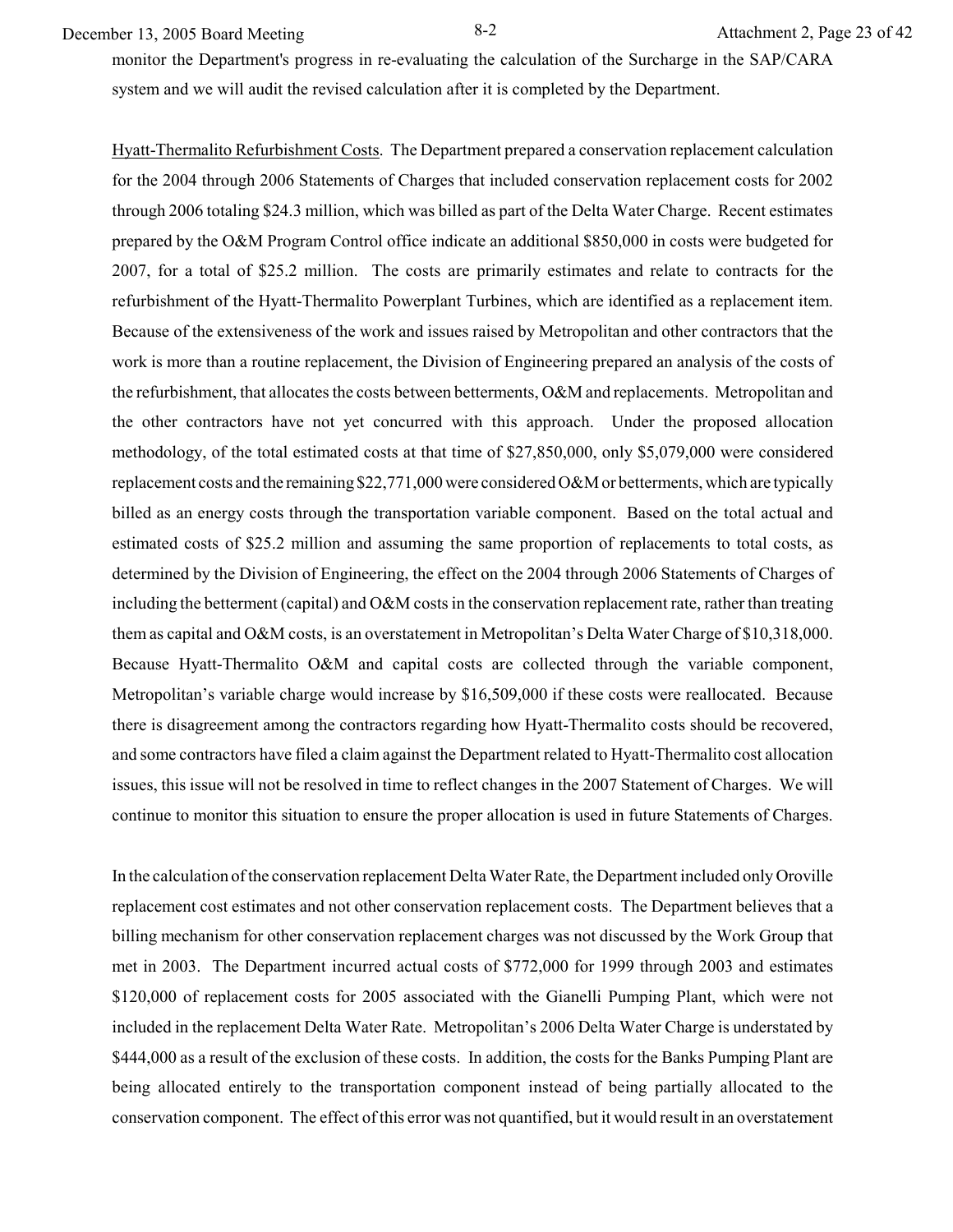December 13, 2005 Board Meeting 8-2 Attachment 2, Page 24 of 42

to Metropolitan's variable component and an understatement to Metropolitan's Delta Water Charge by a similar amount. The Department believes that the contractors work group addressed the inclusion of only Hyatt-Thermalito Power Plant replacement costs in the conservation replacement rate. The Department plans to work with the contractors on a method to bill these additional conservation replacement costs. We will monitor this situation to ensure the amounts are billed in the future.

Cost Allocation Changes. In our review of changes between 2003 and 2004 for the minimum component costs, we noted several cost centers that, as of July 1, 2004, had changed from being billed as a capital cost to being billed as a minimum cost, including Delta Facilities Planning, Planning Model Development, and Delta Facilities Planning Minimum cost centers. We noted that the Delta Facilities Planning Capital cost center was changed from the minimum to the capital component. We reviewed how these programs were billed prior to the implementation of the SAP system and noted that Delta Facilities Planning was billed through the capital component, while Planning Model Development had some work orders assigned to the capital component and some assigned to the minimum component. The Delta Facilities Planning Capital and Delta Facilities Minimum cost centers were created in 2002 to record the planning costs involving the construction of the temporary barriers and the planning costs associated with proposed construction projects in the Delta, respectively. According to our discussions and correspondence with the Department, the "assessment cycle and master data" redesign project was required to correct funding issues caused by incorrectly funded master data and cross-funded assessment cycles. Costs were being assigned to bondfunded costs centers, yet these costs were not necessarily costs that the Department could bond for, and hence were not being reimbursed. As a result of these incorrect fund assignments, the Department's cash flow was impaired, resulting in a reduction in rate management credits available to the contractors. The changes in SAP were effective as of July 1, 2004, which moved costs for July to December 2004 primarily from the capital component to the minimum component in the 2006 Statement of Charges. The Department has not yet determined how or when changes will be made to the costs in SAP for July 1, 1999 to June 30, 2004. Costs totaling \$11,821,000 for the period July 1, 1999 to December 31, 2003, will need to be moved from the capital to the minimum component, resulting in a significant increase in Metropolitan's minimum component in the future. We will continue to monitor this reallocation of costs.

Debt Service Reserve and Surplus Money Investment Fund (SMIF) Interest. The Department is required by bond covenants to maintain bond debt service reserves. The reserve amount is recomputed with each new series issued. Until 1995, the Department maintained separate accounts for each bond series, which included the reserve, as well as receipts from contractors, SMIF interest and payments of debt service. In 1995, the Department consolidated the accounting for the bonds, combining the reserves into one account. Off-aqueduct reserves were collected from the contractors directly, based on water deliveries, while other reserves were funded by bond proceeds. Since 1995, the SMIF interest earned on the debt service reserve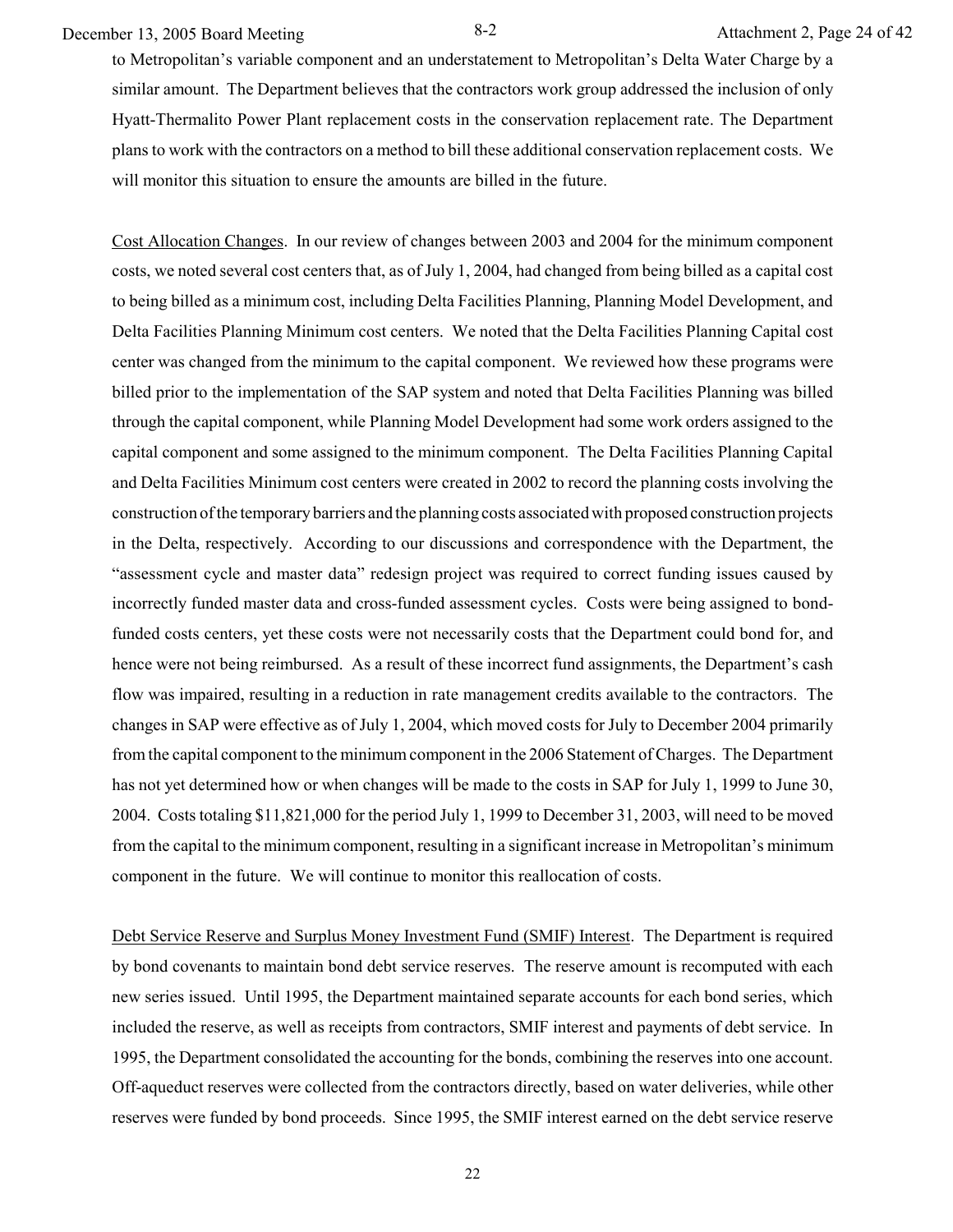December 13, 2005 Board Meeting 8-2 Attachment 2, Page 25 of 42

balance has been returned to the contractors semi-annually in proportion to the contractor's payments of the Off-Aqueduct, East Branch Enlargement, and WSRB charges.

The Department has analyzed the current debt service reserve balance of \$180,954,755 (through Series AA) and has determined that \$56,595,746 of this balance was collected from the contractors in 1983, 1984 and 1985 based on water deliveries in those years to fund reserves required for off-aqueduct bonds. The remaining balance of \$124,359,009 was provided through bond proceeds to fund the reserves required by subsequent bond issues. Recently, the Department has determined that due to the repayment of a portion the off-aqueduct bonds, the current outstanding off-aqueduct bonds require a reserve of \$29,774,507. The remaining amount collected from the contractors of \$26,821,239 is being maintained in the reserve account to meet the reserve requirements for various Water System Revenue Bonds.

The Department has, since 1995, computed the refunds of SMIF interest on the debt service reserve based on the contractor's payment of the Off-Aqueduct, East Branch Enlargement and WSRB components without consideration as to how the reserve was initially funded. It appears that the SMIF interest earned on the offaqueduct portion of the reserve, funded by the contractors in 1983, 1984 and 1985, should be returned based on the amount paid by those contractors at that time, rather than in proportion to their current Off-Aqueduct charges. The Department has recomputed the refunds since 1995 based on the original payments by the contractors and has determined that a reallocation among the contractors is necessary. This reallocation is expected to result in additional refunds to Metropolitan of approximately \$1,221,000.

The Department has not yet addressed the issue of the off-aqueduct reserves funding the debt service reserves for other bond issues. The portion of the debt service reserve held in excess of the amount required for the off-aqueduct bonds of \$26,821,239 would need to be funded from some other source should it be determined that this amount should be returned to the contractors.

Rate Management Credits. For the purpose of computing the rate management credits, the Monterey Amendment states that the allocation of these credits, which utilizes the transportation capital component repayment obligation from Bulletin 132-99, Table B-15, be recalculated once every five years, unless requested by a contractor to be recalculated more frequently. Bulletin 132-99 has been used to allocate rate management credits since 2000. It appears that the rate management credits for 2005 and 2006 should have been computed using the Bulletin 132-04 Table B-15 in order to comply with the five-year provision. The Department believes that the contractors agreed to waive this requirement; however, we were unable to obtain any documentation of this decision. If the 2005 and 2006 credits were calculated using the Table B-15 from Bulletin 132-04, Metropolitan's 2005 and 2006 credits would be reduced by \$979,000 and \$680,000, respectively.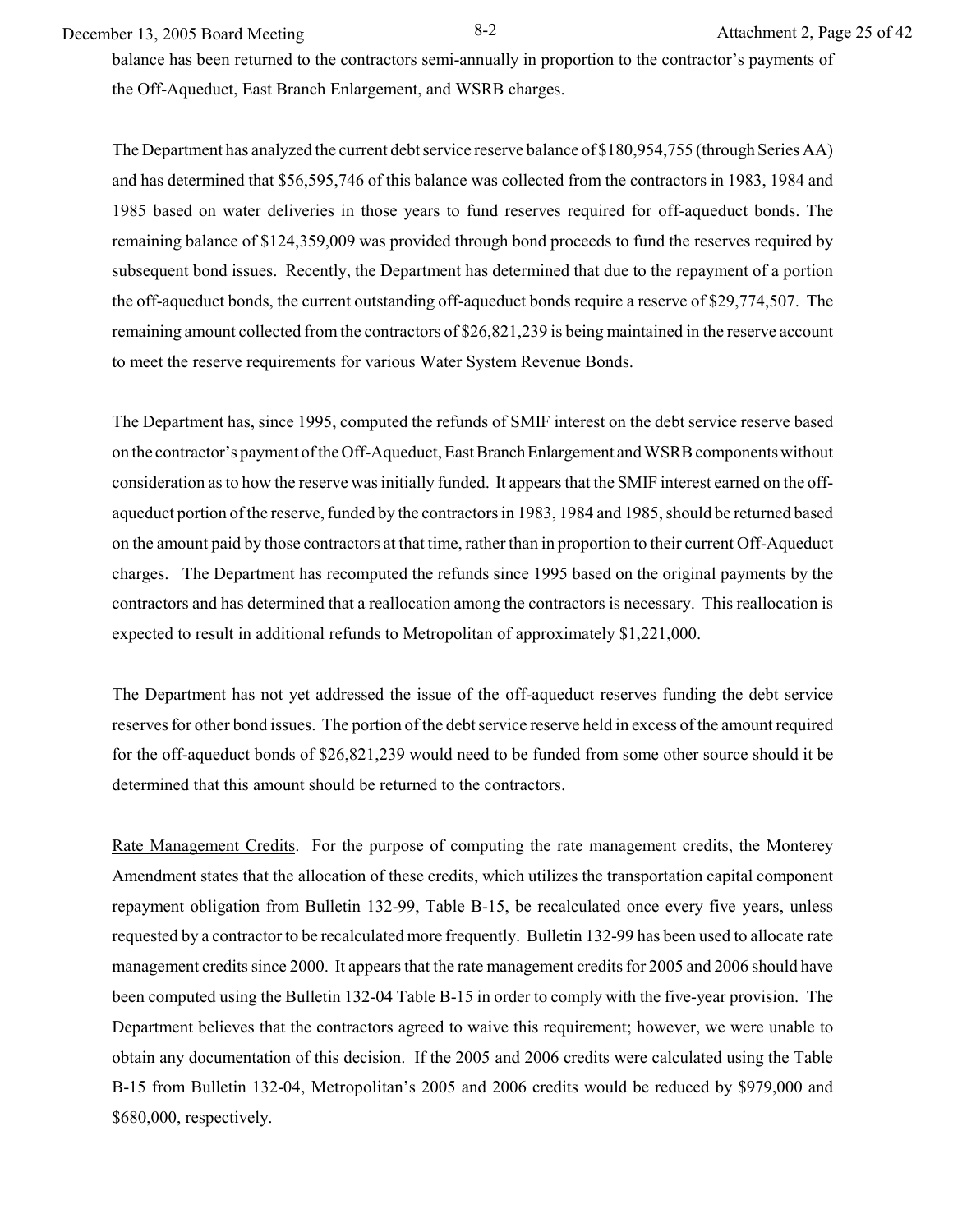#### DIFFICULTIES ENCOUNTERED DURING THE AUDIT

During our audit of the 2006 Statement of Charges, we encountered a number of difficulties that caused delays in the audit, including not receiving a timely response to our inquiries and not receiving the information from the Department to complete certain parts of our audit. Personnel that are key to the preparation of the Statement of Charges were reassigned to the development of the Department's Power Cost Distribution System, and personnel resources were utilized to respond to requests for information related to a pending lawsuit. As a result of the limited personnel assigned to the preparation of the Statement of Charges, the Department was unable to prepare a May estimate of the Statement of Charges, as required by the Water Supply Contract. In addition, as discussed in the Unresolved Issues section of this report, there are a number of areas where the current system cannot calculate certain components of the Statement of Charges correctly that have been outstanding since the implementation of SAP in 2000. The Department needs to evaluate its resources to ensure that it has sufficient, competent personnel to replace personnel that have retired and to ensure adequate staff to address legal and system development issued in addition to calculating an accurate Statement of Charges. Examples of issues we have encountered during our audit include the following:

- ! As part of our audit, we verify the variable component cost estimates that are included in the Statement of Charges. We requested the supporting documentation for the variable cost estimates in July, but did not receive this information until mid-September. When we received the information, it was incomplete and did not agree with the cost data that was included in the Statement of Charges. See pages 19 and 20 for a further discussion of the discrepancies we noted.
- ! We never received the Delta Fish Agreement calculation, although the Department has included a number in the variable component and the Delta Water Charge. We believe the Department did not update the calculation for the 2006 Statement of Charges, although we never received verification that this was the case. We were unable to determine what amount, if any, of fish loss charges were included in the 2006 Statement of Charges because the documentation of future cost estimates provided by the Department did not include sufficient detail to make this determination.
- ! In order to obtain the correct cost information, it is important that we obtain from the Department the dates that they produced each component of the Statement of Charges, to ensure that the data we extract from the system will be consistent with the data used in the preparation of the Statement of Charges. We corresponded with SWPAO personnel regarding these dates, but did not receive a response. Instead, we obtained dates from the fiscal services personnel, as to what they believe are the correct dates. We attempted to confirm these dates but never received a response.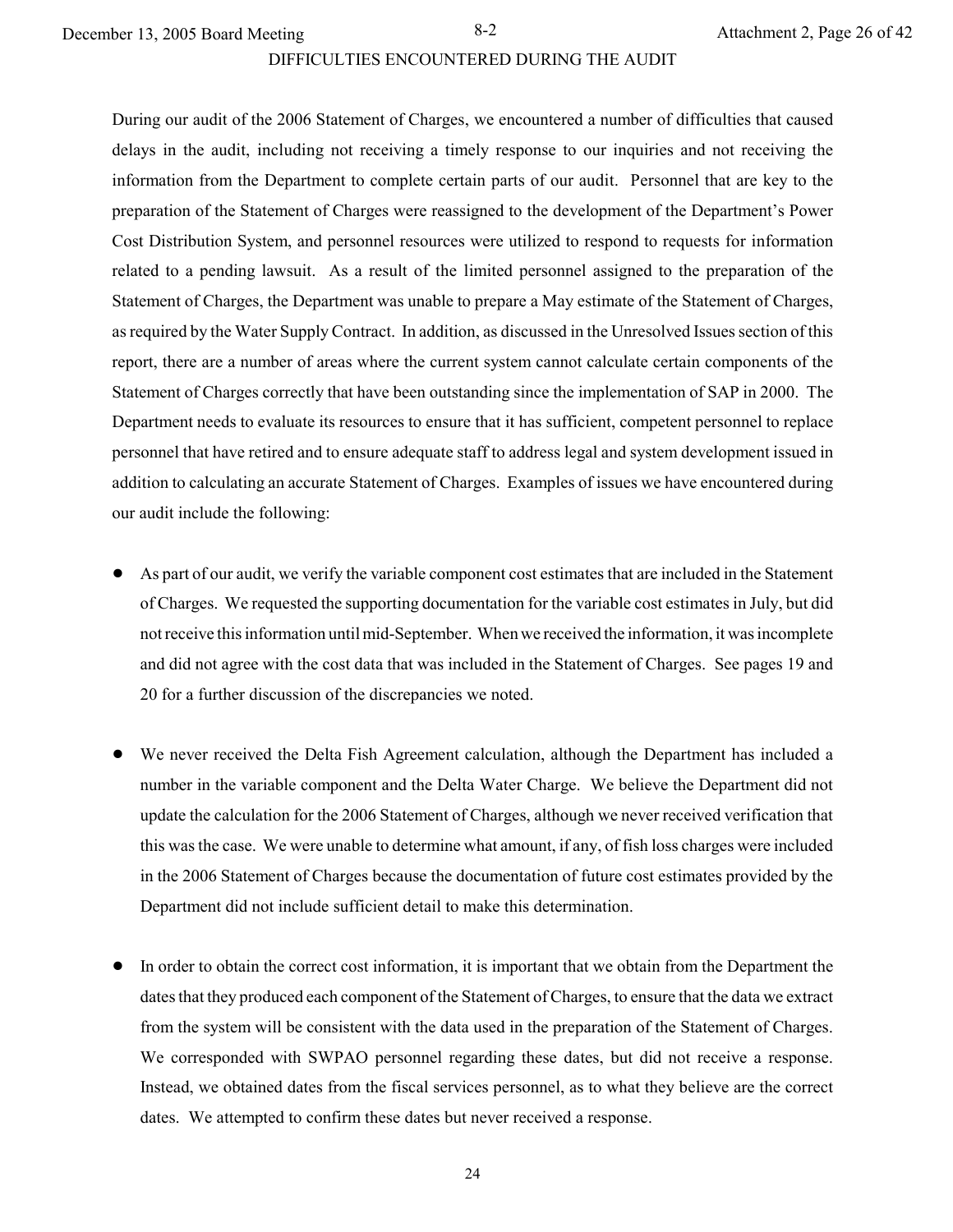- The B-Tables in Bulletin 132, which provide the underlying data used in the preparation of the Statement of Charges, are instrumental in obtaining data for use during the audit. Typically the Department finalizes and publishes these B-Tables in August. However, final versions of these B-Tables were not officially distributed until October this year. While we are able to print the B-Tables from the system directly for our audit, we cannot be assured that these were the final versions of the B-Tables.
- ! SWPAO provided us with their revised power cost allocation calculations for 2000 through 2004 in April, which we utilized to perform our interim fieldwork related to the 2006 Statement of Charges, since these costs are maintained on a calendar year basis. However, revisions were made to these power allocations as late as June 15, 2005 and were included in the 2006 Statement of Charges that was issued on July 1, 2005. As a result, we were required to update our audit of these power allocations. These late changes also required fiscal services personnel to revise their downstream distribution calculations that must be calculated manually outside of the system because the billing system implemented in 2000 has not been updated to perform these calculations. The Department needs to ensure that due dates for information are established and enforced.
- We were unable to obtain from the Department a summary of the off-aqueduct costs by facility and cost type for 2006 to support the allocation of off-aqueduct charges used in the 2006 Statement of Charges. A summary of 2006 charges was prepared by the Power Contracts Management personnel in April 2005, but changes appear to have been made from this date to when the Statement of Charges was prepared. As a result of not having this latest cost summary, we were unable to determine whether the current debt service schedules were used in the preparation of the Statement of Charges. In addition, a preliminary year-end allocation of 2004 off-aqueduct costs was not completed in time to be reflected in Attachment 3 of Metropolitan's 2006 Statement of Charges. The calculation was eventually prepared in September 2005 and refunds were issued.
- ! During our testing of the allocation of East Branch minimum costs in Bulletin 132-05, Table B-27 to Metropolitan, we noted a discrepancy of \$655,000 for 2004 compared to the amounts included as the calculated component in the Statement of Charges. We are unsure as to which amounts are correct and have not received a response from the Department as to why this discrepancy is occurring. The amount included in the Statement of Charges is less than the amounts calculated using Table B-27. We will attempt to work with the Department to resolve this item before the 2007 Statement of Charges is issued.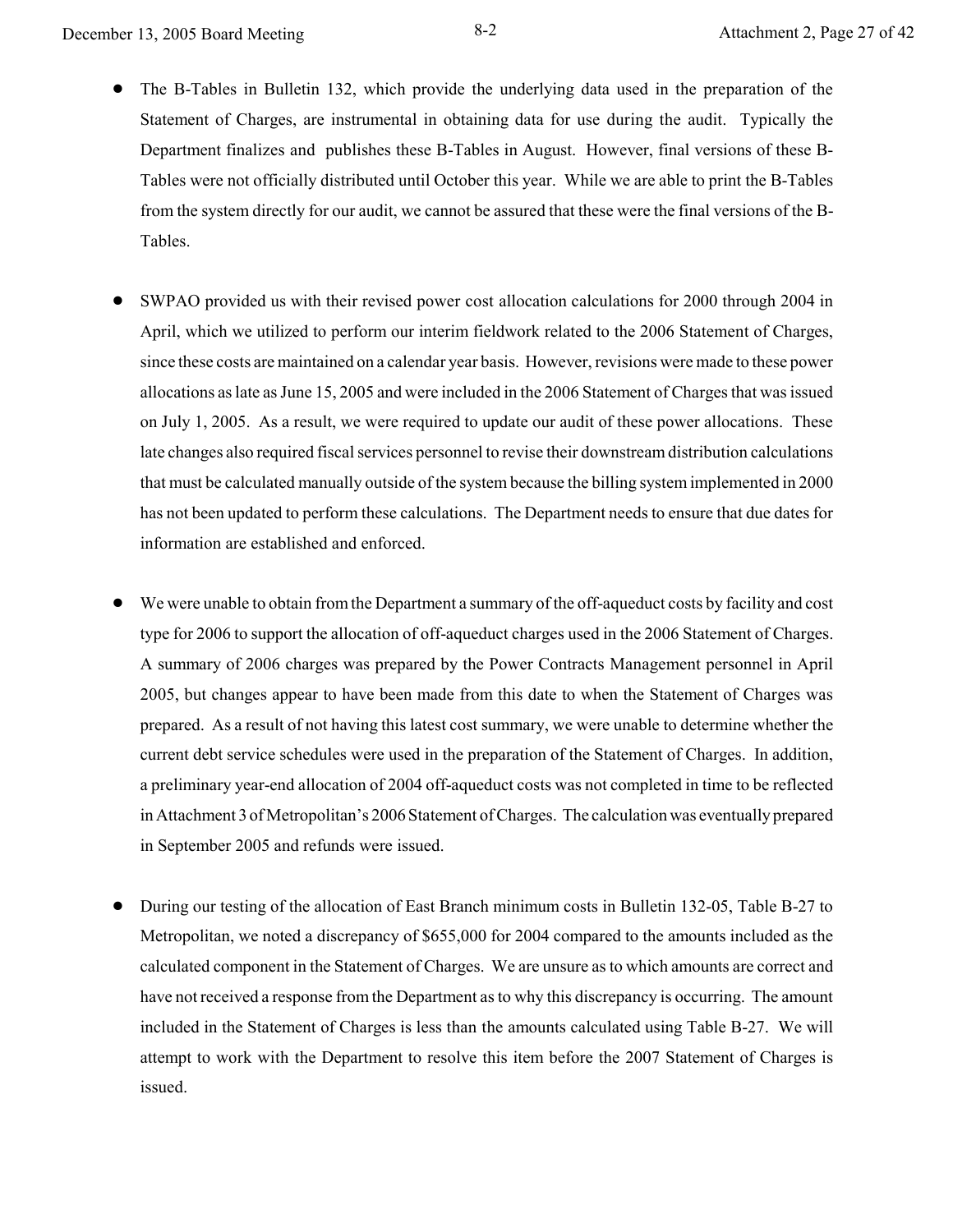# December 13, 2005 Board Meeting 8-2 Attachment 2, Page 28 of 42

While the items noted above related primarily to SWPAO, we encountered a situation relative to the timeliness of cost allocations performed by fiscal services personnel. Since the Statement of Charges utilizes costs on a calendar year basis, the Department has from January until the Statement of Charges is generated in June to make adjustments. However, typically SWPAO establishes a deadline for these types of adjustments of approximately April. This past year, fiscal services personnel performed a significant number of cost assessments and adjustments in June that required us to revise testing we performed in May. While these changes are necessary to ensure the most accurate Statement of Charges, we would encourage fiscal services to perform these adjustments by at least May so that they could be included in the May estimates of the Statement of Charges.

We are concerned that these similar problems will arise next year in the preparation of the 2007 Statement of Charges, since key personnel in SWPAO have been assigned to the SAP migration project until approximately May 2006. This SAP migration project will result in a system that is separate from the current SAP system. As a result, SWPAO will be required to deal with the impact that this new SAP system will have on the interface with CARA, the billing system, in addition to the issue of personnel resources to accurately produce the Statement of Charges.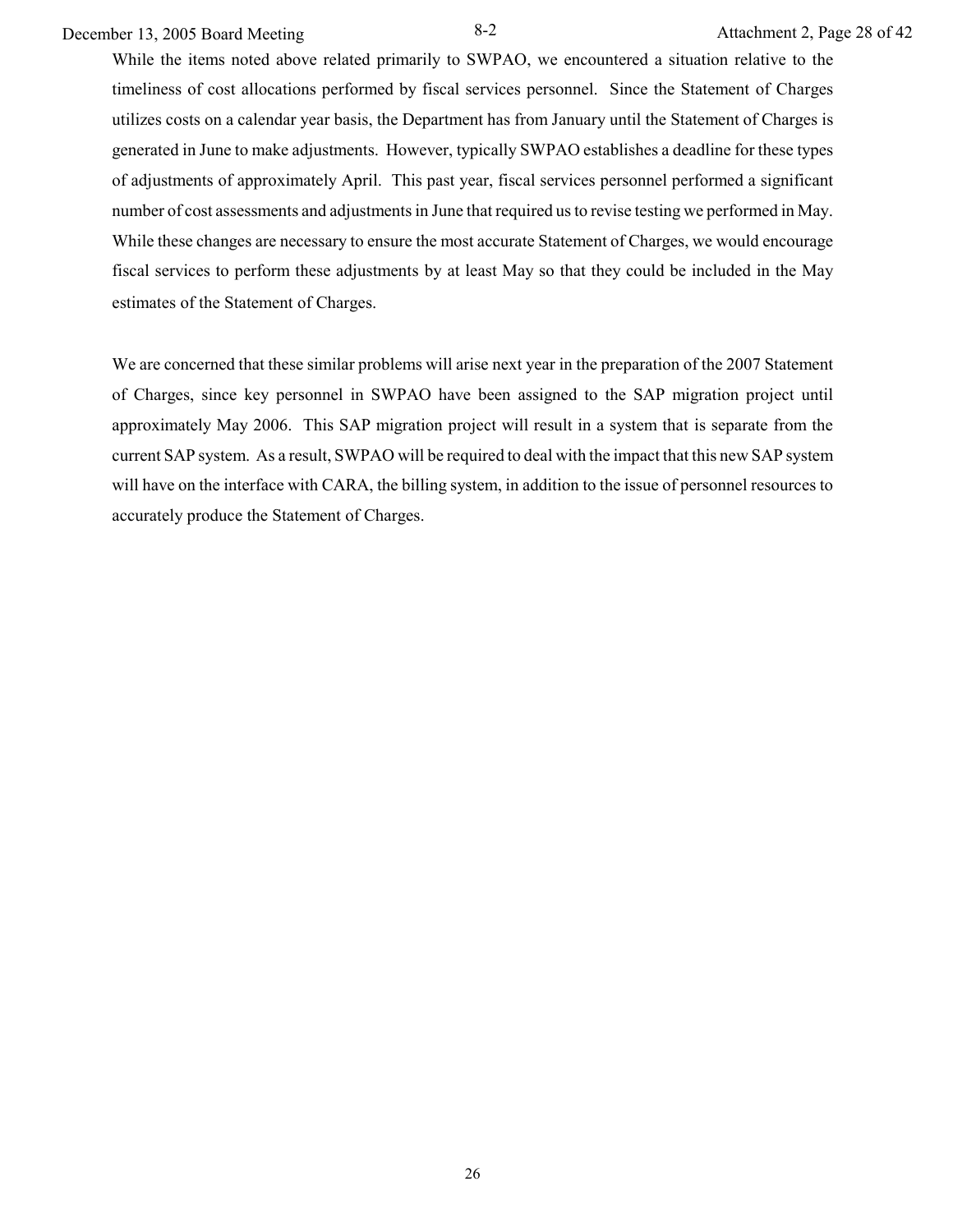## **TABLE A**

# **Summary of Settled Audit Findings Resulting in Changes to**

# **the 2006 Statement of Charges**

Throughout the year, we worked with Metropolitan's representatives and the Department to resolve audit exceptions. The following is a brief summary of the items resolved during 2005 which affected the 2006 Statement of Charges. A more detailed description of these items starts on page 32.

|                | Items                                                                                                                                                                          | Effect on Metropolitan's<br>2006 Costs<br>Increase (Decrease) |
|----------------|--------------------------------------------------------------------------------------------------------------------------------------------------------------------------------|---------------------------------------------------------------|
| 1.             | The downstream distribution entries to reallocate costs were properly<br>updated for current cost and water information (refer to pages 32 and 33).                            | (4,183,000)<br>\$                                             |
| 2.             | Retention costs were properly removed from the contractor's<br>transportation minimum charges (refer to page 33).                                                              | (1,699,000)                                                   |
| 3 <sub>1</sub> | The LADWP's estimated peaking payment of \$587,000 for 2004 and<br>2005 were included in the computation of the unit rates (refer to<br>page 33).                              | (1,084,000)                                                   |
| 4.             | Debt service amounts used to determine the Devil Canyon Second<br>Afterbay charges for 2000, 2001, 2002 and 2005 were corrected<br>(refer to page 33).                         | (808,000)                                                     |
| 5.             | Updated mill rates were used in calculating the 2004 recovery<br>generation credits for the Mojave Siphon and Alamo Powerplants<br>(refer to page 33).                         | (731,000)                                                     |
| 6.             | The Department used updated Hyatt-Thermalito cost estimates in the<br>variable and the Delta Water Charge components for 2004 through<br>2035 (refer to page 33 and 34).       | (175,000)                                                     |
| 7.             | Rate management credits for 2003 and 2004 were recalculated using<br>a Table B-15 that properly excluded costs associated with transfers<br>of entitlement (refer to page 34). | (66,000)                                                      |
| 8.             | Previously unrecorded wheeling water transaction credits totaling<br>\$65,000 have been recorded in the cost accounting system (refer to<br>page 34).                          | (17,000)                                                      |
|                | 9. Power costs and revenues totaling \$1,167,000 have been corrected<br>in the cost accounting system (refer to page 34).                                                      | 25,000                                                        |
|                | 10. Costs totaling \$107,000 related to a publication on delivery<br>capabilities of the State Water Project were recorded in the<br>accounting system (refer to page 34).     | 39,000                                                        |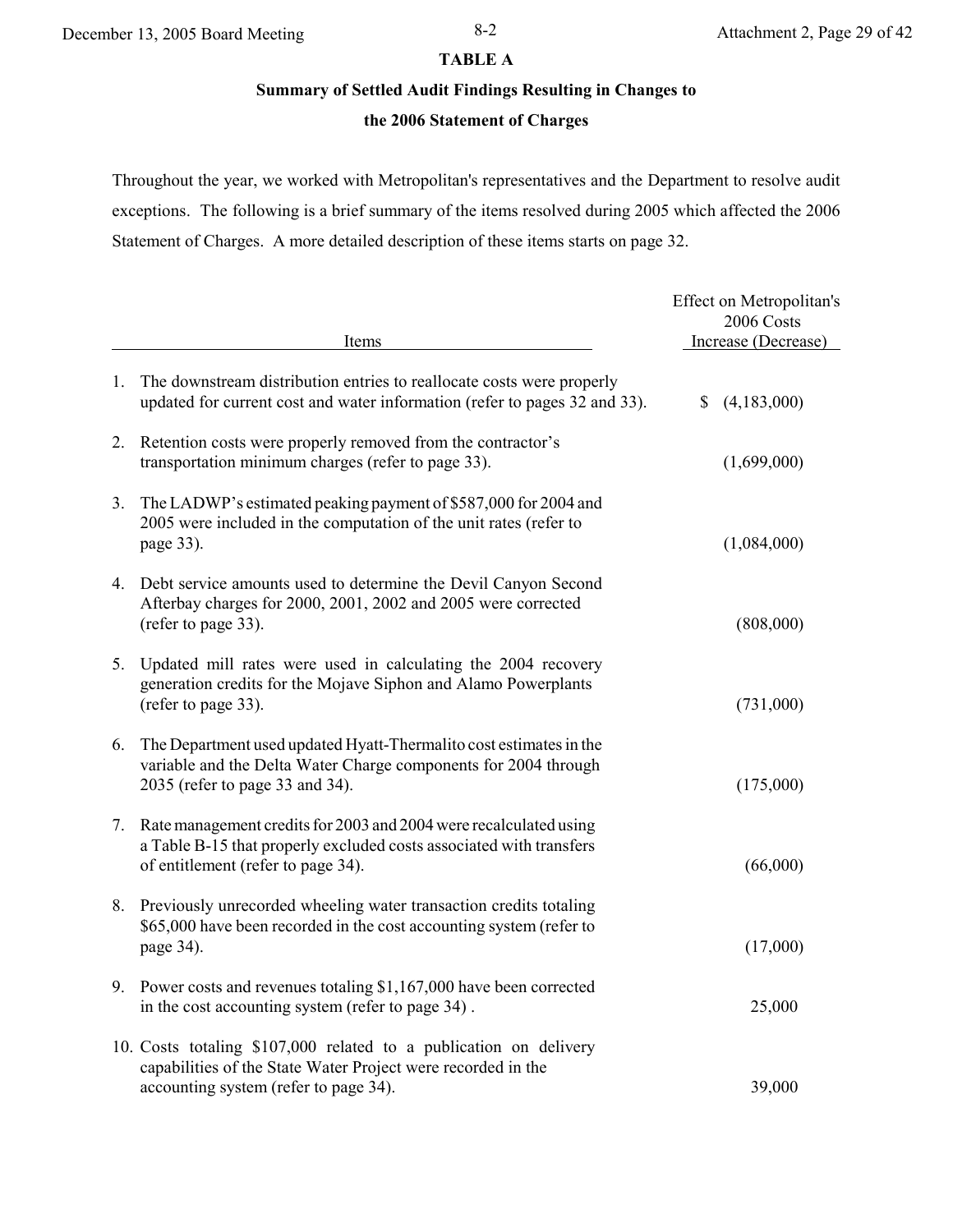|                                                                                                                                                                                                                                                                           |   | Effect on Metropolitan's<br>2006 Costs |
|---------------------------------------------------------------------------------------------------------------------------------------------------------------------------------------------------------------------------------------------------------------------------|---|----------------------------------------|
| Items                                                                                                                                                                                                                                                                     |   | Increase (Decrease)                    |
| 11. Water deliveries totaling 19,208 acre-feet for the 1978 and 1982<br>exchange agreements were properly removed from the 2000 variable<br>component (refer to pages 34 and 35).                                                                                         | S | 66,000                                 |
| 12. The allocation of costs totaling \$3,182,000 was corrected in the<br>accounting system properly and included in the transportation<br>minimum and Delta Water Charge components (refer to page 35).                                                                   |   | 584,000                                |
| 13. Hyatt-Thermalito operating costs for 2000 though 2003 were<br>updated from estimated to actual amounts, increasing the charge<br>included in the variable component by \$5,773,000 and increasing<br>the credits for Hyatt-Thermalito operating costs included in the |   |                                        |
| Delta Water Charge by \$5,773,000 (refer to page 35).                                                                                                                                                                                                                     |   | 3,856,000                              |
| <b>NET BENEFIT</b>                                                                                                                                                                                                                                                        |   | (4,193,0                               |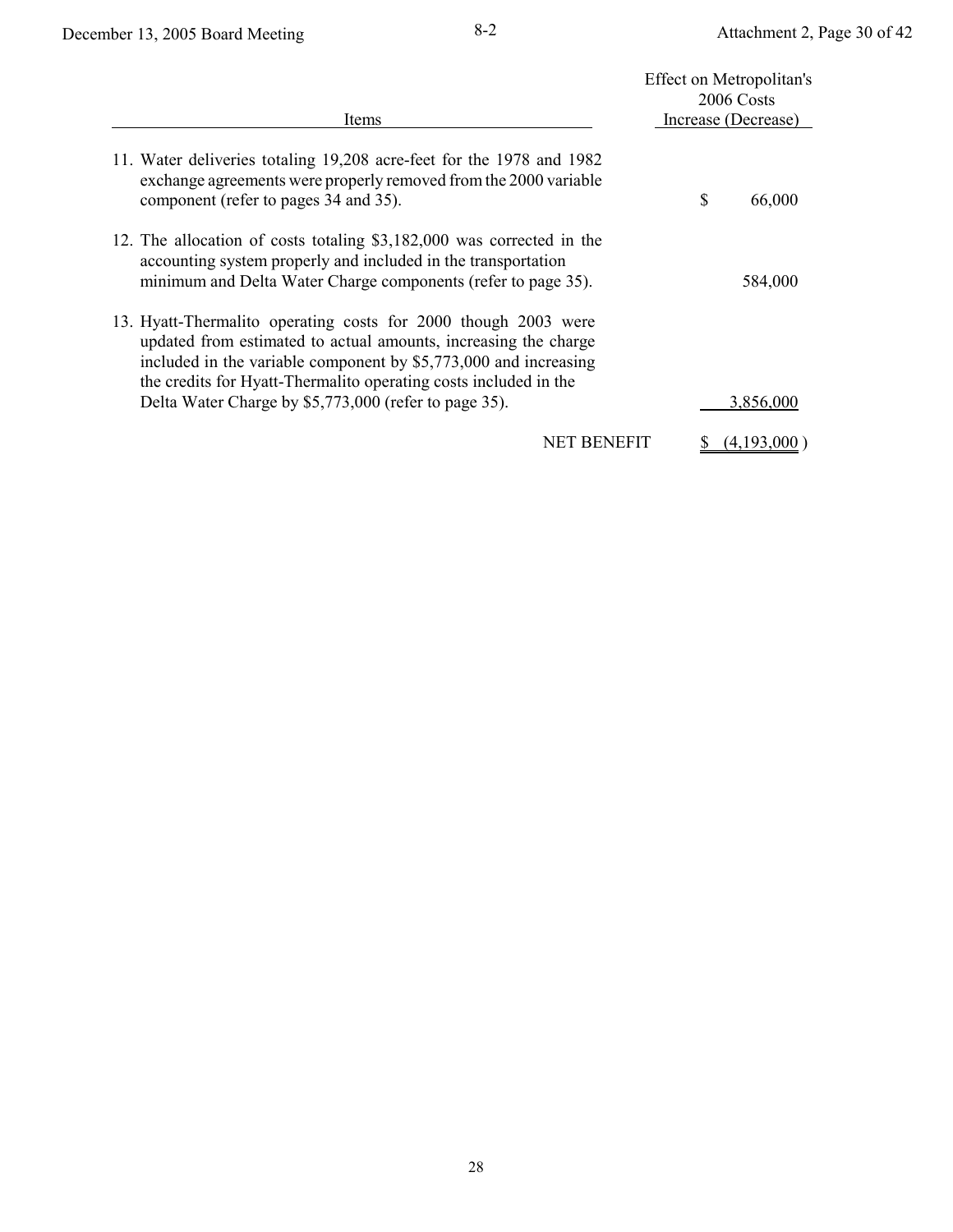#### **TABLE B**

# **Summary of Audit Findings Projected to Result in Changes to**

# **the 2007 Statement of Charges**

Throughout our examination, we worked with Department and Metropolitan representatives to resolve findings which arose during our audit of the 2006 Statement of Charges. We will work with the Department to ensure the correction of these findings in the 2007 Statement of Charges. The items are discussed in detail starting on page 35 of this report. The items are summarized as follows:

|    | Items                                                                                                                                                                                                                                                                        | Effect on Metropolitan's<br>2007 Costs<br>Increase (Decrease) |
|----|------------------------------------------------------------------------------------------------------------------------------------------------------------------------------------------------------------------------------------------------------------------------------|---------------------------------------------------------------|
| 1. | The 2005 East Branch Enlargement charges were overstated by<br>\$6,003,000 because the 25% debt cover amount was not properly<br>removed (refer to page 35).                                                                                                                 | $\mathbb{S}$<br>(4,822,000)                                   |
| 2. | Power costs and revenues, transmission, station service, and peaking<br>costs totaling \$8,344,000 for 1999 through 2004 were not recorded or<br>were recorded incorrectly in the accounting system (refer to page<br>35).                                                   | (4,233,000)                                                   |
| 3. | Adjustments related to 2005 and 2006 Thermalito Diversion Dam<br>Powerplant capital cost repayment amounts totaling \$1,334,000 were<br>erroneously included twice in the variable component (refer to page<br>36).                                                          | (1,067,000)                                                   |
| 4. | Costs incurred at the Oroville facilities associated with FERC<br>relicensing for 1999 to 2004, are overstated in the transportation<br>variable charges and understated in the Delta Water Charge by<br>\$2,855,000, respectively (refer to page 36).                       | (2,449,000)                                                   |
| 5. | Hyatt-Thermalito operating costs for 1998, 1999 and 2004, included<br>in the computation of the variable charges are overstated and credits<br>for Hyatt-Thermalito operating costs included in the Delta Water<br>Charge are understated by \$2,001,000 (refer to page 36). | (1,372,000)                                                   |
| 6. | Outdated debt service amounts were used to determine the Devil<br>Canyon Second Afterbay charges for 2004 in the variable component<br>(refer to page 37).                                                                                                                   | (1,237,000)                                                   |
| 7. | Coastal Extension debt service charges were erroneously included in<br>the 2006 variable charges instead of the Coastal Branch Reach 33A<br>charges (refer to page 37).                                                                                                      | (1,049,000)                                                   |
| 8. | Final energy costs for 1998 were not recorded or were recorded<br>incorrectly in the bills (refer to page 37).                                                                                                                                                               | (631,000)                                                     |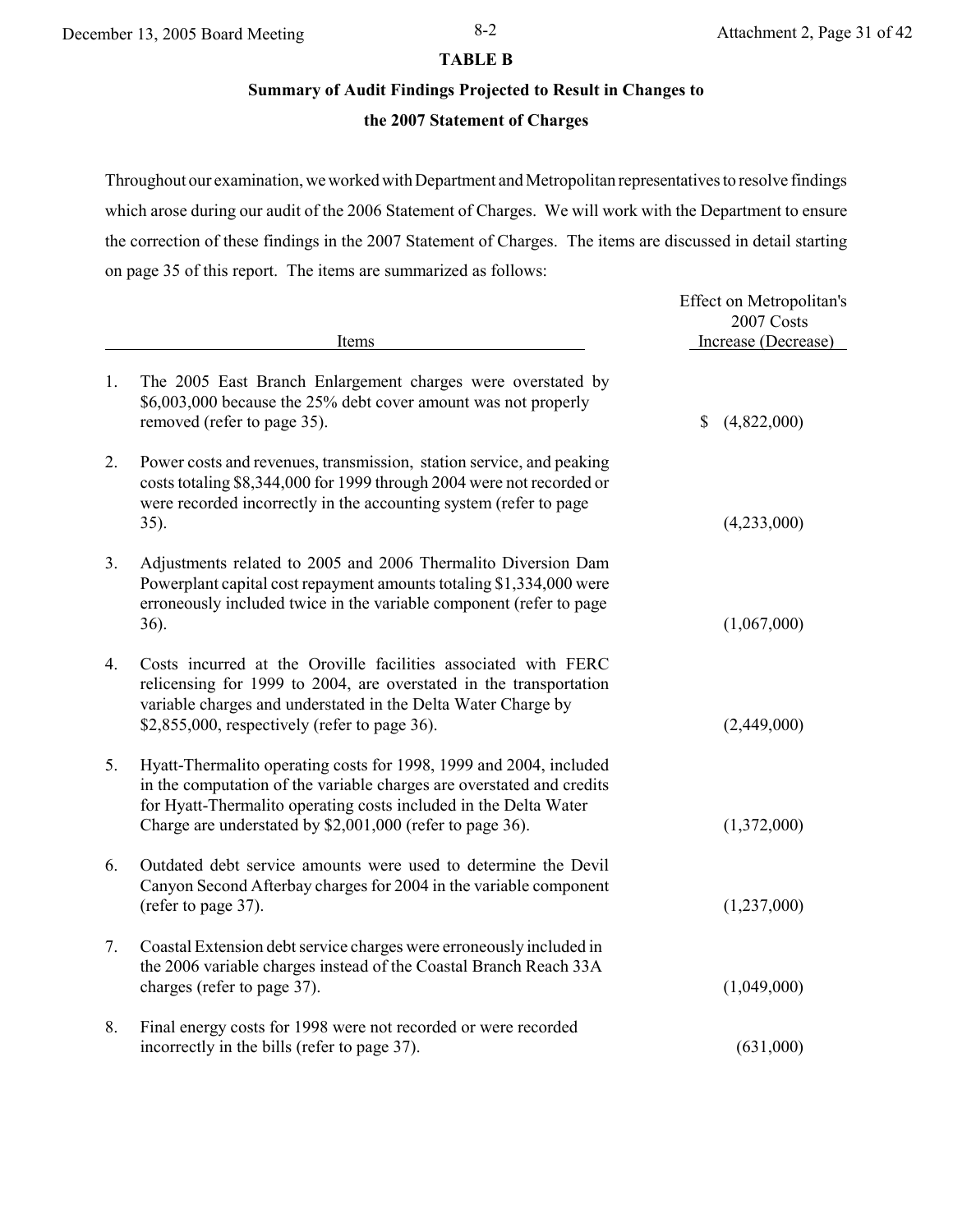|     | Items                                                                                                                                                                                                                                            | Effect on Metropolitan's<br>2007 Costs<br>Increase (Decrease) |
|-----|--------------------------------------------------------------------------------------------------------------------------------------------------------------------------------------------------------------------------------------------------|---------------------------------------------------------------|
| 9.  | Credits totaling \$993,000 for wheeling water transactions were not<br>recorded in the cost accounting system (refer to page 37).                                                                                                                | \$<br>(437,000)                                               |
| 10. | The replacement over-/under-adjustment was calculated using<br>an incorrect payment amount and incorrect interest factors (refer to<br>pages 37 and 38).                                                                                         | (312,000)                                                     |
|     | 11. Recovery generation credits for San Luis, Devil Canyon and Warne<br>Powerplants for 1998 are misstated by \$396,000 (refer to page 38).                                                                                                      | (16,000)                                                      |
|     | 12. Power costs are understated and recovery generation credits are<br>overstated by \$267,000 due to an incorrect 2002 Alamo mill rate and<br>the use of an outdated 1999 San Luis amount (refer to page 38).                                   | (7,000)                                                       |
|     | 13. Gianelli Pumping Plant replacement costs are improperly included<br>in the calculation of the Delta Water Charge (refer to page 38).                                                                                                         | (2,000)                                                       |
|     | 14. Costs totaling \$430,000 were not allocated in the accounting system<br>and were improperly excluded from the Delta Water Charge<br>component (refer to page 38).                                                                            | 13,000                                                        |
| 15. | Debt service amounts for the Tehachapi Second Afterbay were<br>erroneously excluded from the calculation of the 2005 variable<br>component (refer to page 39).                                                                                   | 118,000                                                       |
|     | 16. FERC costs totaling \$17.5 million were excluded from the Delta<br>Water Rate calculation and conservation replacement costs totaling<br>\$11.2 million were incorrectly included in the Delta Water Rate<br>calculation (refer to page 39). | 183,000                                                       |
| 17. | The recovery generation amounts for 2005 are overstated by<br>\$2,610,000 and the recovery generation amounts for 2006 are<br>understated by \$3,043,000 (refer to page 39).                                                                     | 347,000                                                       |
| 18. | Certain cost centers are not properly mapped to the CARA system,<br>excluding costs totaling \$10,005,000 from the Statement of Charges<br>(refer to page 39).                                                                                   | 750,000                                                       |
| 19. | Incorrect wheeling credit and contractor payment amounts were<br>used in the variable fish replacement charge calculation (refer<br>to page 39).                                                                                                 | 989,000                                                       |
|     | NET BENEFIT                                                                                                                                                                                                                                      | $$$ $(15,234,000)$                                            |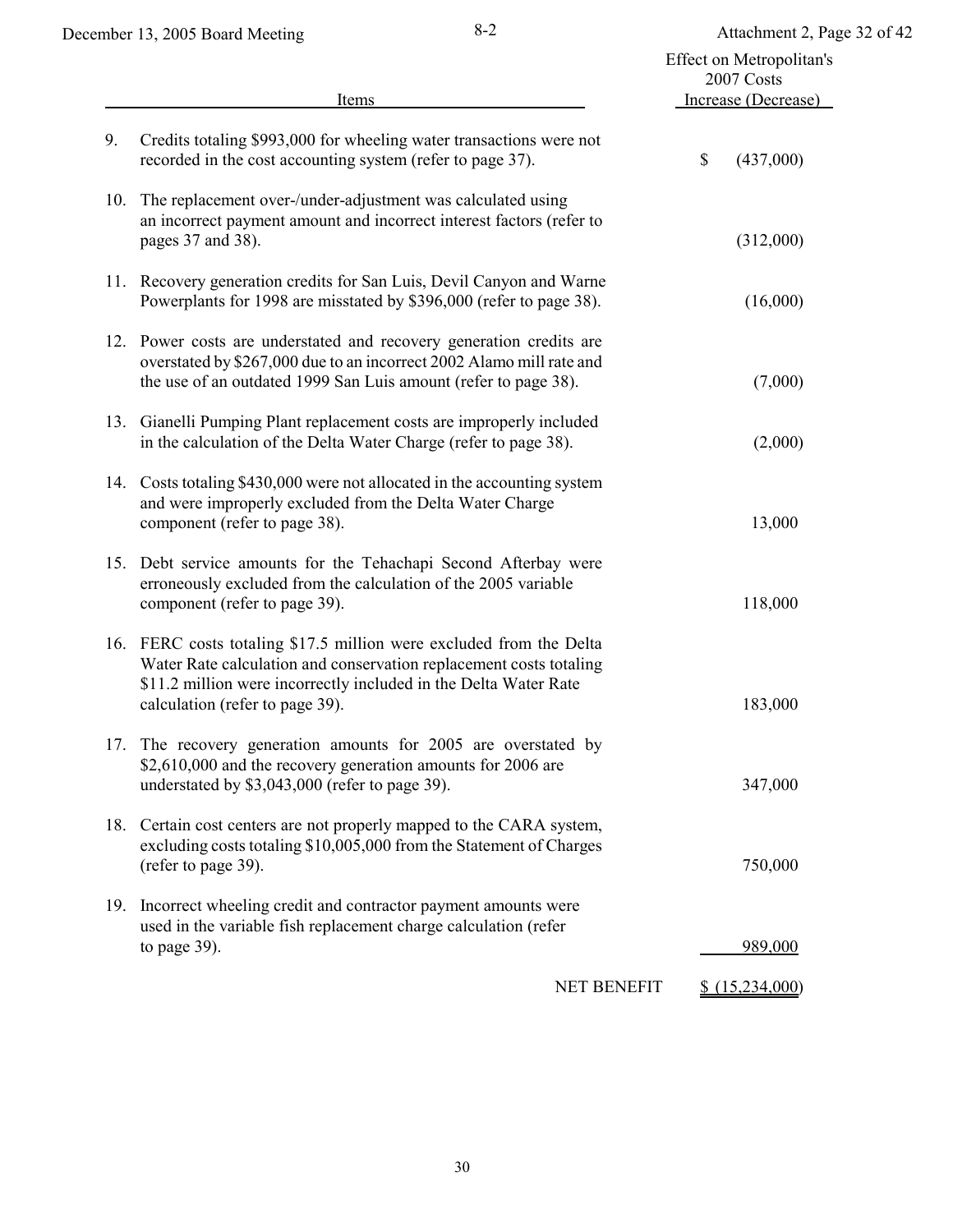### **TABLE C**

# **Summary of Audit Findings Resulting in Credits, Refunds and Adjustments**

Audit findings affect not only the Statement of Charges but also the amounts of credits, refunds and adjustments the Department issues to Metropolitan. The following is a brief summary of the items found during our audit that affect credits, refunds and adjustments. A more detailed description of these items starts on page 40.

|              | Items                                                                                                                                                                                | Effect on Metropolitan's<br>Costs<br>Increase (Decrease) |
|--------------|--------------------------------------------------------------------------------------------------------------------------------------------------------------------------------------|----------------------------------------------------------|
| $\mathbf{1}$ | Cost estimates continue to be used in the calculation of the 2003<br>off-aqueduct charges, resulting in an overstatement of<br>Metropolitan's charges (refer to page 40).            | (1,561,000)<br>S                                         |
| 2.           | Incorrect costs were used to compute the 1992 WSRB Surcharge<br>and an inconsistent project purpose split was used to compute the<br>1990 to 1993 WSRB Surcharge (refer to page 40). | (655,000)                                                |
| 3.           | Certain Coastal Branch capital cost repayment amounts were<br>excluded from the computation of the 2000 WSRB Surcharge<br>(refer to page 40).                                        | (632,000)                                                |
| $4_{\cdot}$  | Excess recovery generation credits, which total \$526,000, resulting<br>from LADWP water diverted into the SWP in 1985 have not been<br>returned to Metropolitan (refer to page 40). | (526,000)                                                |
| 5.           | payments were incorrectly calculated in<br>Arbitrage<br>the<br>determination of the interest refunds on WSRB investments (refer<br>to page $40$ ).                                   | (31,000)                                                 |
|              | <b>NET BENEFIT</b>                                                                                                                                                                   | (3.405.000                                               |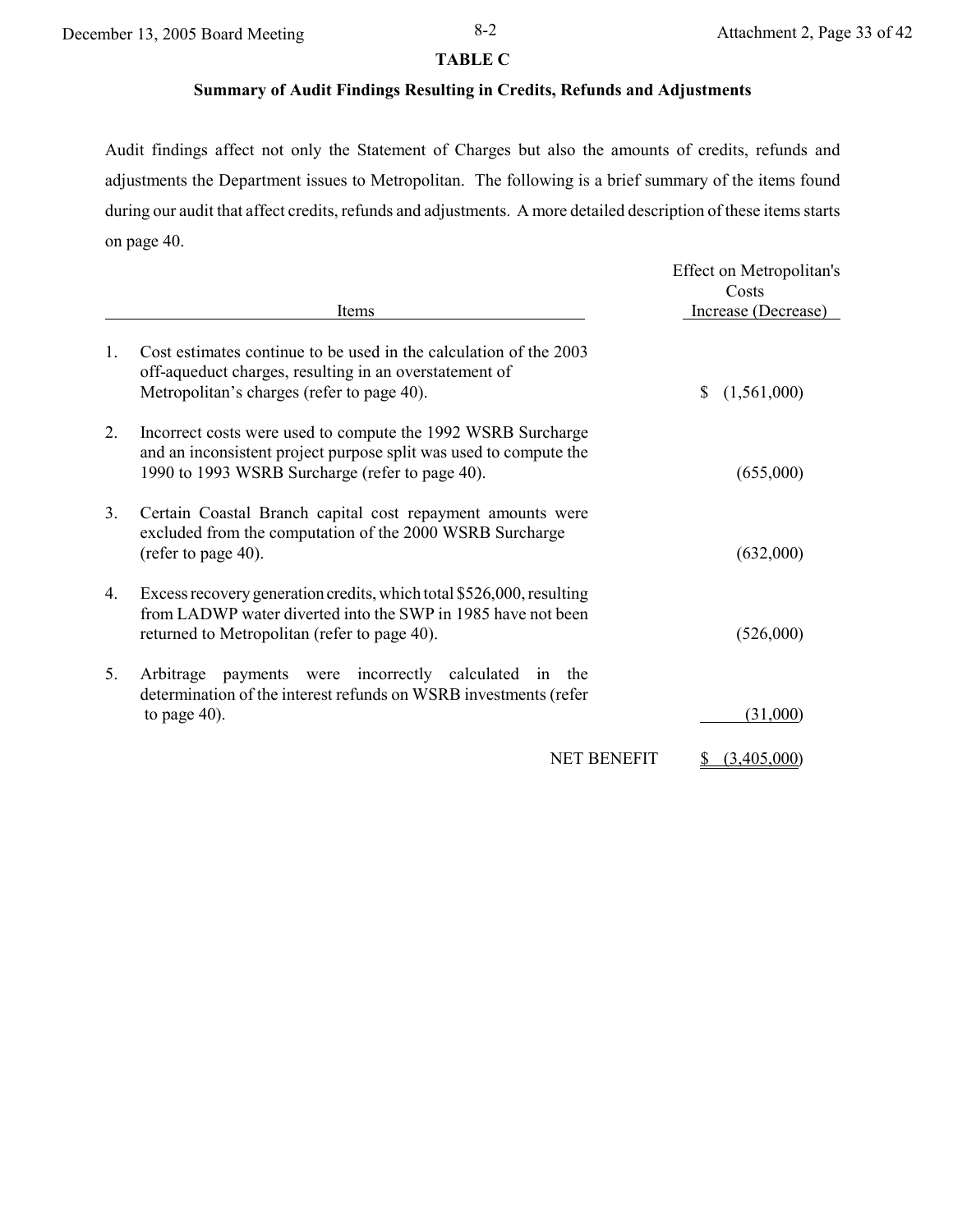# DISCUSSION OF OUR SERVICES, AUDIT FINDINGS

#### AND GENERAL COMMENTS

In conformity with the contract between The Metropolitan Water District of Southern California (Metropolitan) and Richardson & Company, we have audited the 2006 Statement of Charges submitted to Metropolitan by the State of California Department of Water Resources (Department).

Scope of the Assignment. The primary service we perform for Metropolitan is the audit of the annual Statement of Charges under Metropolitan's Water Service Contract with the Department. In addition to our audit work, we perform special projects as requested by Metropolitan's staff in areas such as investigating financial and accounting matters, disputes over Department policy, and in negotiating contract amendments and administrative changes in the Department's management of the State Water Project. We also participate with Metropolitan in water contractor meetings that serve as a forum for resolving accounting, billing, and budgeting issues, including meetings of the State Water Contractor (SWC) Audit-Finance Committee and progress meetings with Metropolitan staff to discuss audit findings.

Reporting. The more significant findings and results of our audit, special projects work and participation in meetings are presented in two reports prepared after the completion of our annual audit: a comprehensive report that serves as a working document between the auditors, Department and Metropolitan staff and a summary report that is provided to Metropolitan's Board of Directors and management addressing the results of our audit.

Audit Findings. Our goal is to provide Metropolitan with a thorough audit. The engagement is divided into forty-four separate areas and fieldwork is completed primarily from April through October. Computer auditing techniques are used to test posting, mathematical accuracy and select samples from data files. The following are the more significant findings of our audit. The changes reflected in the 2006 Statement of Charges are summarized in Table A on pages 27 and 28, those projected to be reflected in the 2007 Statement of Charges are summarized in Table B on pages 29 to 30 and those that will affect credits, refunds and adjustments are summarized in Table C on page 31.

#### Findings Resulting in Changes to the 2006 Statement of Charges:

Because the Department was unable to calculate the water table redistribution entries that reallocate costs between the minimum, variable and Delta Water Charge components for water gains and losses and changes in reservoir storage within the SAP system for the 2006 Statement of Charges, the water table redistribution entries for 2003 were calculated using water data for 2002. The Department updated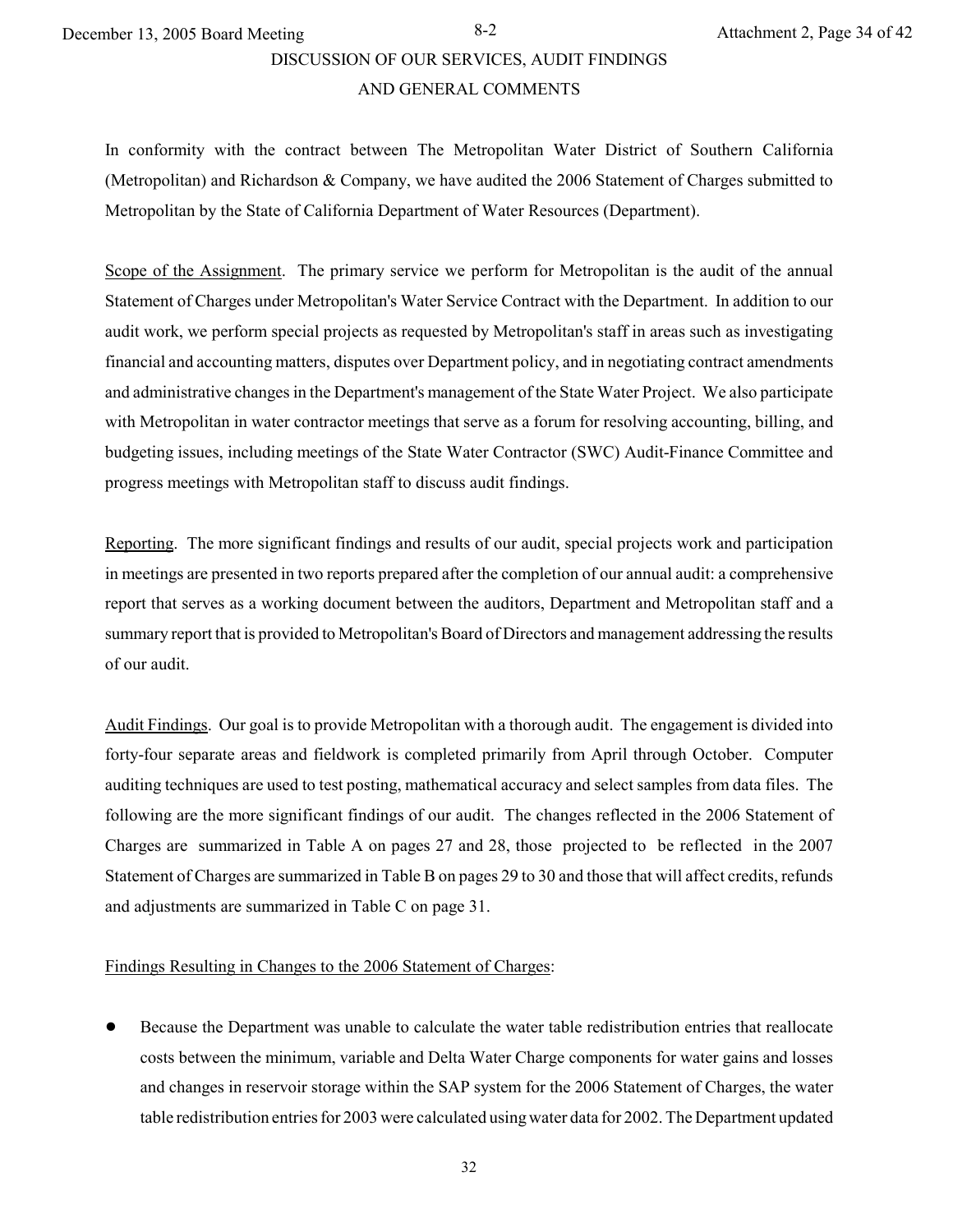December 13, 2005 Board Meeting 8-2 Attachment 2, Page 35 of 42

the cost and water information in the 2006 Statement of Charges, resulting in a decrease in Metropolitan's minimum component of \$5,868,000 and an increase in the variable and Delta Water Charge components of \$1,586,000 and \$99,000, respectively. (TABLE A, Item 1)

- The Department reversed the settlement of contract retention payments at the time of the conversion to the SAP system, which resulted in a double billing of costs totaling \$2.8 million. The correction was made to remove these costs, which was properly reflected in the 2006 Statement of Charges, resulting in a \$1,699,000 decrease in Metropolitan's transportation minimum component. (Table A, Item 2)
- ! During our audit of the 2005 Statement of Charges, we determined that the Department excluded the Los Angeles Department of Water and Power's 2004 and 2005 peaking capacity payments of \$587,000 each year from the variable unit rate calculation. The peaking payment for 2004 was included in the 2004 preliminary allocation of power costs, and the 2005 peaking payment was included in the revised estimates of the 2005 power charges. The impact to Metropolitan of the inclusion of these amounts is to reduce the 2004 and 2005 calculated components by \$554,000 and \$530,000, respectively, in the 2006 Statement of Charges. (TABLE A, Item 3)
- We compared the Devil Canyon Second Afterbay Charge for debt service included in the variable component to the debt service schedule and determined that discrepancies noted in the 2005 Statement of Charges for 2000, 2001, 2002 and 2005, resulting from the use of an outdated debt service schedule, have been corrected. As a result of this correction, Metropolitan's transportation capital and variable components have been reduced by \$794,000 and \$14,000 in the 2006 Statement of Charges. (TABLE A, Item 4)
- ! The Department used outdated mill rates when valuing the 2004 recovery generation at Mojave Siphon and Alamo Powerplants in the 2005 Statement of Charges. The amounts were corrected when the Department prepared the preliminary allocation of power costs for 2004. As a result of using the correct mill rates, the value of recovery generation for the Mojave Siphon Powerplant was increased by \$1,066,000 and the recovery generation for the Alamo Powerplant was increased by \$289,000. The effect to Metropolitan of this correction is a decrease in the transportation variable component of \$740,000 and an increase in the transportation minimum component of \$9,000 in the 2006 Statement of Charges. (TABLE A, Item 5)
- In the 2005 Statement of Charges, the Department included outdated Hyatt-Thermalito cost estimates for 2004 to 2035 in the computation of the variable and Delta Water Charge components. The Department updated the estimates for the 2006 Statement of Charges. As a result, Metropolitan's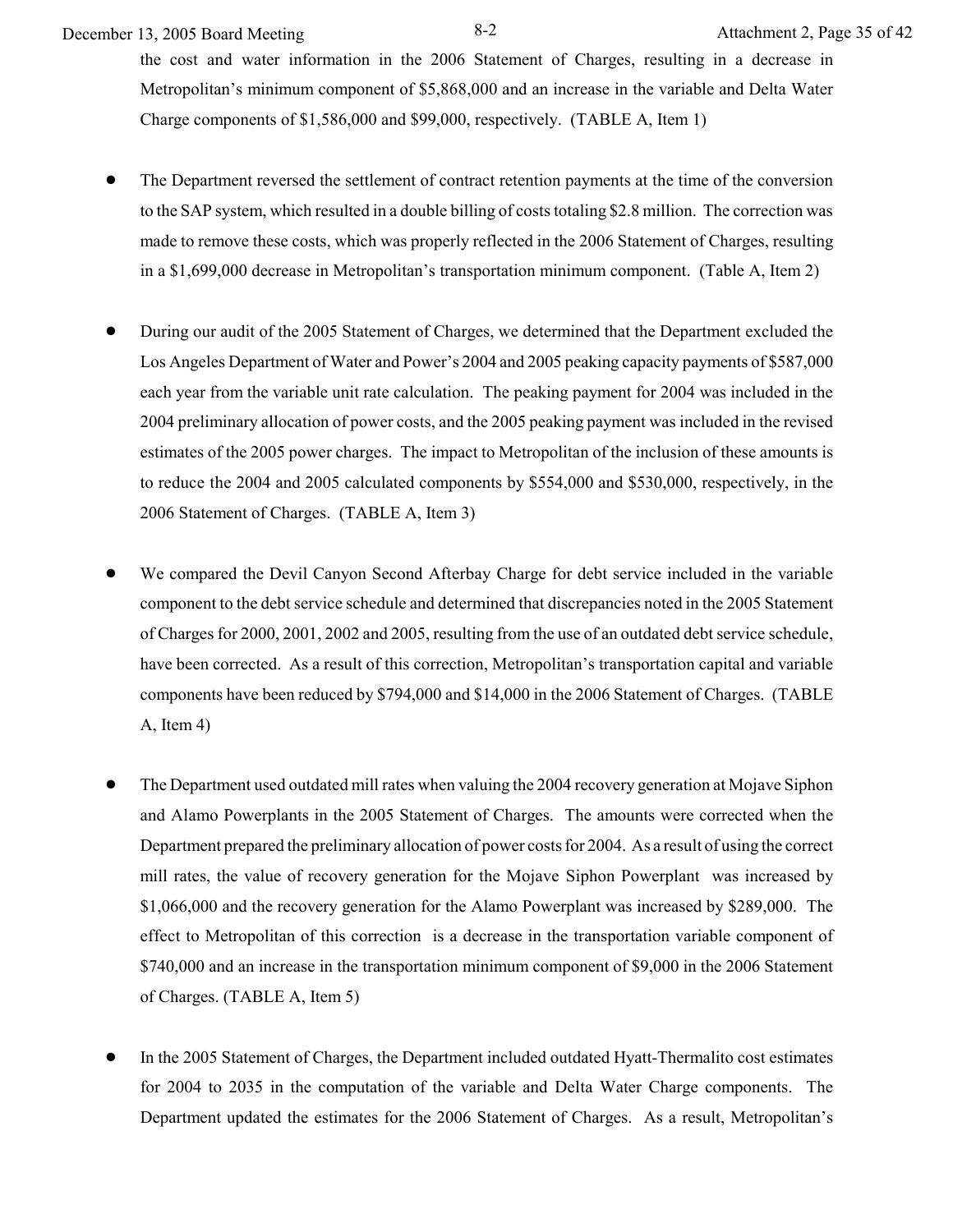December 13, 2005 Board Meeting 8-2 Attachment 2, Page 36 of 42

variable charge increased by \$306,000 and the Delta Water Charge component decreased by approximately \$481,000 in the 2006 Statement of Charges. (TABLE A, Item 6)

- ! For purposes of computing the rate management credits, the Monterey Amendment states that the transportation capital cost component repayment obligation shall be based on the transportation capital costs in Bulletin 132-99, Table B-15, excluding any costs associated with transfers of entitlement. In prior years, the Department calculated the rate management credits for 2003 and 2004 using a Table B-15 that included costs associated with the additional downstream capacity of water transfers. The Department recalculated the rate management credits for these years, resulting in an increase in Metropolitan's rate management credits by \$96,000. The Department applied \$66,000 of the correction to Metropolitan's revised 2005 rate management credit. We will monitor the remaining \$30,000 to ensure that it is applied to future credits. (TABLE A, Item 7).
- ! Charges collected for the wheeling of non-entitlement water on the State Water Project are to be recorded as reductions of variable charges allocated to the State Water Project entitlement contractors. During last year's audit, we reported that a number of deliveries were either unbilled or billed but unrecorded and, therefore, had been excluded from the variable billings to the entitlement contractors. In the preparation of the 2006 Statement of Charges, \$65,000 of these wheeling transaction were billed and credited to the cost accounting system, resulting in a reduction of costs allocated to the water contractors; accordingly, various components of Metropolitan's 2006 Statement of Charges are reduced by \$17,000. (TABLE A, Item 8)
- Power costs totaling \$558,000 and sales totaling \$609,000 for 2000, 2001 and 2002, previously unrecorded or recorded incorrectly, were properly recorded in the accounting system. This correction results in an increase to Metropolitan's variable and minimum components of \$22,000 and \$3,000, respectively, in the 2006 Statement of Charges. (TABLE A, Item 9)
- Costs totaling \$107,000 associated with the preparation of a public report on the delivery capabilities of the State Water Project and for modeling were incorrectly assigned to capital cost objects in the 2005 Statement of Charges. These errors have been corrected, which resulted in a \$3,000 reduction to Metropolitan's 2006 transportation capital component and a \$42,000 increase to Metropolitan's 2006 transportation minimum component. (TABLE A, Item 10)
- In 1978 and 1982, Metropolitan entered into exchange agreements with Kern County Water Agency and the Department that required Metropolitan to store water for delivery to Kern prior to May 31, 1992. Metropolitan delivered all but 24,870 acre-feet of this exchange water. In 2000, Metropolitan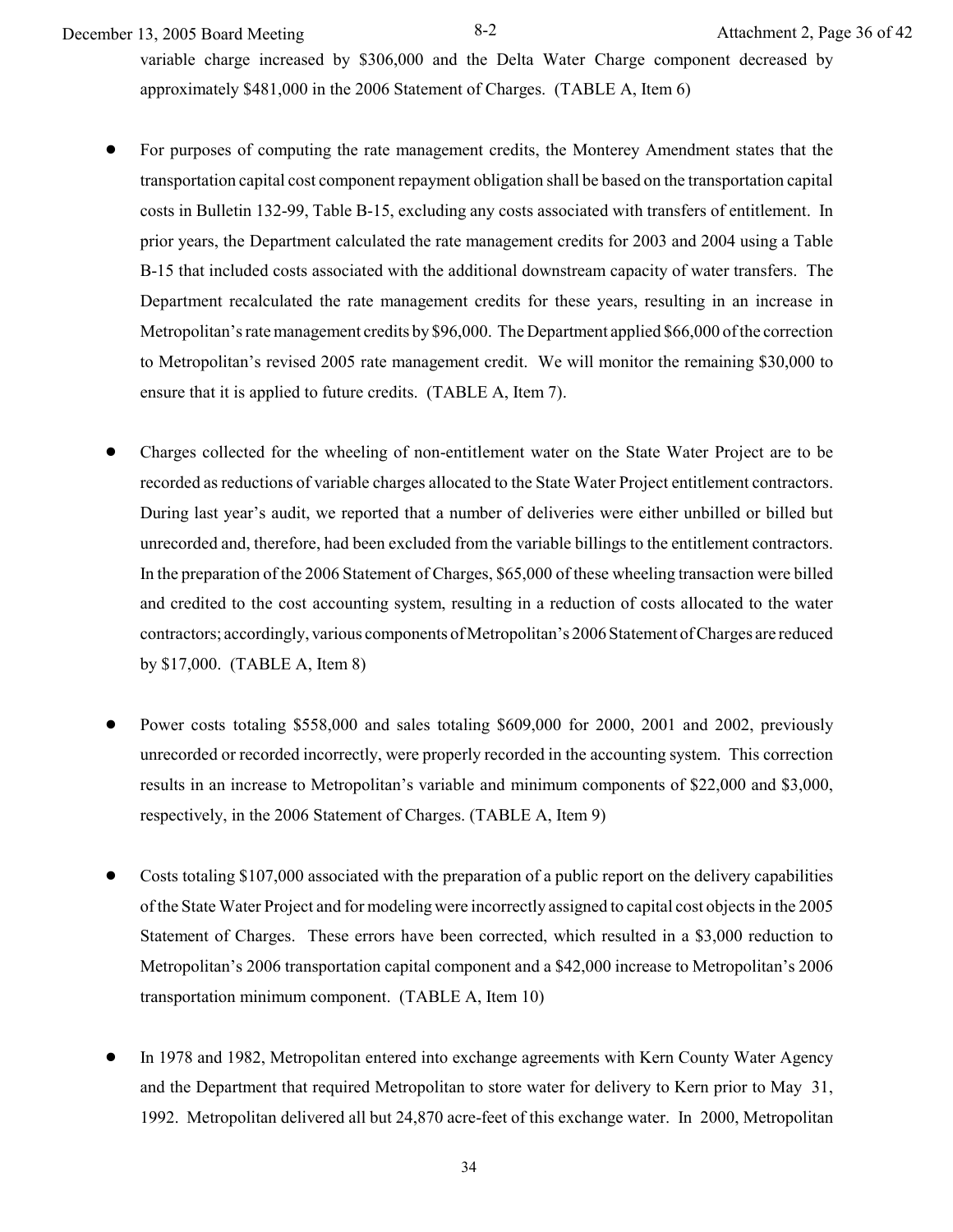December 13, 2005 Board Meeting 8-2 Attachment 2, Page 37 of 42

delivered this 24,870 acre-feet to Kern, which released Metropolitan from any monetary obligation. However, the Department erroneously included 19,208 acre-feet of these deliveries in the 2000 calculated component of Metropolitan's variable billing. However, in correcting this error in the 2005 Statement of Charges, the Department erroneously removed these deliveries twice. In the 2006 Statement of Charges, the Department has corrected the 2000 calculated component, which resulted in an increase of \$66,000 in Metropolitan's variable component. (TABLE A, Item 11)

- In the prior year, we noted that costs totaling \$3,182,000 for 2002 and 2003 were excluded from the calculation of the transportation minimum, transportation capital and Delta Water Charge capital components as a result of costs not being allocated properly within the SAP system. We determined that these costs have been properly settled in SAP and, as a result, Metropolitan's transportation minimum component, transportation capital component and Delta Water Charge capital component increased by \$27,000, \$453,000 and \$104,000, respectively, in the 2006 Statement of Charges. (TABLE A, Item 12)
- ! In our prior year audit, we noted that the Department had been using estimated amounts for the 2000 to 2003 Hyatt-Thermalito O&M costs included in the computation of the variable and Delta Water Charge components. The Department updated the estimates to actual amounts, increasing the costs and credits by \$5,773,000, which results in an increase in the variable component of \$4,021,000 and a decrease in the Delta Water Charge of \$165,000 in Metropolitan's 2006 Statement of Charges. (TABLE A, Item 13)

### Findings Projected to Result in Changes to the 2007 Statement of Charges:

- ! Our audit of the East Branch Enlargement capital component disclosed that the amount of debt service costs for 2005 used in the 2006 Statement of Charges was overstated by \$6,003,000 because the 25% debt cover amount was not properly removed. As a result, Metropolitan's East Branch Enlargement capital component is overstated by \$4,822,000. The Department will make the appropriate corrections in the 2007 Statement of Charges. (TABLE B, Item 1)
- Power costs totaling \$3,981,000 and sales totaling \$6,288,000 for 1999 and 2004, were not recorded or were recorded incorrectly in the accounting system. In addition, transmission costs of \$10,931,000 and station service costs totaling \$180,000 for 1999, 2000, 2001, 2003 and 2004 were not recorded properly in the accounting system. These errors result in an overstatement of Metropolitan's variable and Delta Water Charge components by \$4,576,000 and \$11,000, respectively, and an understatement to the minimum component of \$354,000 in the 2006 Statement of Charges. (TABLE B, Item 2)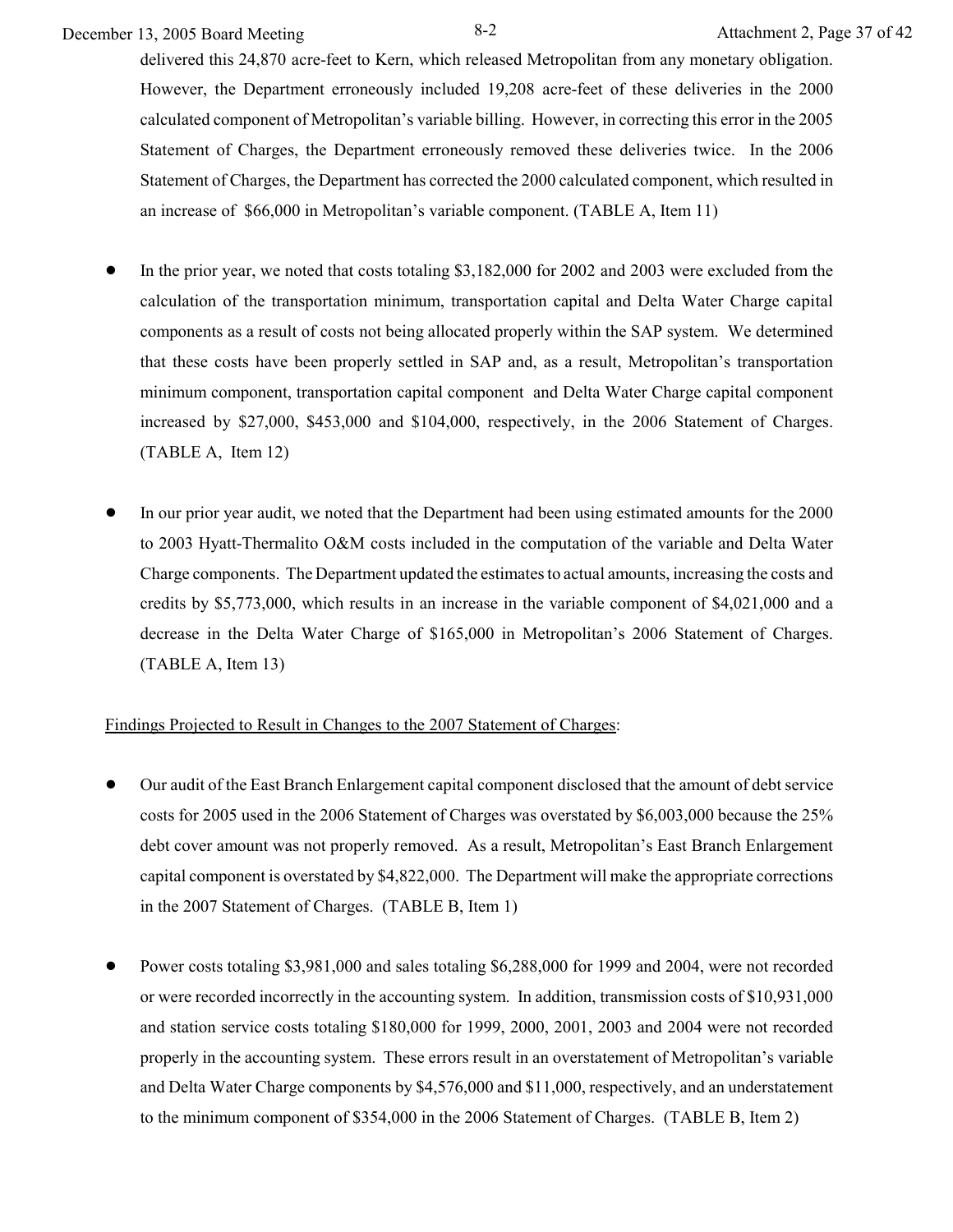December 13, 2005 Board Meeting 8-2 Attachment 2, Page 38 of 42

- In last year's audit, we reported that the Thermalito Diversion Dam capital credits totaling approximately \$35 million for 1987 to 2035 had been erroneously excluded from the Delta Water Rate computation. During our 2005 audit, the Department indicated that Thermalito Diversion Dam credits totaling \$9,556,000 for 1987 to 1999 were included during the conversion to SAP and that for 2000 to 2035, credits totaling \$24,436,000 are included as part of the O&M estimated costs. Based on our recalculation of the credits included in the Delta Water Charge for historical years, it appears that the Thermalito Diversion Dam credits are being properly included. We noted that O&M cost estimates, which the Department has indicated to us includes the Thermalito Diversion Dam capital credits are included as a credit in the Delta Water Charge minimum component, so it would appear that the Thermalito Diversion Dam capital credits for future years are being properly included in the Delta Water Charge. However, if the Thermalito Diversion Dam amounts are included in the O&M costs estimates, then these amounts would appear to be included in the variable charges twice for 2005 and 2006 because the variable charge includes amounts for both Oroville O&M costs and Thermalito Diversion Dam capital costs. The result is to overstate the variable costs for 2005 and 2006 by \$1,334,000, which overstates Metropolitan's variable component by \$1,067,000 in the 2006 Statement of Charges. In addition, in the future the Department will provide a detail of the future cost estimates, separately identifying the powerplant and diversion dam amounts. (TABLE B, Item 3)
- ! FERC relicensing costs related to Oroville facilities for 1999 through 2004, included in the computation of the variable and Delta Water Charge components, are misstated by \$2,855,000 due to the use of outdated costs. As a result, Metropolitan's variable charge is overstated and the Delta Water Charge component is understated by approximately \$2,540,000 and \$91,000, respectively, in the 2006 Statement of Charges. These costs will be updated when the final power allocations are completed for these years. (TABLE B, Item 4)
- We noted a number of inconsistencies in the Hyatt-Thermalito O&M cost data that is included in the contractor billings. The 1998 1999 and 2004 Hyatt-Thermalito O&M costs included in the variable component and the credits included in the computation of the Delta Water Charge are overstated by \$1,616,000 and \$1,724,000 and understated by \$1,339,000, respectively, due to the Department not using actual O&M costs. The effect of these errors is to overstate Metropolitan's variable and minimum components by \$1,369,000 and \$87,000, respectively, and to understate Metropolitan's Delta Water Charge by \$84,000 in the 2006 Statement of Charges. The Department has indicated that the 1999 and 2004 amounts will be updated when final power allocations are performed for these years. We will pursue correction of the 1998 error with the Department. (TABLE B, Item 5)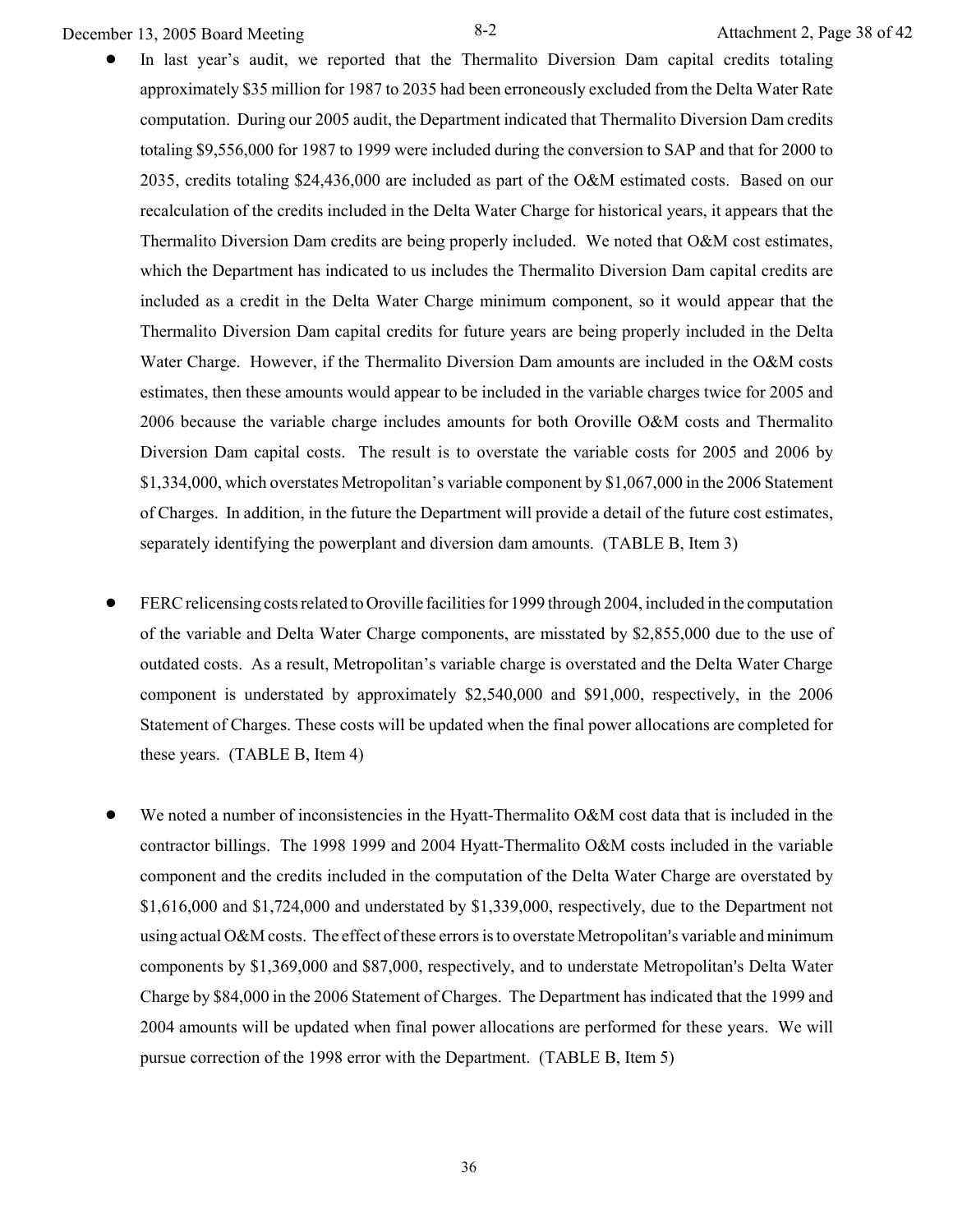December 13, 2005 Board Meeting 8-2 Attachment 2, Page 39 of 42

- We compared the 2004 Devil Canyon Second Afterbay Charges for debt service included in the variable component to the debt service schedule and noted a \$1,669,000 understatement, due to the use of an outdated debt service schedule. As a result, Metropolitan's variable, minimum and Delta Water Charge components in the 2006 Statement of Charges are overstated by \$1,215,000, \$19,000 and \$3,000, respectively. We informed the Department and they plan to make the appropriate corrections in the 2007 Statement of Charges. (Table B, Item 6)
- We compared the Coastal Branch power costs included in the variable component to the Department's computation of the Coastal Branch Aqueduct system power charges and noted a discrepancy for 2006. The Department erroneously included the Coastal Branch Extension amount of \$3,094,000 instead of the Coastal Branch Reach 33A charge of \$1,782,000. As a result, Metropolitan's variable component is overstated by approximately \$1,049,000 in the 2006 Statement of Charges. The Department plans to make the appropriate correction in the 2007 Statement of Charges. (TABLE B, Item 7)
- ! During our reconciliation of the final 1998 energy, transmission and station service costs, we noted that power costs are overstated by \$2,659,000, power sales are understated by \$273,000, transmission costs are understated by \$293,000, station service costs are overstated by \$103,000, and Coastal Branch power costs are understated by \$680,000 due to the use of outdated information. These errors resulted in an overstatement of Metropolitan's variable and Delta Water Charge components by \$666,000 and \$3,000, respectively, and an understatement of the minimum component by \$38,000 in the 2006 Statement of Charges. Because of the difficulty in revising costs in SAP prior to 1999, the Department has indicated that they do not plan to make corrections for these errors. However, because of their significance, we will propose that the Department make these corrections. (TABLE B, Item 8)
- ! Our examination of the 2004 wheeling transactions revealed a number of unbilled charges related to the wheeling of non-entitlement water because the contracts have not been finalized and provided to accounting staff. As a result, the cost of these transactions, which we estimate to be \$993,000, were not credited to the cost accounting system, resulting in an overstatement of power costs allocated to the water contractors. The impact of this overstatement on Metropolitan's 2006 Statement of Charges is approximately \$437,000. The Department is aware of these unbilled charges and has indicated that they will be recorded when the cash is received. (TABLE B, Item 9)
- Each year the Department computes an estimated replacement accounting system charge and then updates these estimates to actual amounts through an over-/under-adjustment that is included as a separate line item on the variable bill. In the 2006 Statement of Charges, the Department's computation of the adjustment to prior years' charges and payments included an understated payment amount for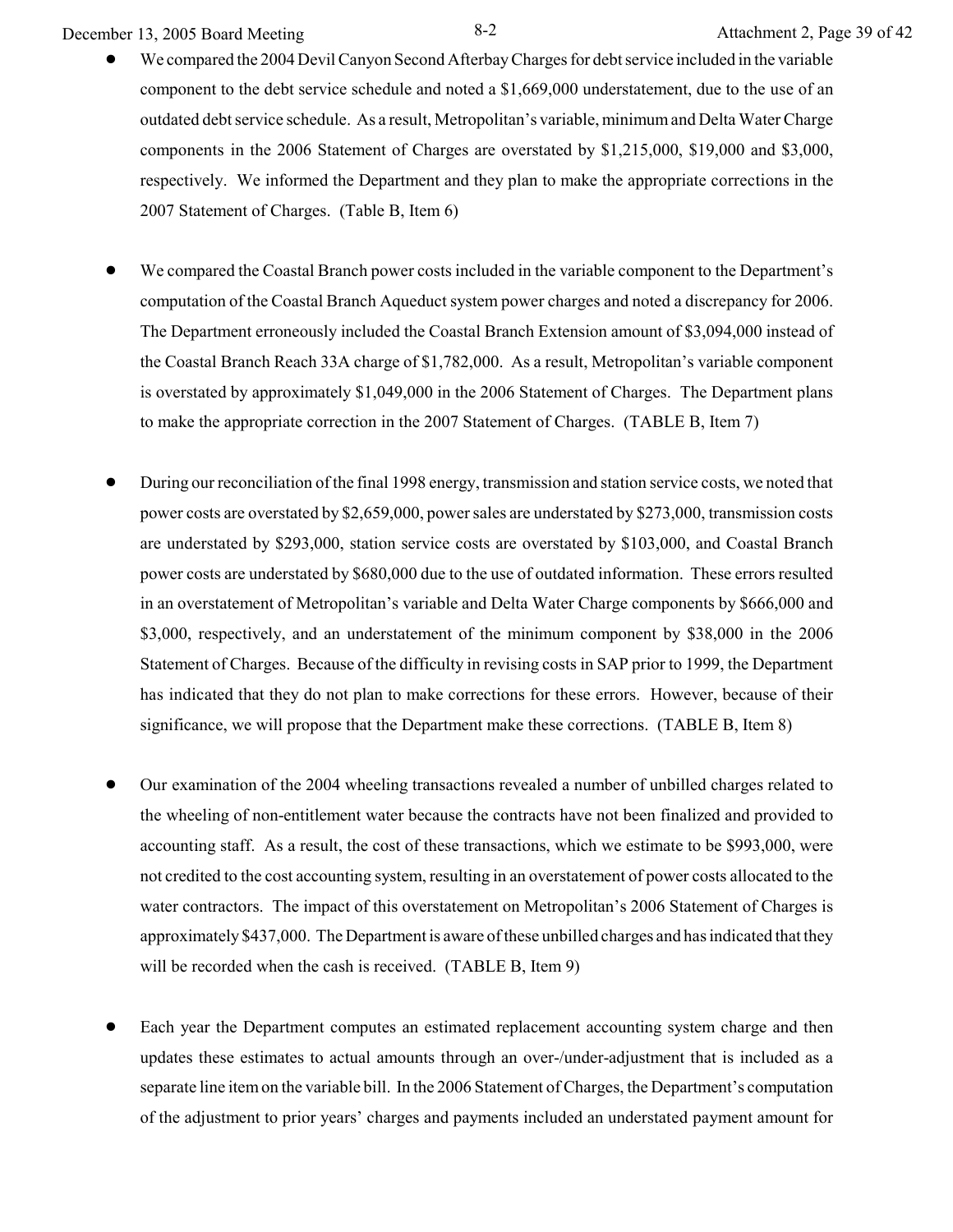December 13, 2005 Board Meeting 8-2 Attachment 2, Page 40 of 42

2005 of \$192,000 and incorrect interest rates, resulting in an overstatement to Metropolitan's variable component of \$312,000. We have informed the Department of this error and they plan to correct it for the 2007 Statement of Charges. (TABLE B, Item 10).

- ! The value of recovery generation for the San Luis and Warne Powerplants for 1998 were understated by \$457,000 and \$14,000, respectively, and Devil Canyon recovery generation is overstated by \$75,000, due to the use of outdated information. The effect to Metropolitan is to overstate the transportation variable and transportation minimum components by \$28,000 and \$5,000, respectively, and understate the Delta Water Charge by \$17,000 in the 2006 Statement of Charges. Because of the difficulty in revising costs in SAP prior to 1999, the Department has indicated that they do not plan to make corrections for these errors. However, because of the significance of the various adjustments related to 1998 charges, we will propose that the Department make these corrections. (TABLE B, Item 11)
- ! The Department used an outdated mill rate when valuing the recovery generation at the Alamo Powerplant. As a result of using an outdated mill rate, the value of recovery generation for the Alamo Powerplant for 2002 is overstated by \$97,000. In addition, we noted that the value of recovery generation for the San Luis Powerplant for 1999 was overstated by \$170,000 in SAP. The effect to Metropolitan of these errors is an overstatement of the transportation variable component of \$14,000 and an understatement of the transportation minimum and Delta Water Charge components of \$1,000 and \$6,000, respectively, in the 2006 Statement of Charges. These errors are expected to be corrected when final power allocations are completed. (TABLE B, Item 12)
- ! Due to the incorrect coding of a cost center, actual replacement costs totaling \$50,000 for the Gianelli Pumping Plant have been improperly included in the 2006 Delta Water Charge, which results in the overstatement of Metropolitan's 2006 Delta Water Charge by \$2,000. However, since the Department is not including these costs in the replacement charge, this error does not cause a double billing. We will work with the Department to ensure this item is corrected during the preparation of the 2007 Statement of Charges. (TABLE B, Item 13)
- We noted that costs totaling \$430,000 for 2004 were excluded from the calculation of the Delta Water Charge component as a result of costs not being allocated properly within the SAP system. As a result, Metropolitan's Delta Water Charge minimum component is understated by \$13,000 in the 2006 Statement of Charges. We have notified the Department that these cost centers need to be corrected. (TABLE B, Item 14)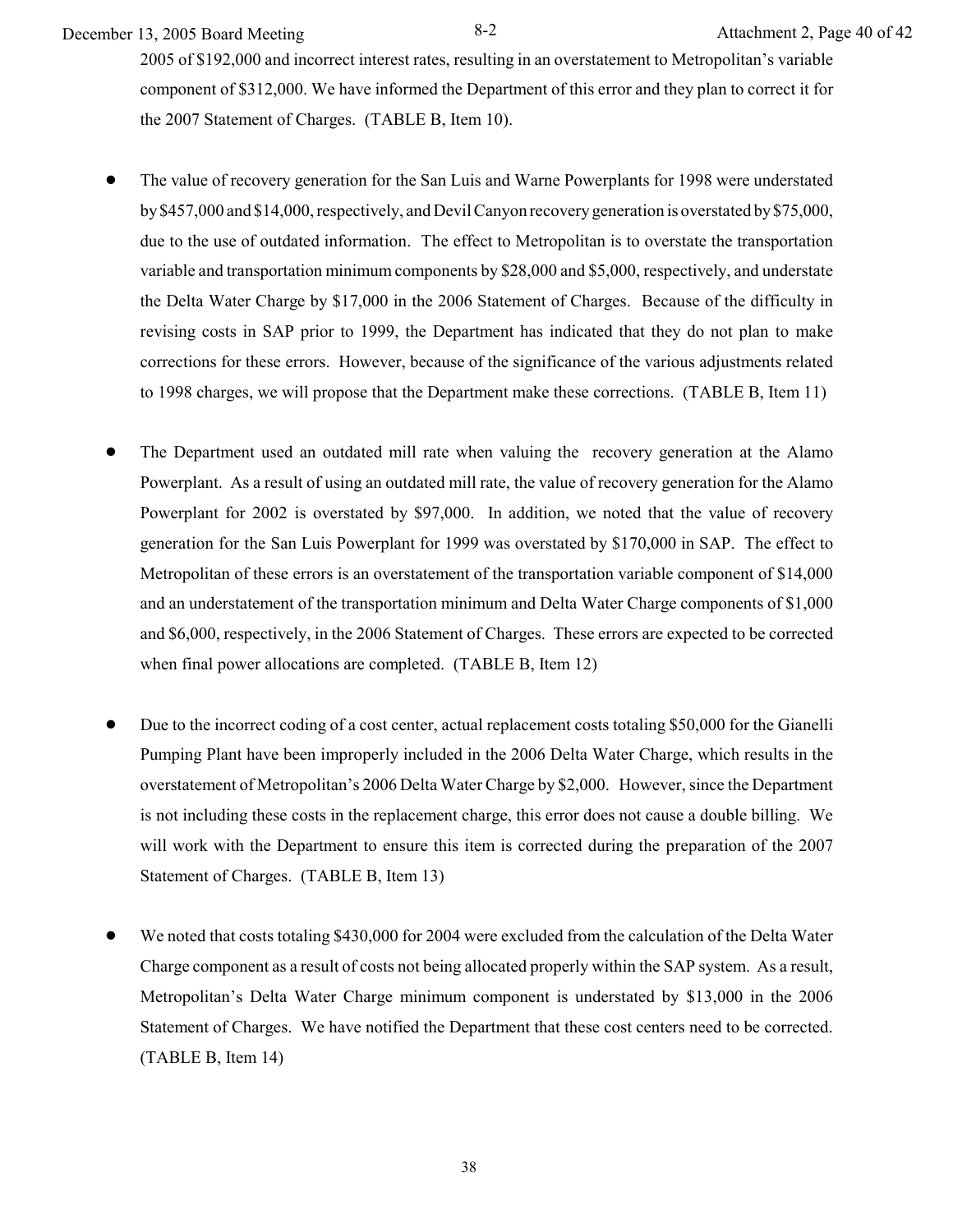December 13, 2005 Board Meeting 8-2 Attachment 2, Page 41 of 42

- We noted that the Tehachapi Second Afterbay charges for debt service allocated to the power benefit totaling \$148,000 were not included in the calculation of the 2005 variable component. As a result, Metropolitan's variable component in the 2006 Statement of Charges is understated by \$118,000. We have notified the Department of this omission so that corrections can be made in the 2007 Statement of Charges. (TABLE B, Item 15)
- We noted during our audit that FERC cost estimates for 2005 and 2006, totaling \$11.0 million and \$6.5 million, respectively, were improperly excluded from the Delta Water Rate computation. We also noted that \$11.2 million of conservation replacement estimates for 2005 through 2007 were included in the Delta Water Rate computation and were included in the replacement rate, resulting is these estimates being billed twice. The result of these errors is to understate Metropolitan's Delta Water Charge by \$183,000 in the 2006 Statement of Charges. (TABLE B, Item 16)
- ! The Department did not use the correct calculated mill rates for Alamo and Mojave Powerplants in the recovery generation amounts that were included in the 2005 and 2006 power estimates. As a result, the value of recovery generation for the Alamo Powerplant is overstated by \$525,000 and the recovery generation credits for the Mojave Powerplant are understated by \$92,000. This error results in an understatement of Metropolitan's variable charges of \$347,000 in the 2006 Statement of Charges. These errors are expected to be corrected when Preliminary Power Allocation Memos for 2005 and 2006 are issued. (TABLE B, Item 17)
- We noted that costs totaling \$10,005,000 for 2001 to 2004 were excluded from the calculation of the transportation capital and minimum components, as a result of certain cost centers not being mapped to the CARA system. As a result, Metropolitan's transportation capital and transportation minimum components are understated by \$372,000 and \$378,000, respectively, in the 2006 Statement of Charges. We have notified the Department of the cost centers that need to be corrected. (TABLE B, Item 18)
- ! Our prior year audit of the Department's variable fish replacement computation disclosed that actual contractor payment amounts were not used in calculating the fish replacement charges and wheeling credits were outdated or excluded from the computation. Metropolitan's 2004 variable component included in the 2006 Statement of Charges is understated by \$989,000 as a result of these errors. We will continue to work with the Department to correct the fish replacement charge calculation for the 2007 Statement of Charges. (TABLE B, Item 19)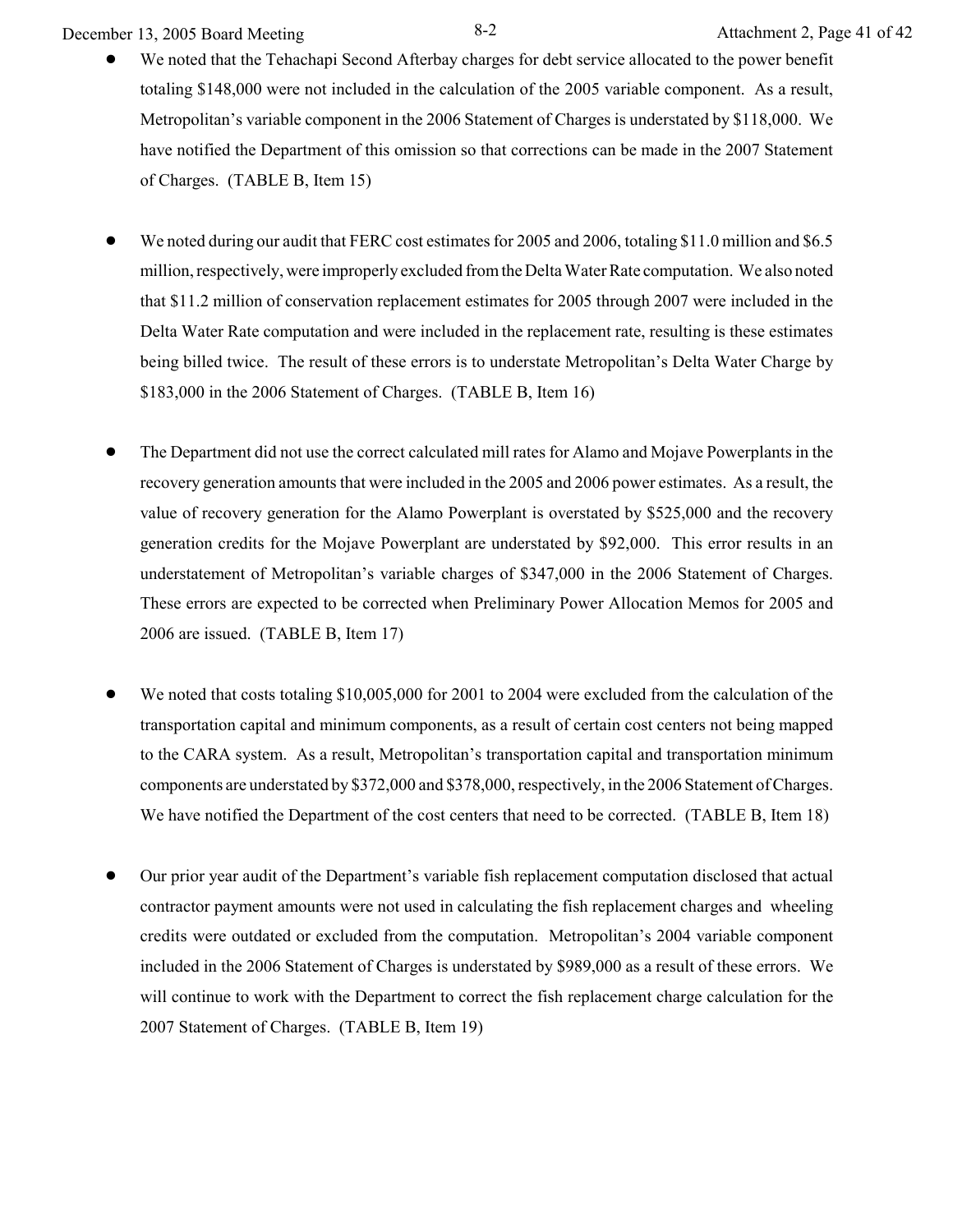December 13, 2005 Board Meeting 8-2 Attachment 2, Page 42 of 42

Findings Resulting in Credits, Refunds and Adjustments:

- ! The preliminary year-end allocation of 2003 off-aqueduct costs, prepared by the Department in April 2004 and updated in July 2004, has not been updated during 2005 for final costs. The Department appears to still be including contingency amounts totaling approximately \$2,000,000 for potential Reid Gardner fuel and O&M cost increases. As a result, Metropolitan's 2003 off-aqueduct charges are overstated by \$1,561,000. The outdated cost information will be corrected when the Department prepares the final year-end allocation of 2003 off-aqueduct costs. (TABLE C, Item 1)
- There was an inconsistency in the application of the recreation Project purpose split between two components of the WSRB Surcharge computation. The error resulted in the overstatement of the WSRB Surcharge in the 1990 through 1993 Statements of Charges totaling \$993,000, of which Metropolitan's share is \$555,000. In addition, as noted in prior year, certain costs were excluded from the computation of the 1992 Surcharge, which results in an overstatement of Metropolitan's 1992 Surcharge of approximately \$100,000. We will work with Metropolitan and the Department to ensure refunds are issued to correct these errors. (TABLE C, Item 2)
- ! The Department excluded \$19,644,000 of Coastal Branch capital costs that are recovered through the transportation variable component from the computation of the 2000 Surcharge, which resulted in an overstatement of Metropolitan's 2000 Surcharge of \$632,000. We will work with the Department and Metropolitan to ensure that the appropriate corrections can be made in a future Statement of Charges. (TABLE C, Item 3)
- During 1985, the LADWP diverted water into the State's aqueduct as a result of an outage at LADWP's San Francisquito Powerplant. The transporting of this LADWP water through State Water Project facilities resulted in recovery generation credits at Devil Canyon Powerplant of \$526,000. This credit should be recorded at the Devil Canyon Powerplant reach and returned to Metropolitan, who took delivery of water through the Powerplant. The Department expects to issue a refund in 2006. (TABLE C, Item 4)
- ! Our review and recalculation of Metropolitan's refunds disclosed that the refund for the WSRB earnings on federal securities investments for the period January through June 2004 was understated by approximately \$31,000. We have informed the Department of this error and expect that the Department will adjust the 2005 refund by this amount (TABLE C, Item 5).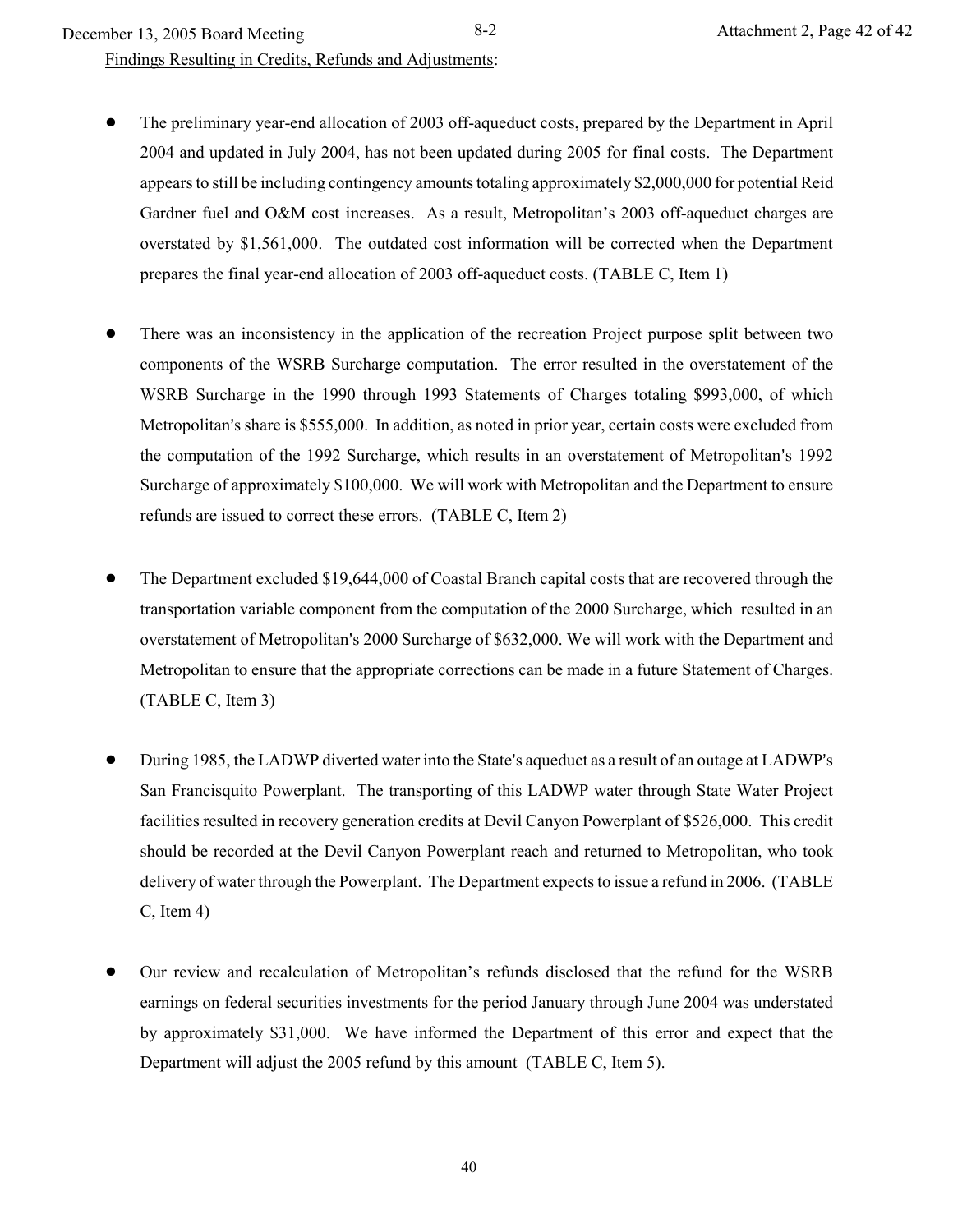| <b>Comparison of Metropolitan's Statement of Charges</b><br>for CY 2005 and CY 2006<br>(\$ millions) |                    |                    |           |  |  |  |
|------------------------------------------------------------------------------------------------------|--------------------|--------------------|-----------|--|--|--|
|                                                                                                      | <b>CY 2005 SOC</b> | <b>CY 2006 SOC</b> | Change*   |  |  |  |
| <b>Total Power</b>                                                                                   | S<br>261           | 259<br>S           | (2)       |  |  |  |
| <b>Total Min OMP&amp;R</b>                                                                           | 98                 | 108                | 10        |  |  |  |
| <b>Total Capital</b>                                                                                 | 145                | 139                | (6)       |  |  |  |
| <b>Total SWP Charges</b>                                                                             | 504<br>S           | 506                | 2         |  |  |  |
| <b>Table A Water AF</b>                                                                              | 2,011,500          | 1,911,500          | (100,000) |  |  |  |

\* Increase (Decrease)